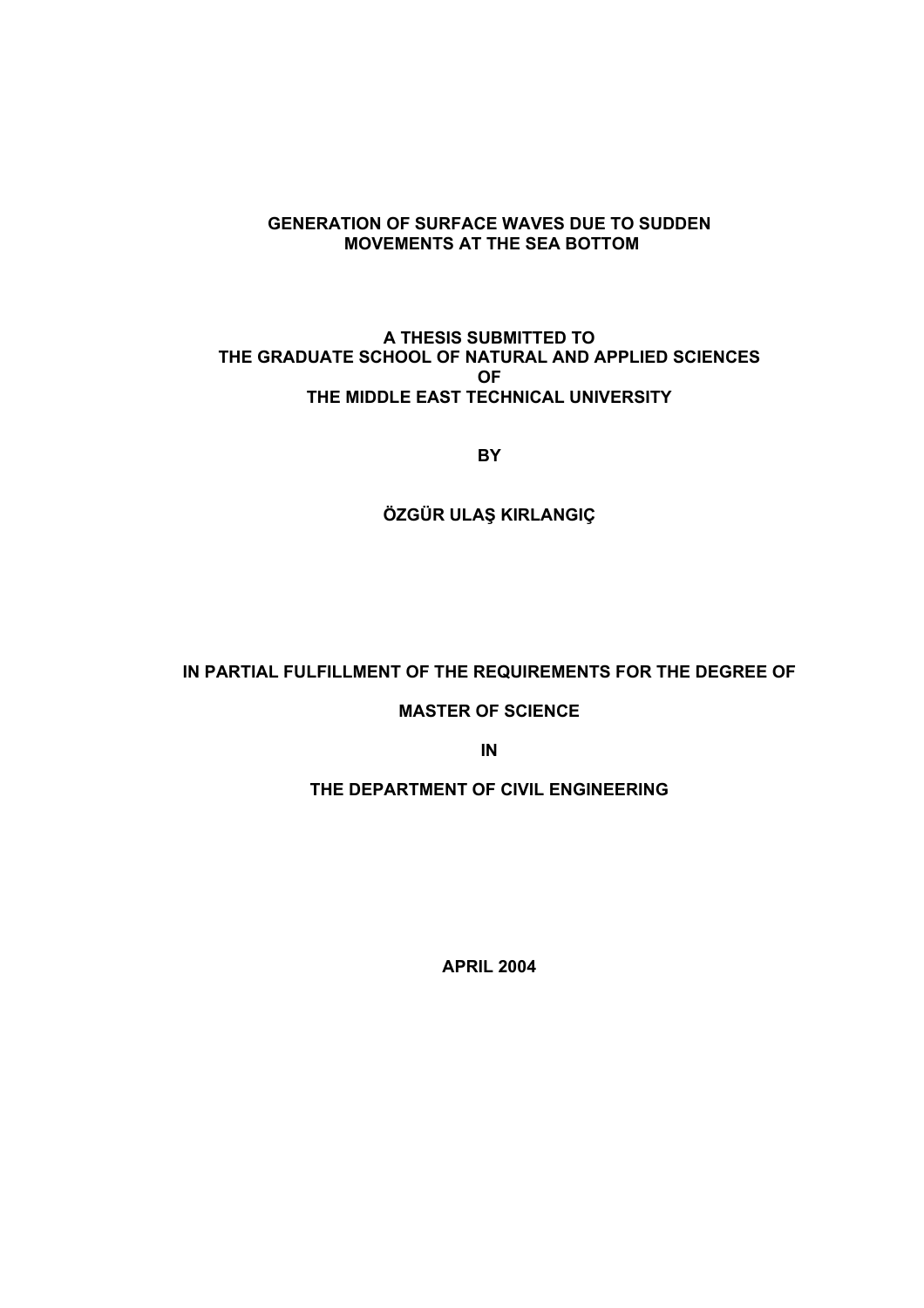Approval of the Graduate School of Natural and Applied Sciences

 Prof. Dr. Canan Özgen **Director** 

I certify that this thesis satisfies all the requirements as a thesis for the degree of Master of Science.

 $\mathcal{L}_\text{max}$  and  $\mathcal{L}_\text{max}$  and  $\mathcal{L}_\text{max}$  and  $\mathcal{L}_\text{max}$  and  $\mathcal{L}_\text{max}$ 

 $\mathcal{L}_\text{max}$  and  $\mathcal{L}_\text{max}$  and  $\mathcal{L}_\text{max}$  and  $\mathcal{L}_\text{max}$  and  $\mathcal{L}_\text{max}$ 

 Prof. Dr. Erdal Çokça Head of the Department

This is to certify that we have read this thesis and that in our opinion it is fully adequate, in scope and quality, as a thesis for the degree of Master of Science.

 $\mathcal{L}_\text{max}$  and  $\mathcal{L}_\text{max}$  and  $\mathcal{L}_\text{max}$  and  $\mathcal{L}_\text{max}$  and  $\mathcal{L}_\text{max}$ 

 Assoc. Prof. Dr. İsmail Aydın Supervisor

Examining Committee Members:

Prof. Dr. Mustafa Göğüş

Assoc. Prof. Dr. İsmail Aydın \_\_\_\_\_\_\_\_\_\_\_\_\_\_\_\_\_\_\_\_\_\_\_\_

Assoc. Prof. Dr. Ahmet C. Yalçıner

Assist. Prof. Dr. Utku Kanoğlu \_\_\_\_\_\_\_\_\_\_\_\_\_\_\_\_\_\_\_\_\_\_\_\_

Dr. Şahnaz Tiğrek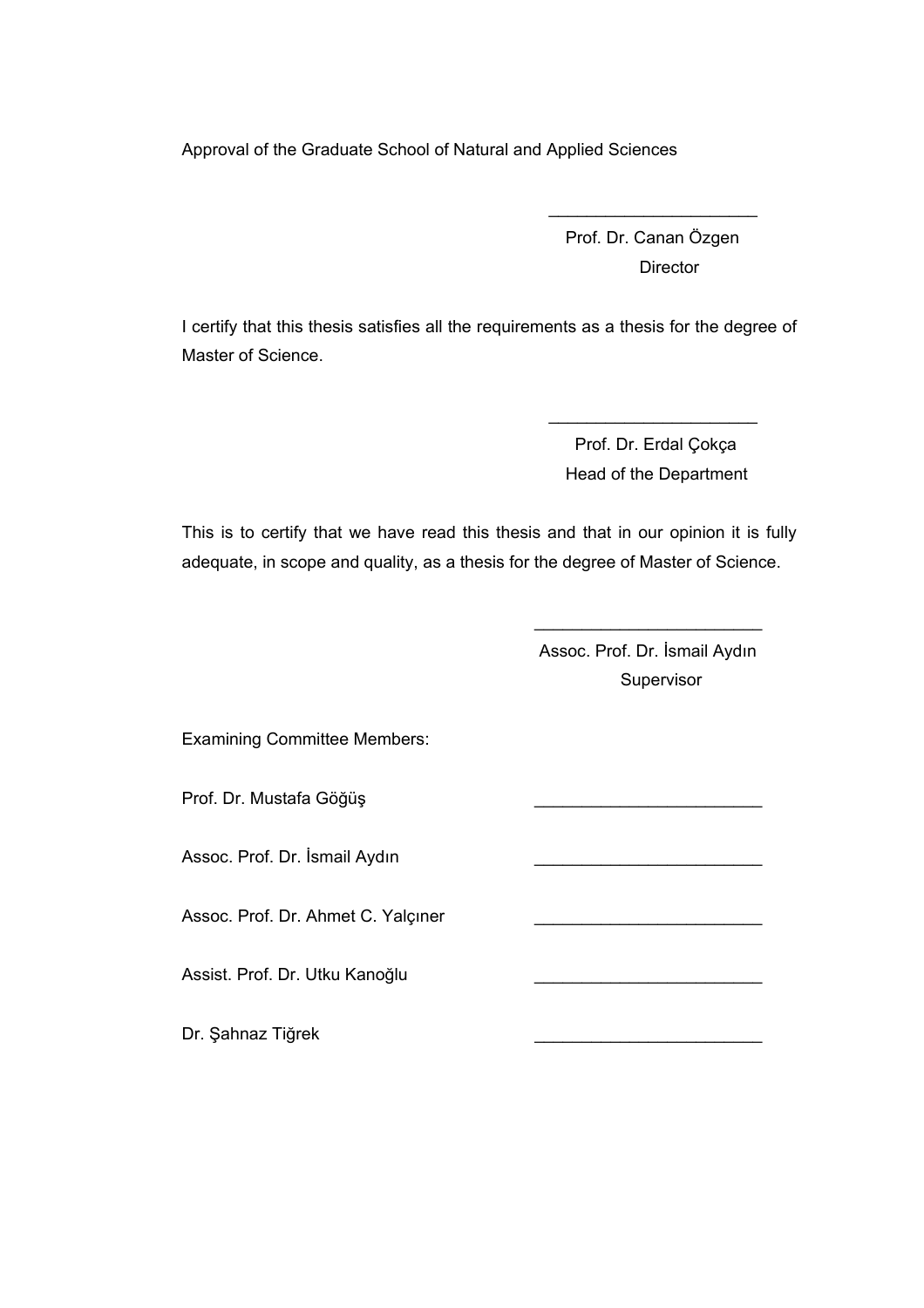I hereby declare that all information in this document has been obtained and presented in accordance with academic rules and ethical conduct. I also declare that, as required by these rules and conduct, I have fully cited and referenced all material and results that are not original to this work.

| Name, Last name | Özgür Ulaş Kırlangıç |  |
|-----------------|----------------------|--|
| Signature       |                      |  |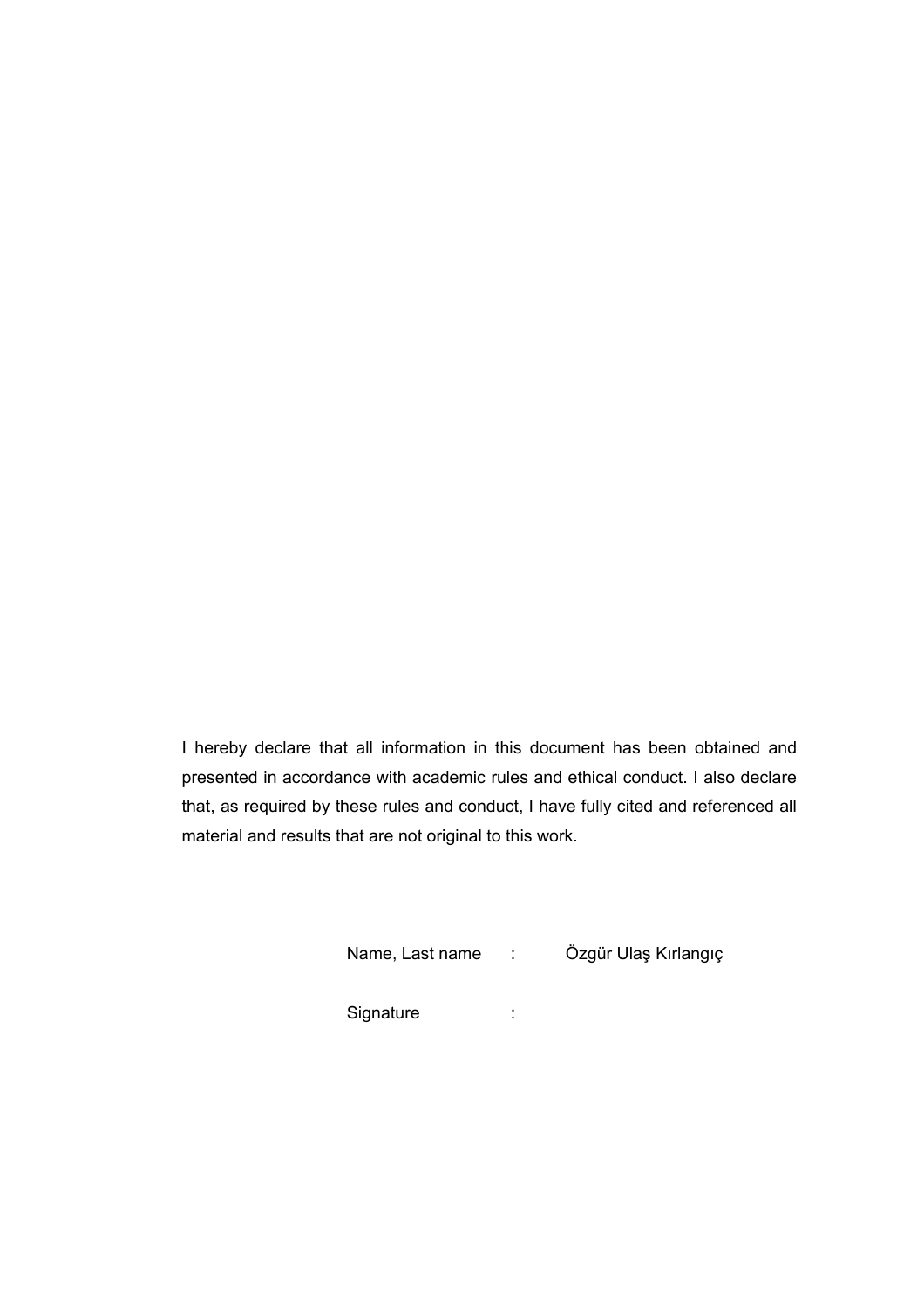## **ABSTRACT**

## **GENERATION OF SURFACE WAVES DUE TO SUDDEN MOVEMENTS AT THE SEA BOTTOM**

Kırlangıç, Özgür Ulaş

M.S., Department of Civil Engineering, Supervisor: Assoc. Prof. Dr İsmail Aydın April 2004, 64 Pages

A mathematical model is developed for investigating time dependent surface deformations of a hydrostatic water volume, when it is subjected to a sudden partial collapse or rise of the sea bottom.

The model solves two-dimensional Navier-Stokes Equations on a vertical plane numerically by using *Marker and Cell Method* (*MAC*) for viscous and compressible fluid including all the nonlinear effects in the solution.

For demonstration, a vertical motion was given to a section in a hypothetical reservoir bed within a short time period and the resulting velocity and pressure fields and the surface profile of the water body are obtained. Computational and physical aspects are discussed.

**Keywords:** Submarine subsidence, surface waves, Marker and Cell (MAC) Method, moving solid boundary, limited compressibility, tsunami.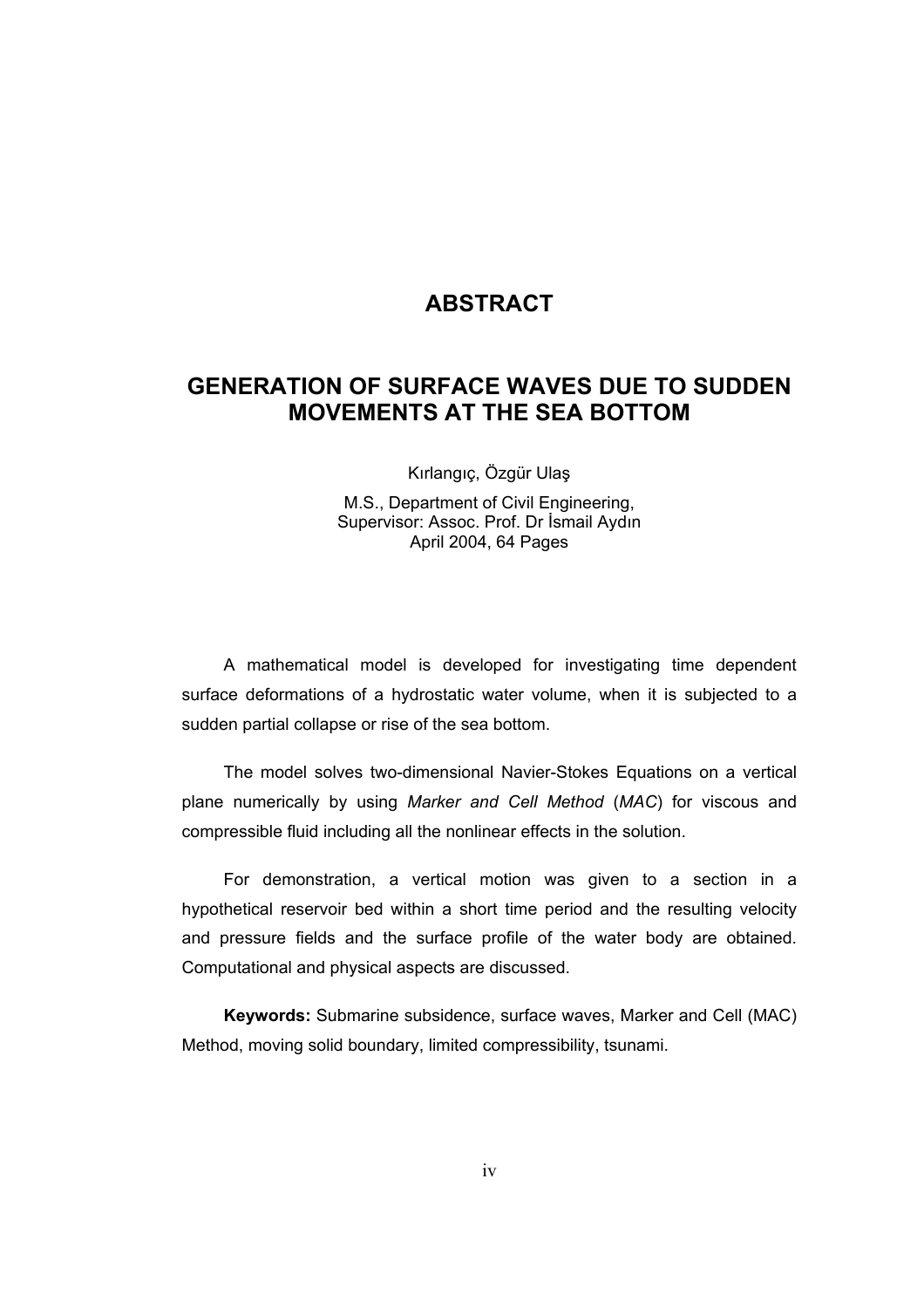**ÖZ** 

# **DENİZ TABANINDA MEYDANA GELEN ANİ HAREKETLER NETİCESİNDE YÜZEY DALGALARI OLUŞUMU**

Kırlangıç, Özgür Ulaş

Yüksek Lisans, İnşaat Mühendisliği Bölümü, Danışman: Doç. Dr İsmail Aydın Nisan 2004, 64 Sayfa

Deniz tabanında ani bir kısmi çökme veya yükselmeye maruz kalan hidrostatik bir su hacminin zamana bağlı serbest yüzey deformasyonlarını incelemek amacıyla bir matematiksel model oluşturulmuştur.

Viskoz ve sıkıştırılabilir sıvı için Marker and Cell (MAC) Metodu kullanılarak düşey düzlem üzerinde iki-boyutlu Navier-Stokes Denklemlerininin tüm doğrusal olmayan etkilerini içeren sayısal çözümü yapılmıştır.

Gösterim amaçlı olarak, varsayıma dayanan bir rezervuar tabanındaki bir kesite kısa bir zaman aralığı içinde dikey yönde bir hareket verilmiş ve su hacmindeki hız ve basınç alanları ile yüzey profili elde edilmiştir. Çözümün sayısal ve fiziki yönleri tartışılmıştır.

**Anahtar kelimeler:** Denizaltı çökmeleri, yüzey dalgaları, Marker and Cell (MAC) Metodu, hareketli katı sınır, kısıtlı sıkıştırılabilirlik, tsunami.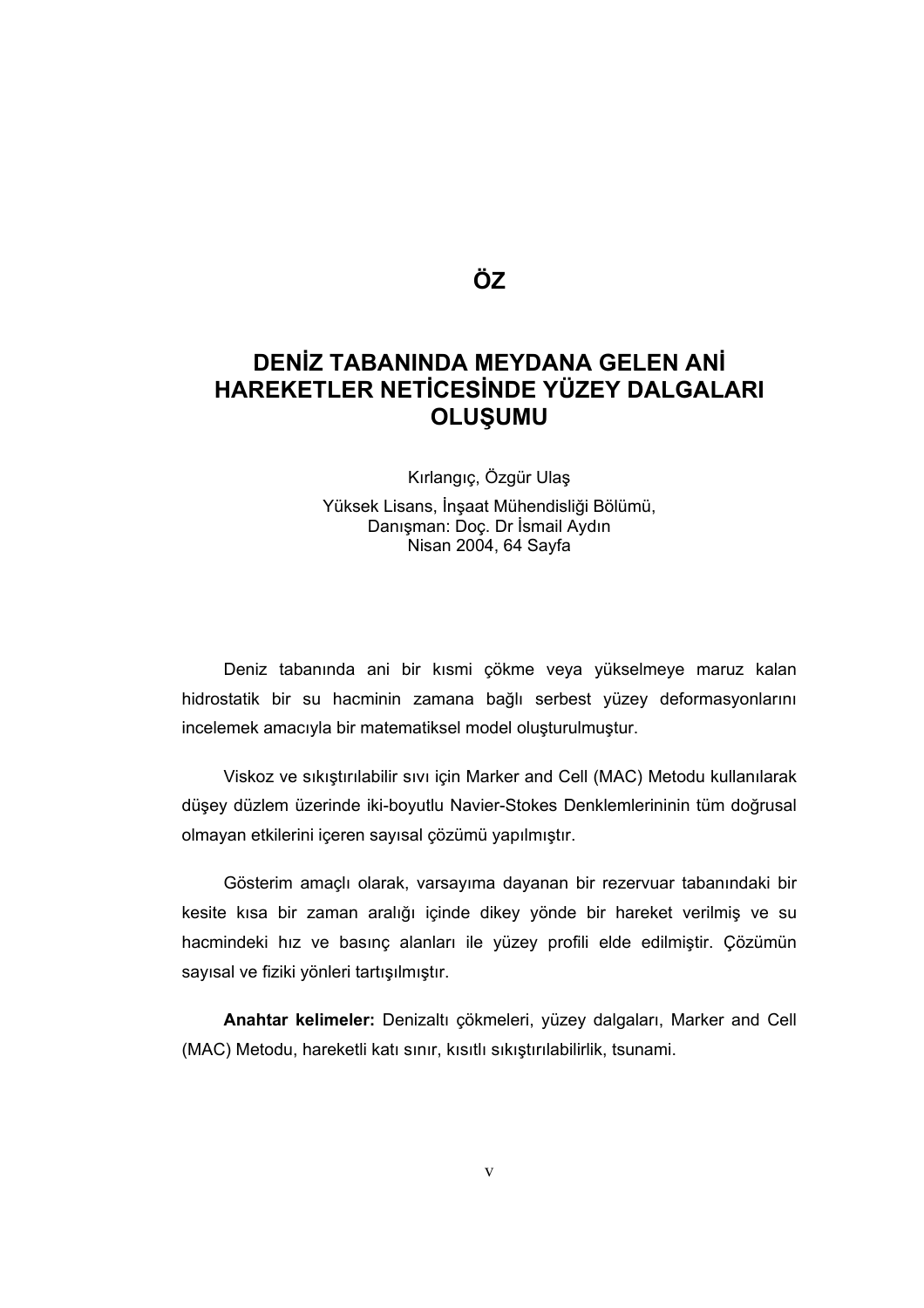*Dedicate to My Parents*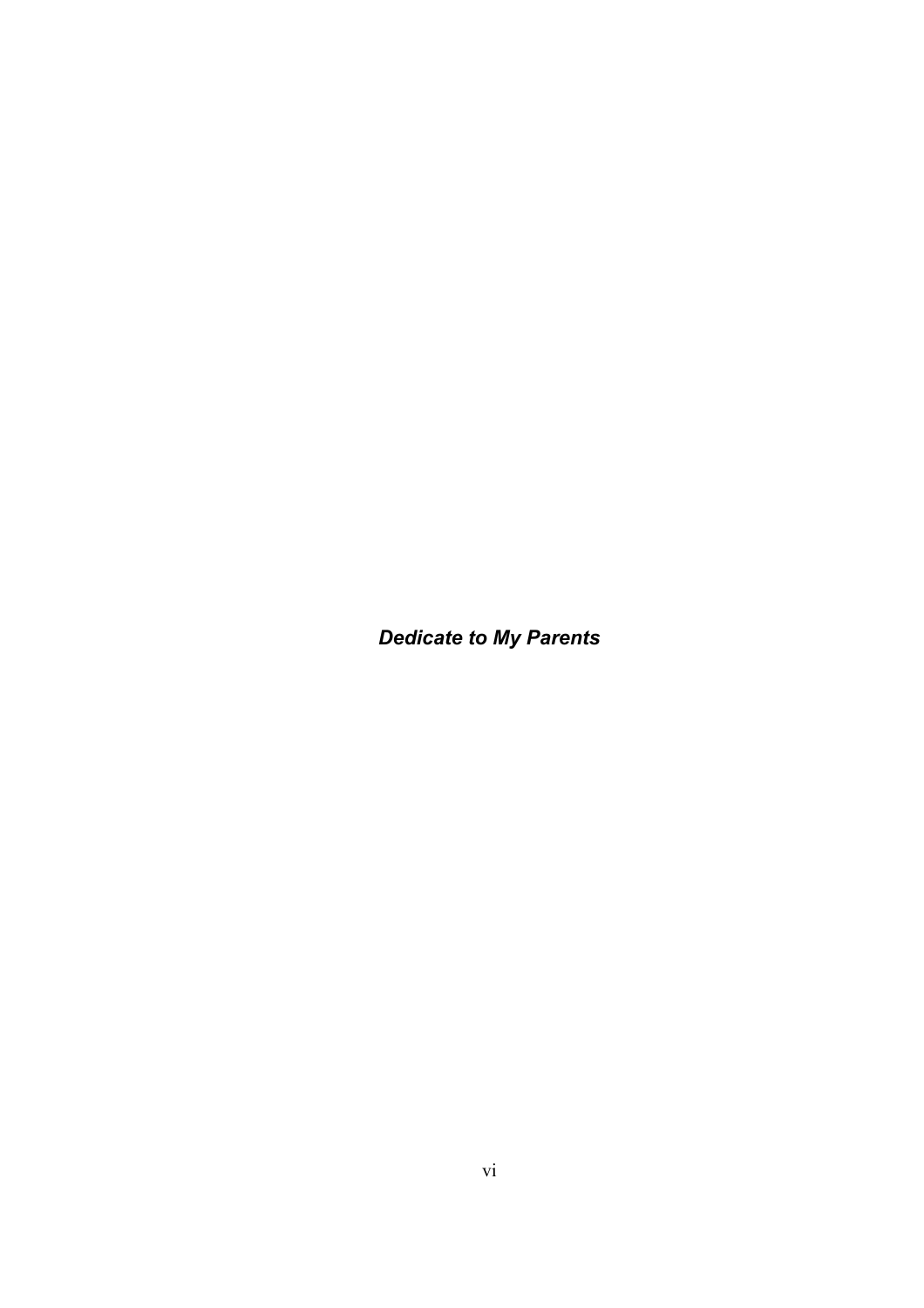# **ACKNOWLEDGEMENTS**

I would like to express sincere thanks to Assoc. Prof. Dr. İsmail Aydın for his supervision and guidance throughout the study carried out for this thesis.

I would like to express sincere thanks to my parents for their moral support.

I would like to express sincere thanks to my managers Mr. Galip Sukaya (Earth Tech Inc.), Mr. Andrew Tczap (Earth Tech Inc.), Mr. Mustafa Tanrıverdi (Yapı Merkezi Inc.) and Mrs. Mehnur Özkanoğlu (State Hydraulic Works) for their support and motivation.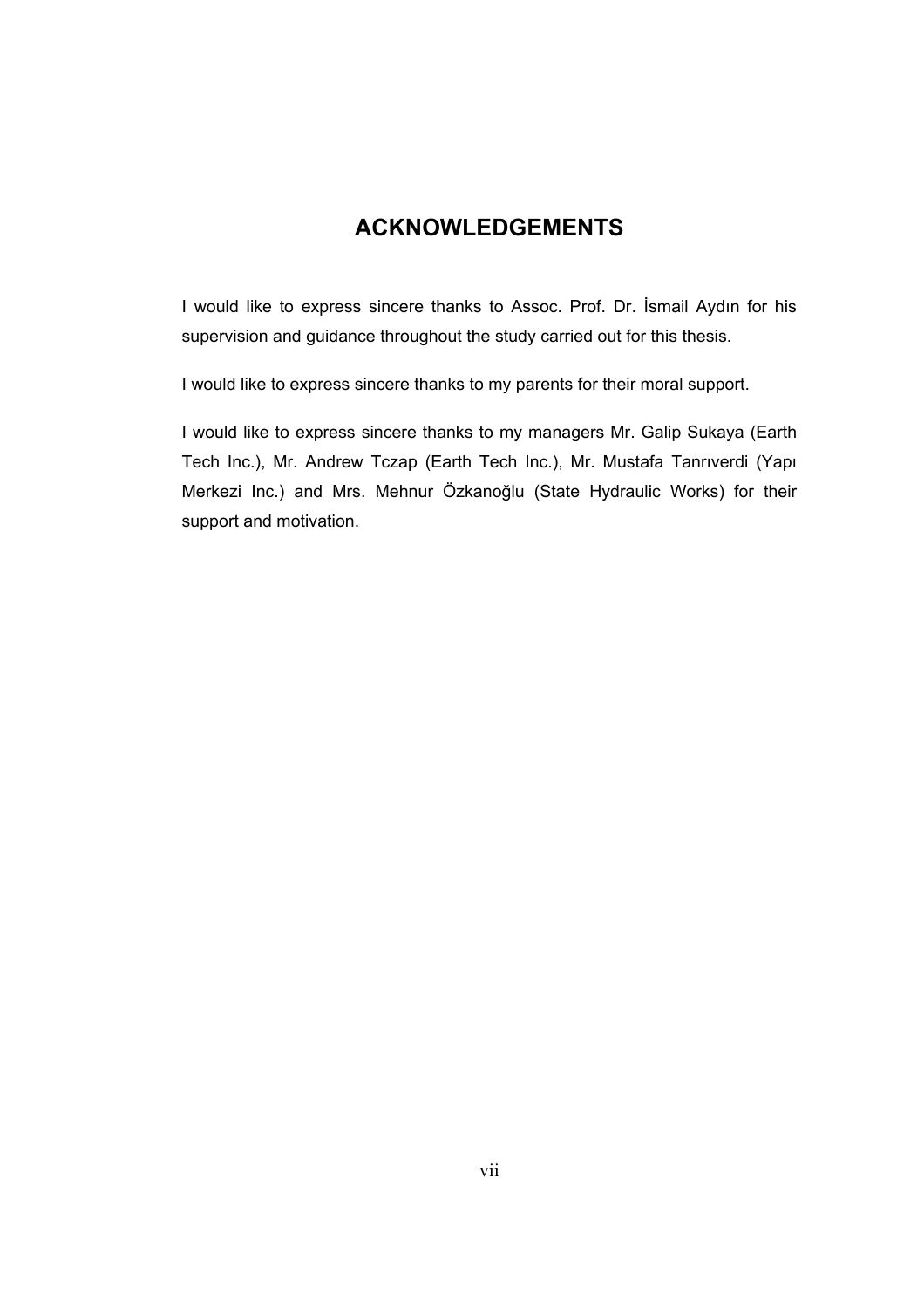# **TABLE OF CONTENTS**

| <b>CHAPTER</b> |                                                                  |  |
|----------------|------------------------------------------------------------------|--|
| 1.             |                                                                  |  |
| 1.1            |                                                                  |  |
| 1.2            |                                                                  |  |
| 1.3            | Literature Survey on Numerical Methods for Solution of the       |  |
| 1.4            |                                                                  |  |
| 2              | NUMERICAL SOLUTION OF THE NAVIER-STOKES EQUATIONS  10            |  |
| 2.1            |                                                                  |  |
| 2.2            |                                                                  |  |
| 2.3            |                                                                  |  |
| 2.4            |                                                                  |  |
| 2.5            | The Boundary Conditions for the Rigid/Moving Solid Boundaries 19 |  |
| 2.6            |                                                                  |  |
| 2.7            |                                                                  |  |
| 2.8            | The Stability Conditions for the Numerical Calculations  26      |  |
| 2.9            |                                                                  |  |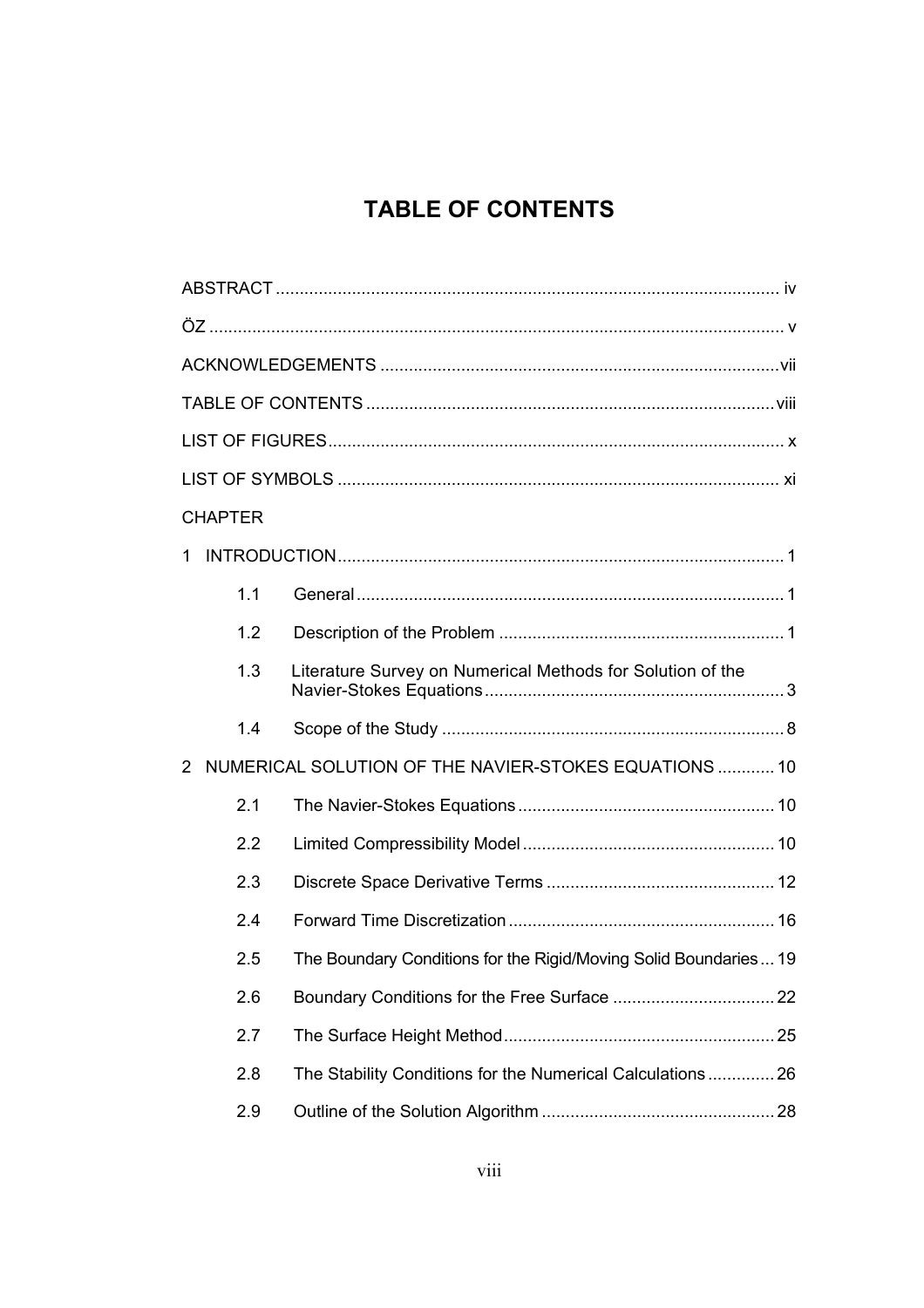| 31              |  |
|-----------------|--|
| 32 <sup>o</sup> |  |
| 3.3             |  |
|                 |  |
|                 |  |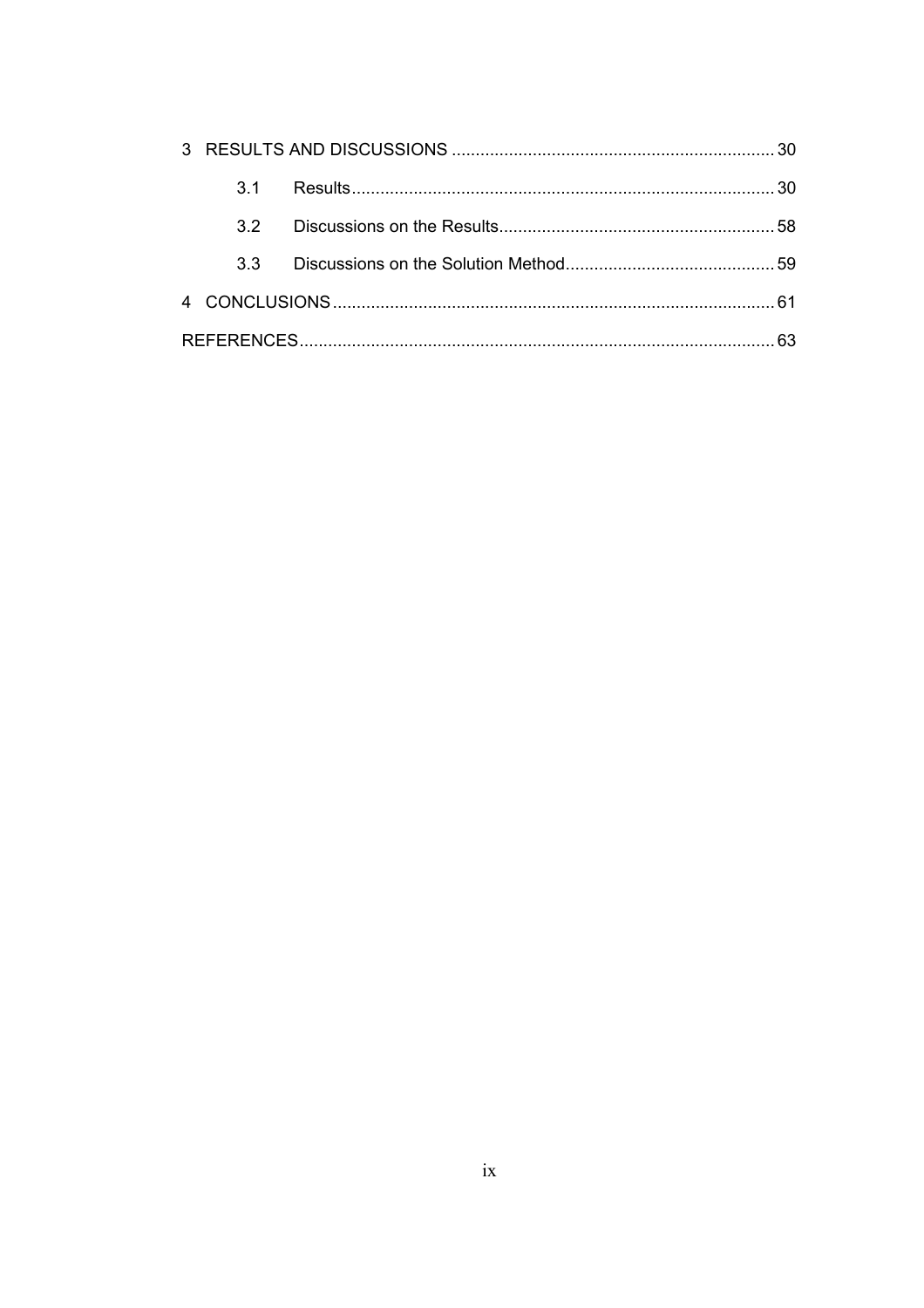# **LIST OF FIGURES**

#### FIGURE

| 3.2 - Maximum water level on horizontal mesh alternatives for Case I  33  |  |
|---------------------------------------------------------------------------|--|
| 3.3 - Maximum water level on vertical mesh alternatives for Case I  34    |  |
|                                                                           |  |
|                                                                           |  |
|                                                                           |  |
|                                                                           |  |
| 3.8 - Maximum water level on horizontal mesh alternatives for Case II  44 |  |
| 3.9 - Maximum water level on vertical mesh alternatives for Case II  45   |  |
|                                                                           |  |
|                                                                           |  |
|                                                                           |  |
|                                                                           |  |
|                                                                           |  |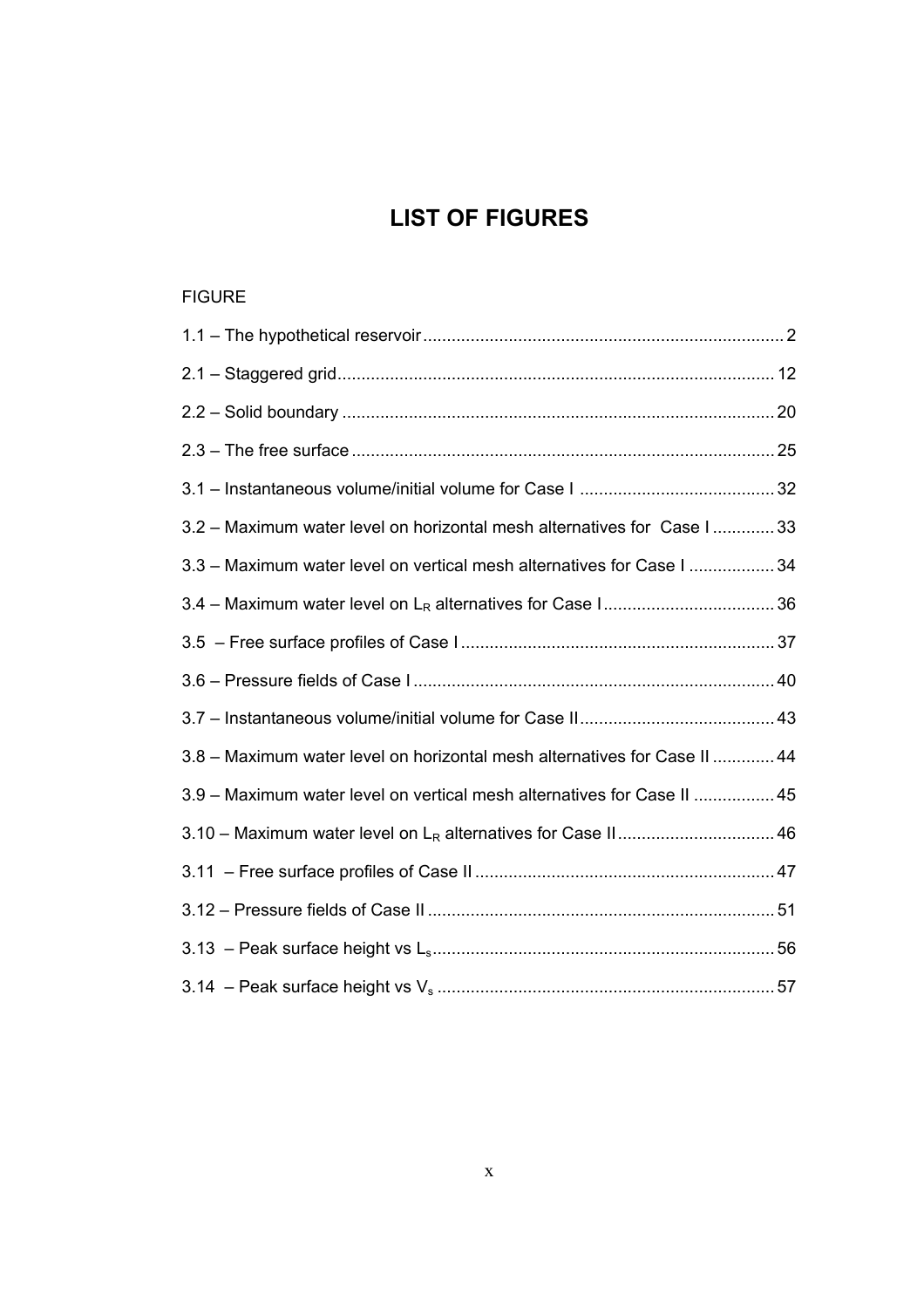# **LIST OF SYMBOLS**

- c : Speed of sound
- $\delta t$  : Time increment for the forward time discretization
- $\delta x$  : Width of computational cell, constant
- $\delta y_i$  : Height of computational cell, variable
- $\delta y$ n : Vertical distance between the cell centers of the north neighbor cell and the cell in  $i<sup>th</sup>$  row
- $\delta$ ys; : Vertical distance between the cell centers of the south neighbor cell and the cell in  $j<sup>th</sup>$  row
- $g_x$  : Body acceleration in x-direction
- $g_v$  : Body acceleration in y-direction
- γ : Weighting parameter for central differences and donor cell

discretization

- h : Surface height of fluid
- $h_i$  : Surface height at i<sup>th</sup> discrete column of fluid
- $h_{\text{max}}$  : Maximum recorded surface height of entire fluid at an instant of time
- H : Initial water depth
- $h_S$  : Subsidence height
- i : Space index in horizontal direction for discrete parameters
- j : Space index in vertical direction for discrete parameters
- $L_R$  : Reservoir length
- $L<sub>s</sub>$  : Subsidence length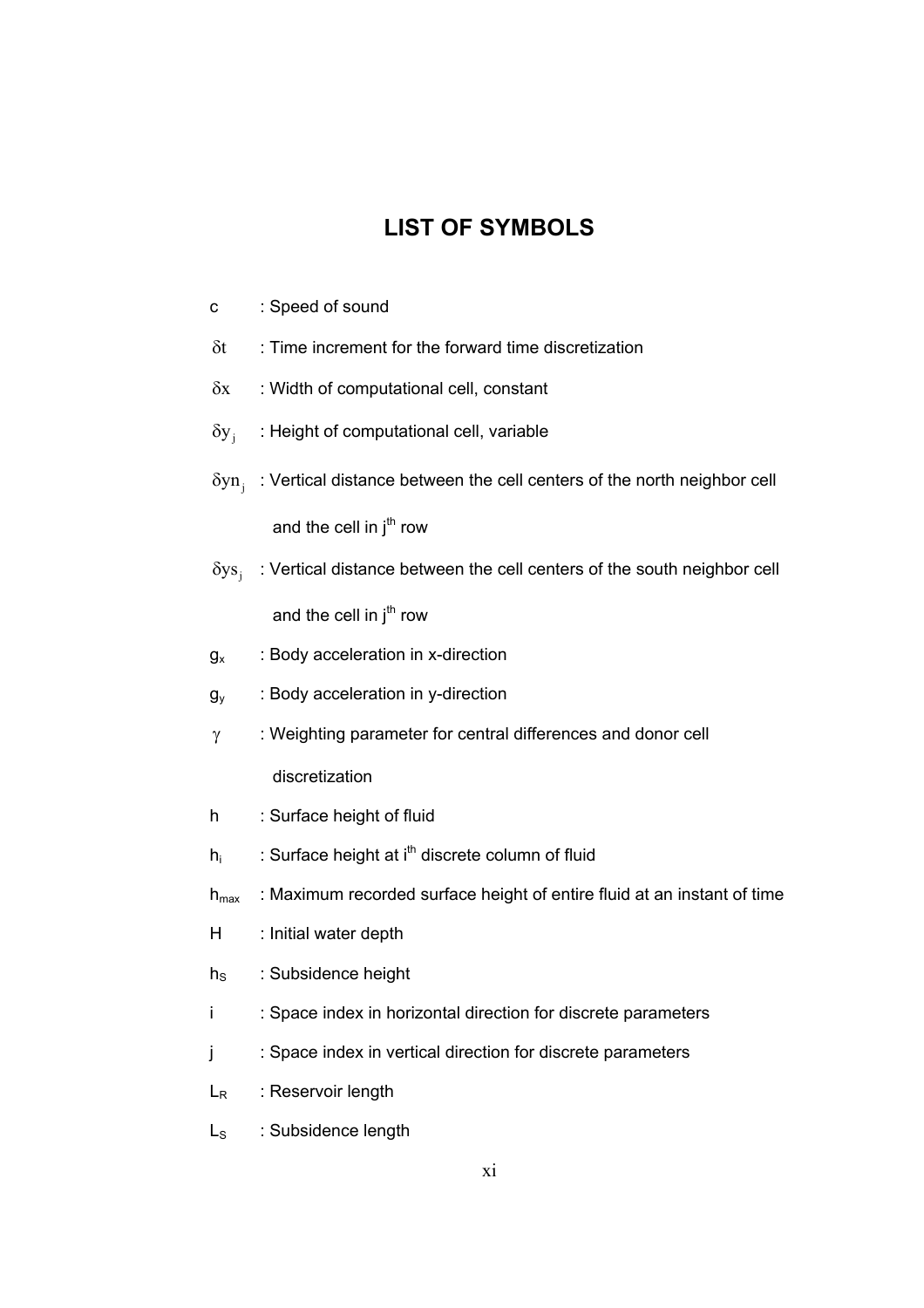- µ : Absolute viscosity of fluid
- n : Time step index for discrete parameters
- ν : Kinematic viscosity of fluid
- ω : Relaxation parameter for SOR method
- p : Pressure per unit mass
- P : Pressure
- P<sub>surf</sub> : Pressure on the free surface
- ρ : Density
- $\rho_0$  : Mean constant density
- $\sigma_{xx}$  : Normal component of momentum per unit density flowing per unit time in x direction through unit area in x direction
- $\sigma_{\text{w}}$  : Normal component of momentum per unit density flowing per unit

time in y direction through unit area in y direction

- t : Time
- $\tau_{xy}$  : Tangential component of momentum per unit density flowing per unit time in y direction through unit area in x direction
- $\tau_{vx}$  : Tangential component of momentum per unit density flowing per unit

time in x direction through unit area in y direction

- u : Velocity component in x-direction
- v : Velocity component in y-direction
- $V_S$  : Subsidence velocity
- VF : Fractional volume of fluid
- x : Spatial variable in horizontal direction
- y : Spatial variable in vertical direction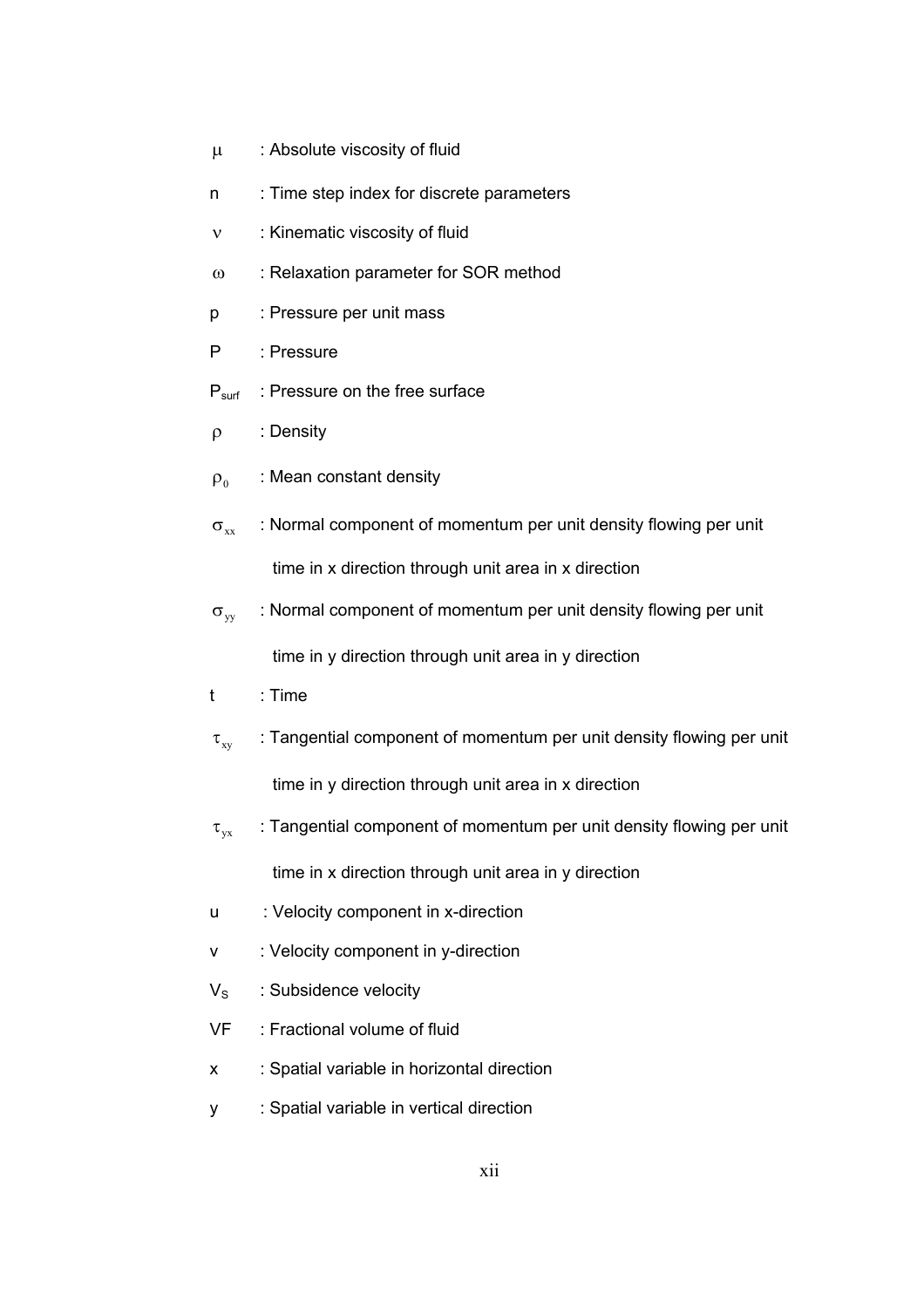### **1CHAPTER 1**

### **INTRODUCTION**

#### **1.1 General**

A two-dimensional mathematical model is developed to simulate the mechanism of generation of surface waves in the sea after a sudden settlement or rise at a certain section of the sea bottom.

Such vertical tectonic ground movement is typical of major earthquakes along the North Anatolian Fault and has been responsible for the generation of tsunami waves in the past (George, 1999).

When the tsunamigenic potential of the Sea of Marmara is assessed, over 40 tsunamis have taken place during the course of an observational period of about 2000 years (Altinok *et al.,* 2001).

The risk of tsunamis in the Marmara coasts and the recent high magnitude earthquakes occurred in the region, motivated this study to develop a powerful tool for prediction of surface waves associated with earthquakes.

#### **1.2 Description of the Problem**

The mathematical model being developed aims to solve scenarios similar to the case shown on the hypothetical reservoir in Figure 1.1. All parameters of the problem and the regular geometry of the reservoir can be modified to match any possible real life scenario.

In Figure 1.1, H is the initial water depth,  $L_R$  is the reservoir length,  $L_S$  is the subsidence length,  $h<sub>S</sub>$  is the subsidence height and  $V<sub>S</sub>$  is the subsidence velocity. The third dimension, which is normal to the page, is taken as unity.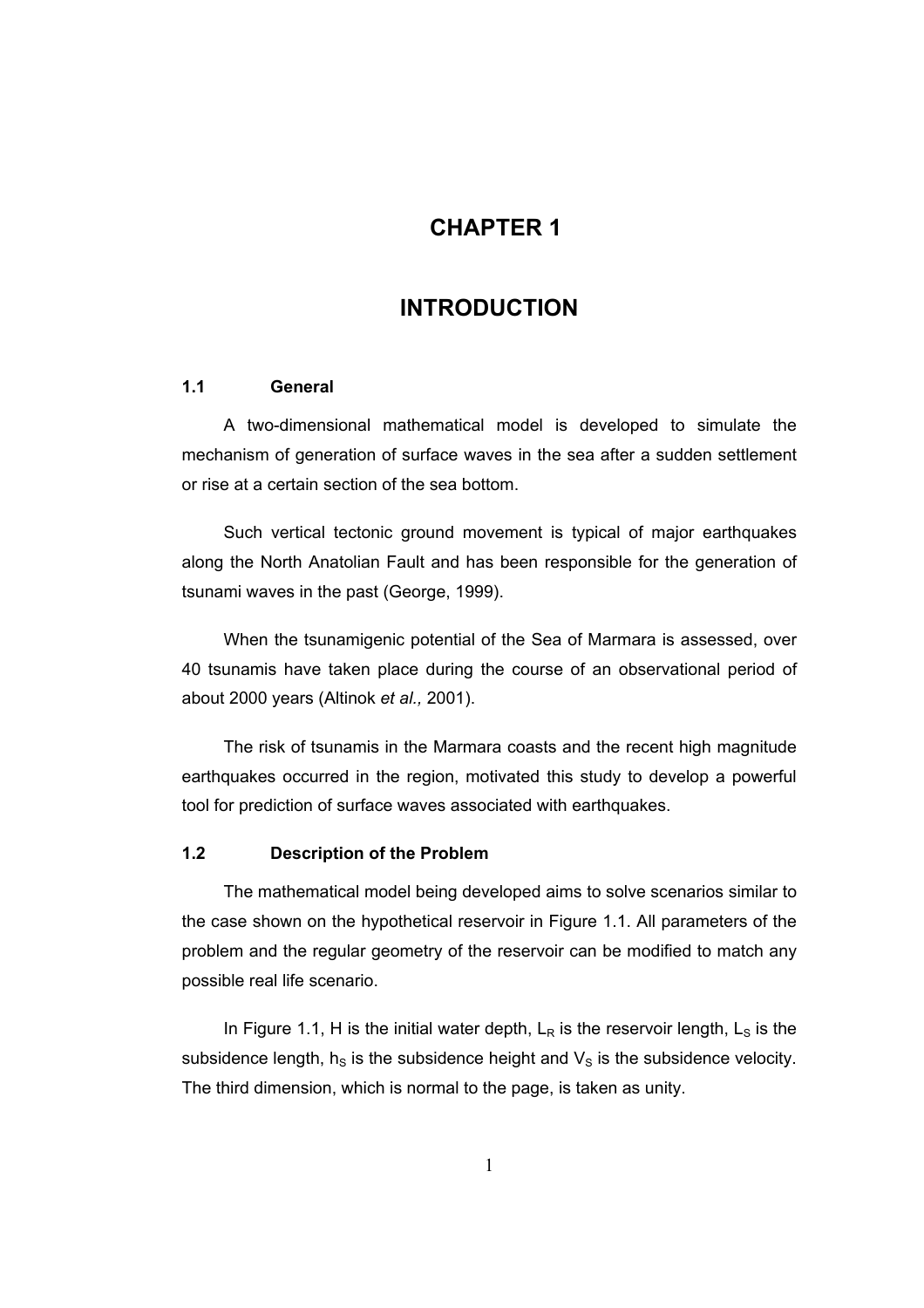

**Figure 1.1** – The hypothetical reservoir

At the beginning the flat reservoir bottom is horizontal and hydrostatic water is considered. Then the subsidence volume (boundary) starts to move in vertical direction (upwards or downwards) at a constant velocity. Usually subsidence is completed in a few seconds.

As a result of this vertical ground motion, the hydrostatic water volume in the reservoir gains hydrodynamic acceleration and after short time duration, deformations are observed on the free surface.

Some retardation is expected between the first impulse originated from the sudden ground motion and the first deformation observed on the free surface of the water. This retardation is a result of the compressible property of the fluid. However, the numerical errors accumulated during the transient solution of the system may effect (shortening or extending) this retardation time, but these errors should always stay as a minor factor in an accurate and consistent solution with sufficiently fine mesh and small time increments.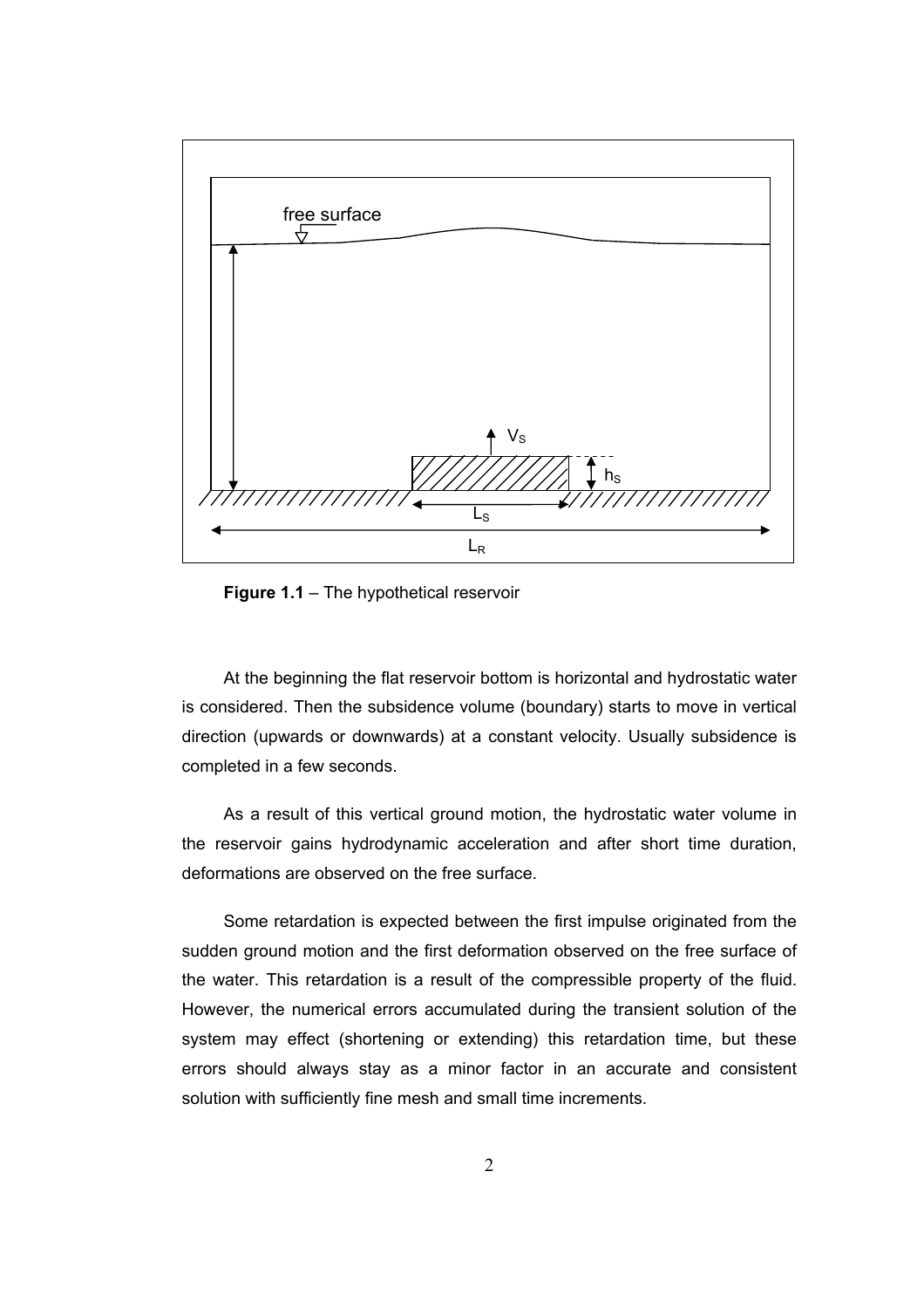#### **1.3 Literature Survey on Numerical Methods for Solution of the Navier-Stokes Equations**

Literature Survey has been carried out in the fields of Computational Fluid Dynamics (CFD), free surface flow modeling methods and fluid compressibility in order to be able to develop a realistic model, which will be capable of solving the scenario described in 1.2.

#### **1.3.1 The Free Surface**

A free surface is the interface between a gas and a liquid. Because of the large difference in the densities, the inertia of the gas is generally ignored when compared to the inertia of the liquid. The only influence of the gas on the liquid is then the pressure that it exerts on the liquid surface. Therefore, the liquid is considered to move freely with respect to the gas, and the gas-liquid surface is not constrained, but free.

The presence of a free surface introduces serious complications for any type of analysis. First of all the shape and location of the surface should be described correctly and this information should be available every time when it is needed. Second, this surface shape and location should be evolved with time with a proper algorithm. Third, the free surface boundary conditions must be applied at the surface, at the correct location and at the correct magnitude. (Flow Science Inc.)

#### **1.3.2 The Compressibility**

All fluids are compressible and a consequence of the compressibility is that a disturbance introduced at some point will propagate at a finite velocity throughout the medium. The velocity at which the disturbance propagates through the medium is called the Acoustic Velocity or the Speed of Sound. If the medium is assumed to be incompressible then the speed of sound is infinite.

The mathematical modeling of water flow is usually accomplished by assuming that water is incompressible for practical purposes. However this assumption is not valid when the water volume being modeled is relatively large and the distance that a disturbance should travel is relatively long.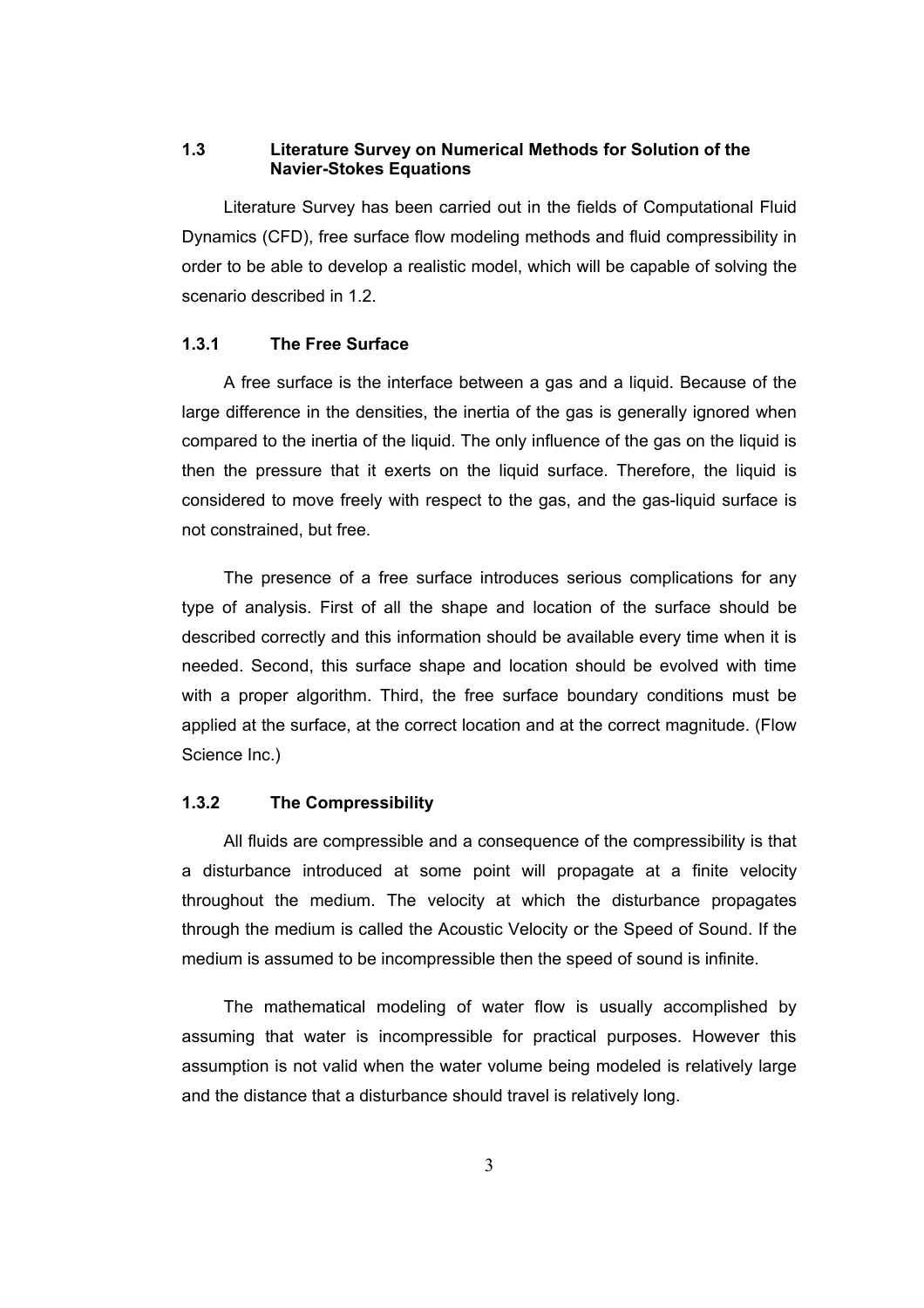#### **1.3.3 Numerical Modeling of Free Surface Flows**

There have been many numerical techniques devised for the modeling of free surfaces. Nearly all these techniques can be classified as falling into one of two basic categories, depending on whether they are written primarily in terms of Lagrangian or Eulerian coordinates (Hirt and Cook*,*1974).

#### **1.3.3.1 Lagrangian Grid**

A Lagrangian grid is embedded in the fluid and it moves with the fluid. Since the grid and the fluid move together, free surface is automatically tracked by the grid. This is a simple method of defining and tracking the free surface however it cannot track surfaces that break apart of intersect.

#### **1.3.3.2 Eulerian Grid**

An Eulerian grid is fixed and independent from the fluid. Keeping the track of free surface of a fluid moving though an Eulerian grid needs a special scheme working as an auxiliary component of the main solution. However more complicated surface motions can be treated on Eulerian grid.

#### **1.3.3.2.1 Marker and Cell (MAC) Method**

The earliest method for the numerical calculation of time dependent viscous incompressible flow with free surface on a fixed Eulerian grid is the Marker and Cell (MAC) Method, which was first introduced by Francis H. Harlow and J. Eddie Welch from University of California, Los Alamos Scientific Laboratory (Harlow and Welch, 1965).

This method uses a set of imaginary marker particles, which are used to indicate the fluid configuration by showing which region is occupied by fluid and which region is empty, such as aluminum dust or hydrogen bubbles are used in an actual laboratory. A cell with no marker particles is marked as an empty cell. A cell with marker particles, lying adjacent to an empty cell, is marked as a surface cell. A cell with marker particles and not in the neighborhood of an empty cell is marked as a full cell. The boundary cells are marked as boundary cells.

The marker particles are initially placed in the cells containing fluid and then they subsequently are moved with local velocity to their next positions at each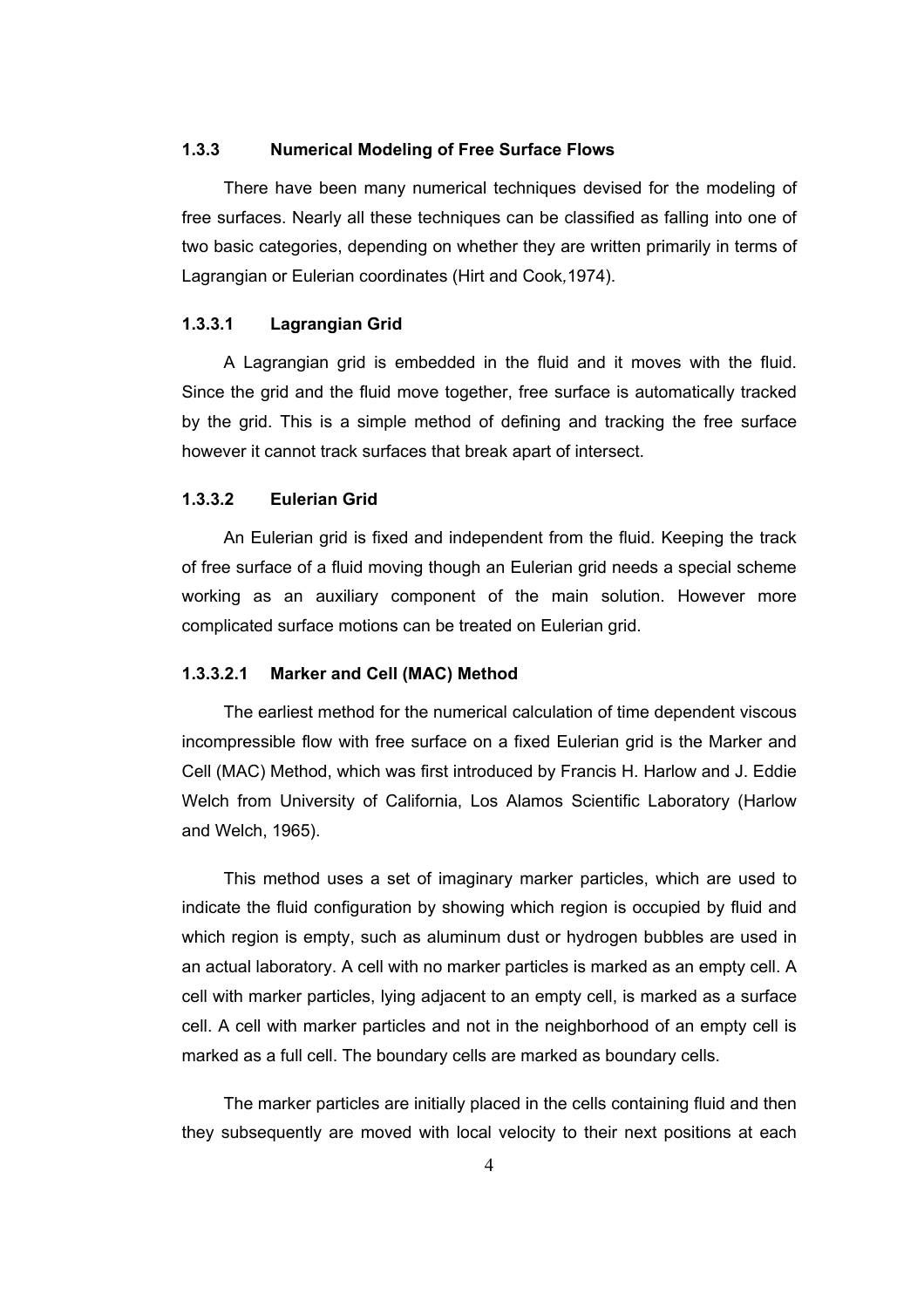time step. A bi-linear interpolation is performed to calculate the velocity with which a particle should move. After moving the particles to their new positions the flagging is done again to represent the new fluid configuration.

MAC Method makes use of finite difference approximations applied to the full Navier-Stokes Equations. The primary dependent variables are the pressure and the two components of velocity. The calculation steps through one cycle of time are as follows:

- (1) At the beginning of the cycle, the coordinates of the marker particles and the complete field of cell velocities and cell pressures are known, either as a result of the previous cycle of calculation or from the prescribed initial conditions.
- (2) With the completely known field of velocities the corresponding pressure field is calculated for the next time half step to assure that the rate of change of velocity divergence will vanish everywhere until the next time full step. This is done by solving a Poisson equation for pressure field using a suitable relaxation technique.
- (3) The new time step velocities are calculated using the known pressure field the two components of accelerations.
- (4) The no-slip or free-slip boundary conditions are applied at the rigid walls.
- (5) The velocity and the pressure parameters of the free surface boundary cells are calculated by using the free surface boundary conditions.
- (6) The marker particles are moved to their next coordinates using the local velocity parameters.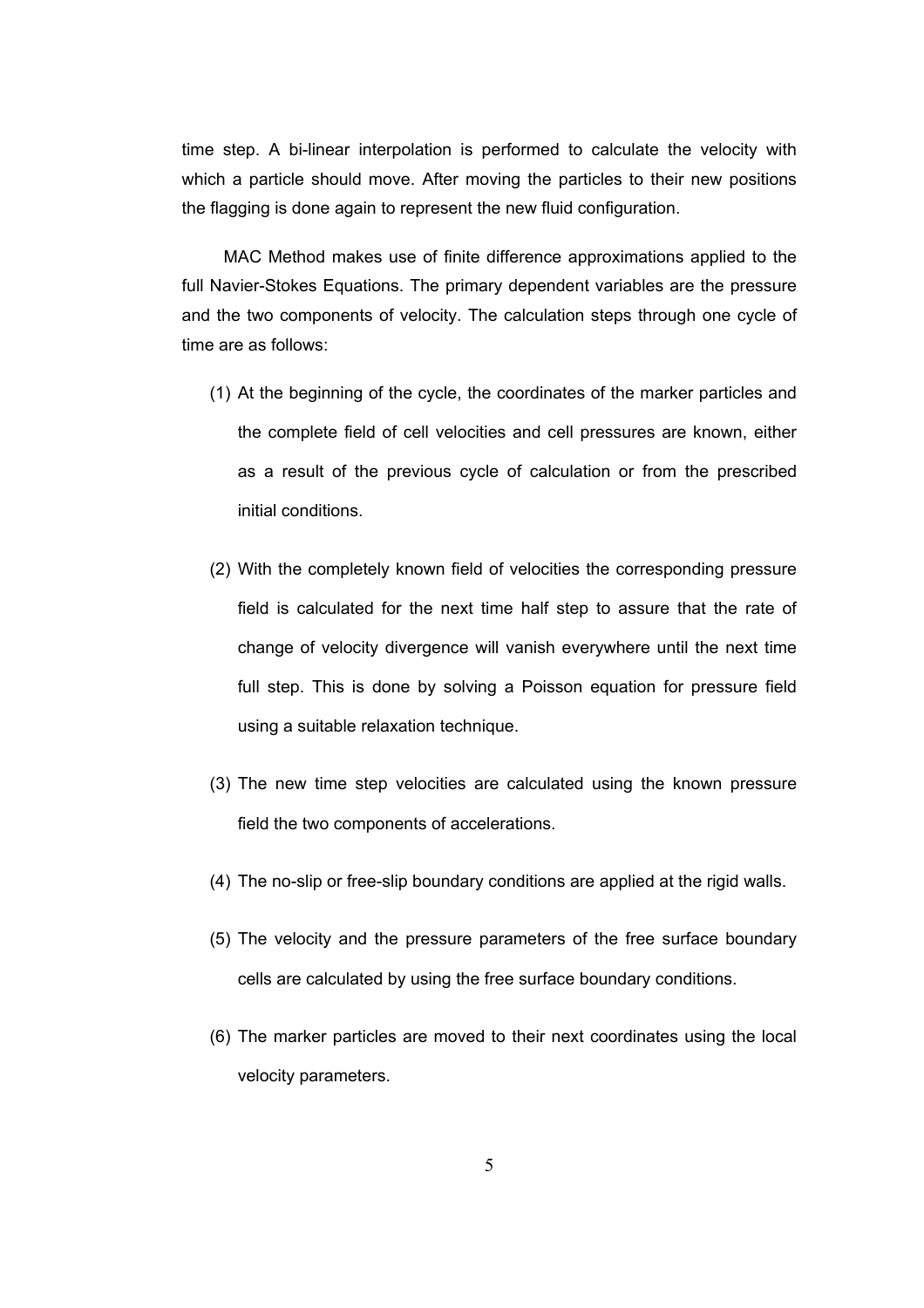#### **1.3.3.2.2 Improvements to Marker and Cell (MAC) Method**

A variety of improvements have contributed to increase in the accuracy and applicability of the original MAC Method, since 1965.

In 1968, Hirt presented a method for investigating the computational stability of finite difference equations, which is applicable to nonlinear equations with variable coefficients. In this paper Hirt also used his method to explain an instability observed in an application of the MAC Method (Hirt, 1968).

In 1968, Hirt and Shannon showed that the free surface boundary conditions that the original MAC Method uses are correct only in the limit of zero viscosity, and they proposed more accurate free surface boundary conditions for viscous flows (Hirt and Shannon, 1968).

In 1969, Daly presented a technique for including the surface tension effects in hydrodynamic calculations, for the fluid flows where the surface tension plays an important role, such as the breakup or coalescence of raindrops or motion of fuel in a space vehicle under low gravity conditions (Daly, 1969).

In 1969, Viecelli proposed a modification to main algorithm of the original MAC in order to be able to treat arbitrary curved solid boundaries (Viecelli, 1969). His method treated to arbitrary curved walls or obstacles as if they were a free surface, to which a pressure is applied such that the particles at the boundary line move tangent it. He showed that a simultaneous iteration on pressures and velocity components is equivalent to the solution of the Poisson equation in the original MAC Method.

In 1970, Chan et al. proposed Stanford University Modified MAC (SUMMAC) Method. In this modified method, they applied the gas pressure just at the interpolated surface locations instead of applying it at the centers of the surface cells, resulting in much more improved accuracy (Chan *et al*., 1970).

In 1971, Nichols and Hirt proposed to apply the correct free surface boundary conditions at the correct location of the free surface (Nichols and Hirt, 1971). In this study they have also showed that the improved MAC with the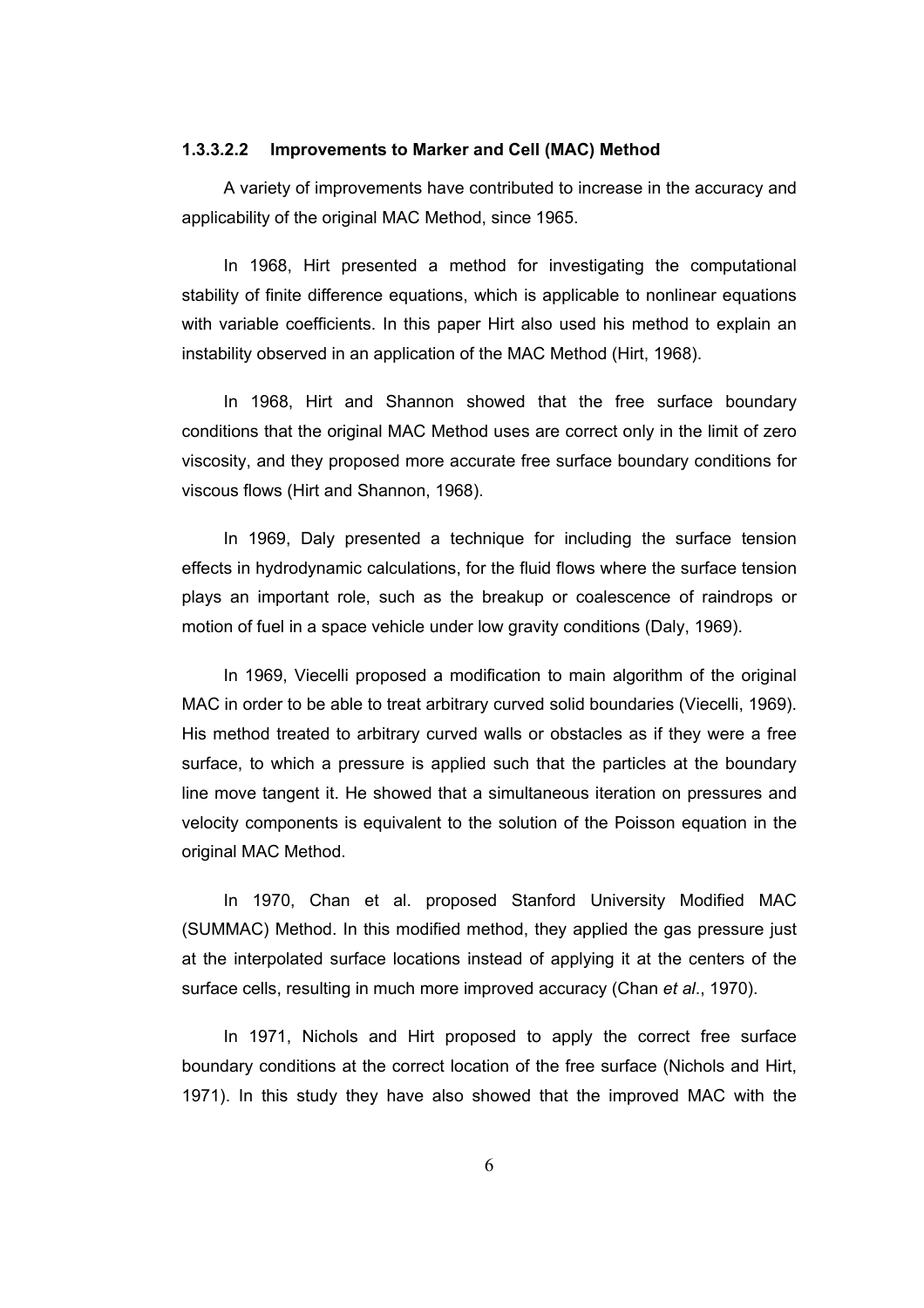complete free surface conditions gives more accurate results than the original MAC, when the results are compared with results of the physical experiments.

In 1971, Viecelli improved his previous work (Viecelli, 1969) of modifying the original MAC. In this latter study he presented Arbitrary Boundary MAC (ABMAC) Method, which is able to treat flows bounded by moving solid walls (Viecelli, 1971).

In 1972, Hirt and Cook developed a computing technique for low-speed fluid dynamics for the calculation of three dimensional flows in the vicinity of one or more block type structures (Hirt and Cook, 1972). The scheme was based on the MAC method but used the simultaneous iteration of pressure and velocities as it was done in (Viecelli, 1969) and (Viecelli, 1971).

In 1973, Nichols and Hirt extended the previous study (Hirt and Cook, 1972). They calculated three-dimensional free surface flows in the vicinity of submerged and exposed structures (Nichols and Hirt, 1973). In this work they used Surface Height Method for keeping the track of the free surface location. They defined the surface height (h) above the bottom of the mesh at the cell center of each vertical column of cells. Then they computed the change in the surface height by solving the following kinematic equation in Cartesian coordinate system,

$$
\frac{\partial \mathbf{h}}{\partial t} + \mathbf{u} \frac{\partial \mathbf{h}}{\partial x} = \mathbf{v}
$$
 (1.1)

where u and y are the local surface velocities and t is time.

In 1980, Hirt and Nichols added limited compressibility to the incompressible solutions of hydrodynamic equations for the cases where the compressibility effects are needed for accurate description of the flow (Hirt and Nichols, 1980).

In 1981, Hirt and Nichols illustrated the Volume of Fluid (VOF) Method, which is more flexible and efficient than the other methods for treating complicated free boundary configurations (Hirt and Nichols, 1981). The kinematic equation for the fractional volume of fluid (VF) is given by,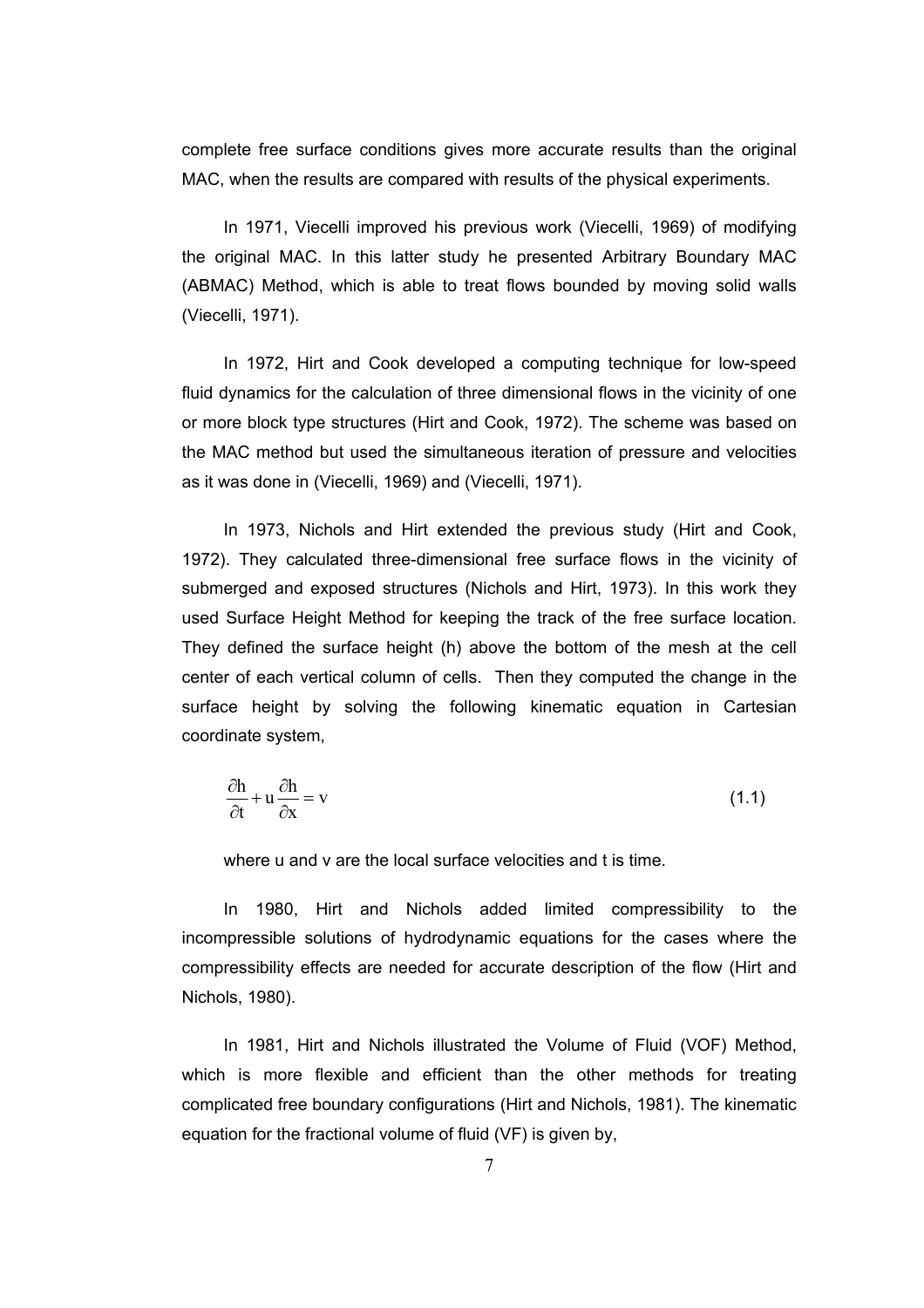$$
\frac{\partial VF}{\partial t} + u \frac{\partial VF}{\partial x} + v \frac{\partial VF}{\partial y} = 0
$$
\n(1.2)

A unit value of VF corresponds to a cell full of fluid, a zero value of VF corresponds to an empty cell, and a VF value between zero and one contains a free surface.

The original and the improved versions of the MAC Method has been capable of solving a wide range of complicated free-surface flow problems, such as broken dam problem (Harlow and Welch, 1965), impulsive partial opening of a sluice gate (Harlow and Welch, 1965), splash of a liquid drop (Harlow and Shannon, 1967), viscous bore (Hirt and Shannon, 1968), teapot effect (Hirt and Shannon, 1968), fluid falling into the bottom of a circular tank (Viecelli, 1969), flow around a circular cylinder (Viecelli, 1969), motion of a solitary wave in a channel (Chan *et al*., 1970), fluid column rotating about an axis (Nichols and Hirt, 1971), a jet from a nozzle striking a wedge (Viecelli, 1971), jet striking a plate (Viecelli, 1971), flexible bag problem (Viecelli, 1971), and ground motion in generating a water wave (Viecelli, 1971).

#### **1.4 Scope of the Study**

The computer program NaSt2D (retrieved from internet, see references) which solves incompressible fluid flows using Marker and Cell (MAC) method was used as the template for the following modifications related to the aims of this study:

- i) The numerical infrastructure of the program is revised for a solution on variable mesh in vertical direction.
- ii) The effect of limited compressibility (Hirt and Nichols, 1980) is included into the governing equations.
- iii) Moving solid boundary is included.
- iv) Surface Height Method (Nichols and Hirt, 1973) is added for free surface tracking.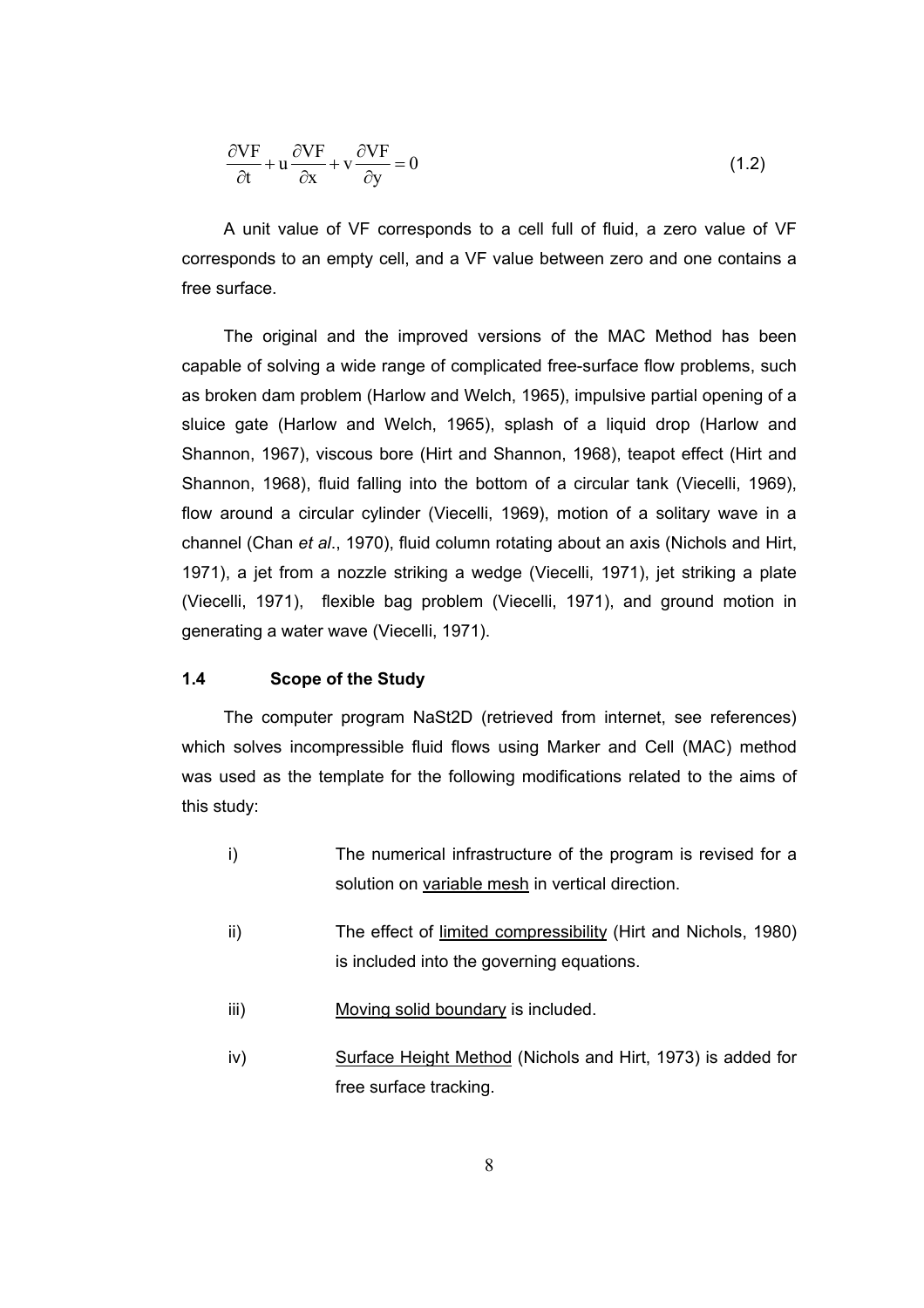In Chapter II, the discrete Navier-Stokes equations which are used in the model are derived; the boundary conditions applied for the rigid/moving boundaries and the boundary conditions for the free surface boundaries and the method of free surface tracking are discussed. The free surface tracking method that has been used is explained. The stability conditions for the numerical calculations are given and the outline of the solution algorithm is summarized.

In Chapter III, the results of the solution of the hypothetical test cases are presented and discussed.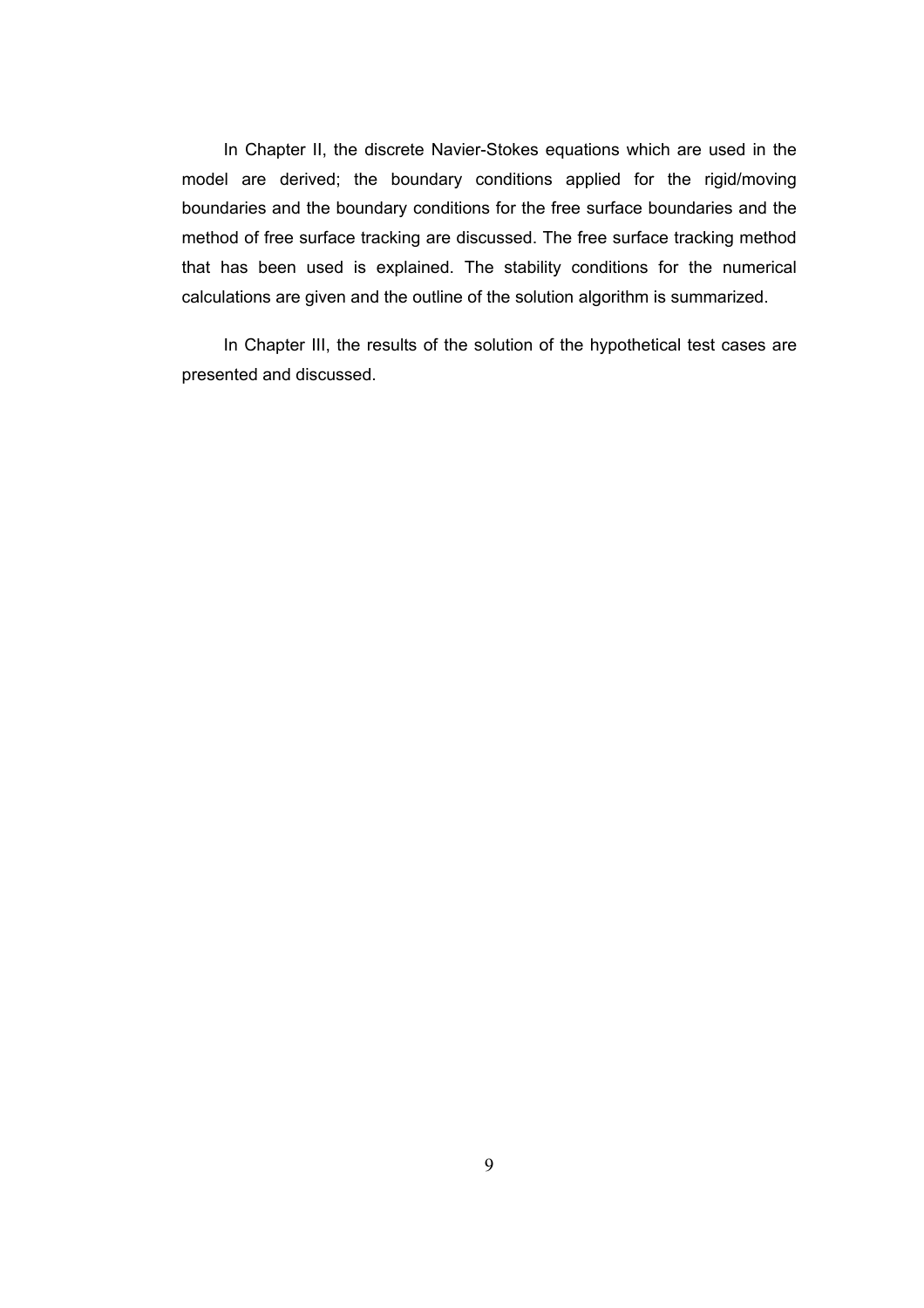## **2CHAPTER 2**

## **NUMERICAL SOLUTION OF THE NAVIER-STOKES EQUATIONS**

#### **2.1 The Navier-Stokes Equations**

The equations of motion describing flow of a compressible fluid are:

$$
\frac{\partial \rho}{\partial t} + u \frac{\partial \rho}{\partial x} + v \frac{\partial \rho}{\partial y} + \rho \left( \frac{\partial u}{\partial x} + \frac{\partial v}{\partial y} \right) = 0
$$
\n(2.1)  
\n
$$
\rho \left( \frac{\partial u}{\partial t} + u \frac{\partial u}{\partial x} + v \frac{\partial u}{\partial y} \right) = \rho g_x - \frac{\partial P}{\partial x} + \mu \left( \frac{\partial^2 u}{\partial x^2} + \frac{\partial^2 u}{\partial y^2} \right) + \frac{\mu}{3} \frac{\partial}{\partial x} \left( \frac{\partial u}{\partial x} + \frac{\partial v}{\partial y} \right)
$$
\n(2.2)  
\n
$$
\rho \left( \frac{\partial v}{\partial t} + u \frac{\partial v}{\partial x} + v \frac{\partial v}{\partial y} \right) = \rho g_y - \frac{\partial P}{\partial y} + \mu \left( \frac{\partial^2 v}{\partial x^2} + \frac{\partial^2 v}{\partial y^2} \right) + \frac{\mu}{3} \frac{\partial}{\partial y} \left( \frac{\partial u}{\partial x} + \frac{\partial v}{\partial y} \right)
$$
\n(2.3)

where x and y are the spatial variables in horizontal and vertical directions respectively, t is time, ρ is the density of the fluid, u and v are the velocities in horizontal and vertical directions respectively,  $P$  is the pressure,  $\mu$  is the dynamic viscosity and  $g_x$  and  $g_y$  are the body accelerations in horizontal and vertical directions respectively.

#### **2.2 Limited Compressibility Model (Hirt and Nichols, 1980)**

Fluid pressure is assumed to be only a function of density,

$$
\frac{dP}{d\rho} = c^2 \tag{2.4}
$$

The parameter c in equation (2.4) is the adiabatic speed of sound. Although c may be time- or space-dependent, it is simply assumed to be constant.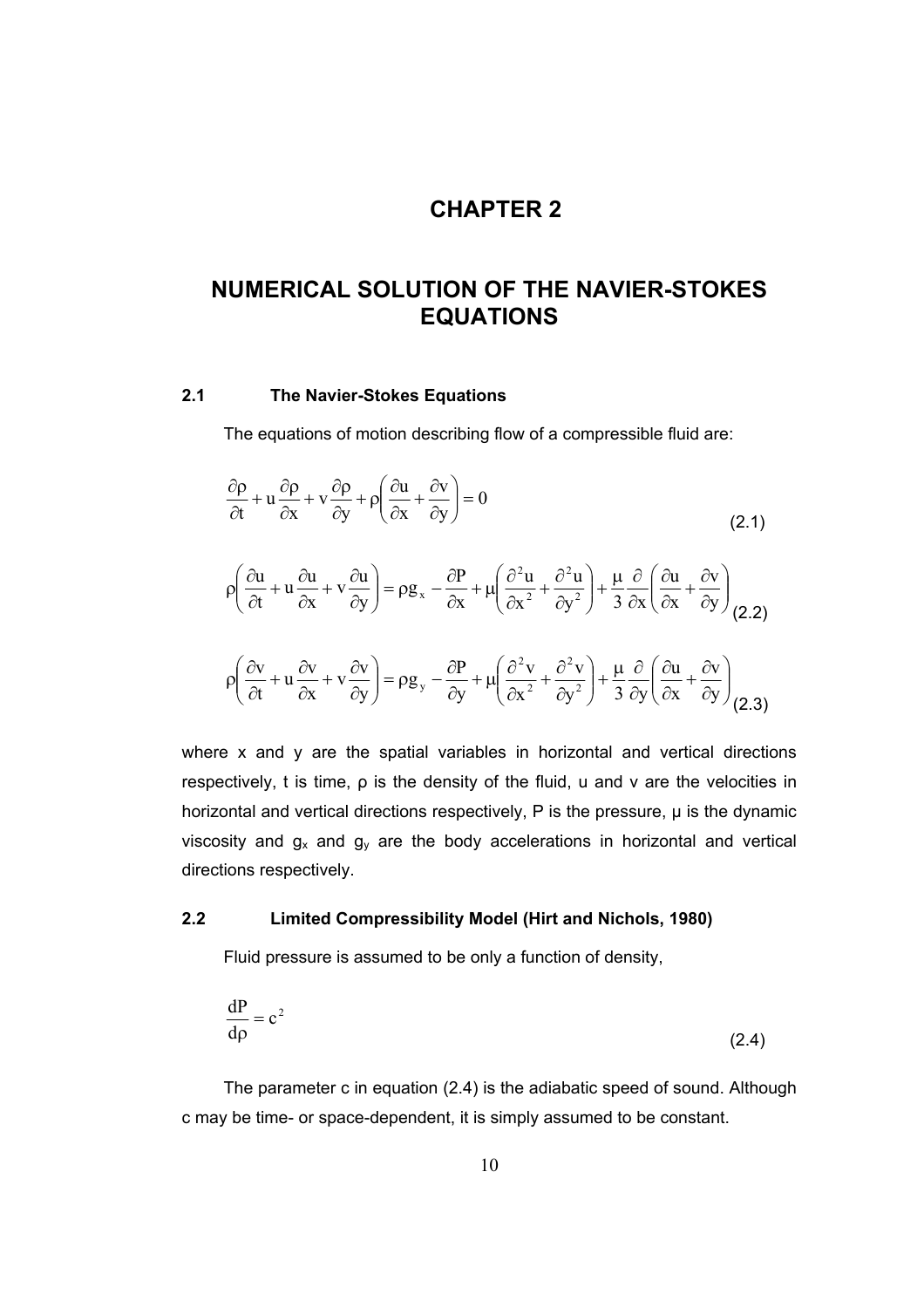Since the density changes in water will be very small, density is also assumed to be the mean constant density,  $\rho_0$ . The mass conservation equation (2.1) can be re-written using equation (2.4) and the constant density assumption,

$$
\frac{1}{c^2} \frac{\partial P}{\partial t} + \frac{1}{c^2} \left( u \frac{\partial P}{\partial x} + v \frac{\partial P}{\partial y} \right) + \rho_0 \left( \frac{\partial u}{\partial x} + \frac{\partial v}{\partial y} \right) = 0
$$
\n(2.5)

Since  $u/c^2$  and  $v/c^2$  will be very small, equation (2.5) can be further simplified and rearranged for pressure in terms of velocity divergence,

$$
\frac{\partial P}{\partial t} = -c^2 \rho_0 \left( \frac{\partial u}{\partial x} + \frac{\partial v}{\partial y} \right)
$$
 (2.6)

Mass conservation equation (2.6) and the momentum equations (2.2) and (2.3) are rearranged for the constant mean density,

$$
\frac{\partial u}{\partial x} + \frac{\partial v}{\partial y} = -\frac{1}{c^2} \frac{\partial p}{\partial t}
$$
 (2.7)

$$
\frac{\partial u}{\partial t} + u \frac{\partial u}{\partial x} + v \frac{\partial u}{\partial y} = -\frac{\partial p}{\partial x} + g_x + v \left( \frac{\partial^2 u}{\partial x^2} + \frac{\partial^2 u}{\partial y^2} \right) + \frac{v}{3} \frac{\partial}{\partial x} \left( \frac{\partial u}{\partial x} + \frac{\partial v}{\partial y} \right)
$$
(2.8)

$$
\frac{\partial v}{\partial t} + u \frac{\partial v}{\partial x} + v \frac{\partial v}{\partial y} = -\frac{\partial p}{\partial y} + g_y + v \left( \frac{\partial^2 v}{\partial x^2} + \frac{\partial^2 v}{\partial y^2} \right) + \frac{v}{3} \frac{\partial}{\partial y} \left( \frac{\partial u}{\partial x} + \frac{\partial v}{\partial y} \right)
$$
(2.9)

where

$$
p = \frac{P}{\rho_0} \tag{2.10}
$$

and

$$
v = \frac{\mu}{\rho_0} \tag{2.11}
$$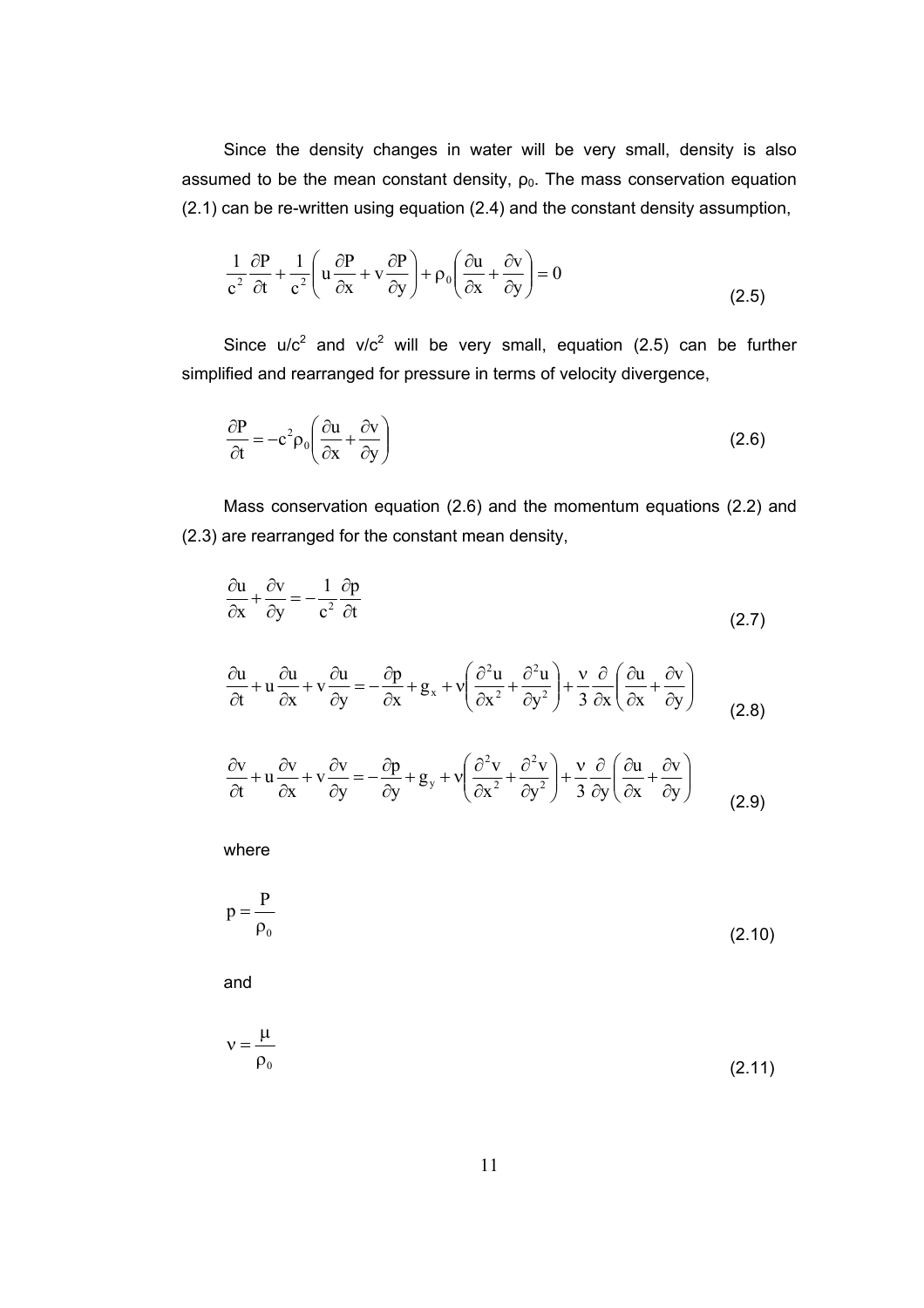#### **2.3 Discrete Space Derivative Terms**

Staggered grid system is used in which the velocities are defined at the centers of the cell boundaries while pressures are defined at centers of the cells.

The computational mesh is variable in  $\nu$  direction and it gets finer near the lower and upper boundaries while it is coarser in the interior regions. For a cell which on j<sup>th</sup> row, the cell height is  $\delta y_i$  and the vertical distance of the cell centers of north and south neighbors from the center of the cell are  $\delta y_n$  and  $\delta y_s$ . respectively.

For the ease of use in the numerical procedure, and in computer algorithm, the half step space indices for u and v parameters were replaced with full step space indices in accordance with the staggered grid system.



**Figure 2.1** – Staggered grid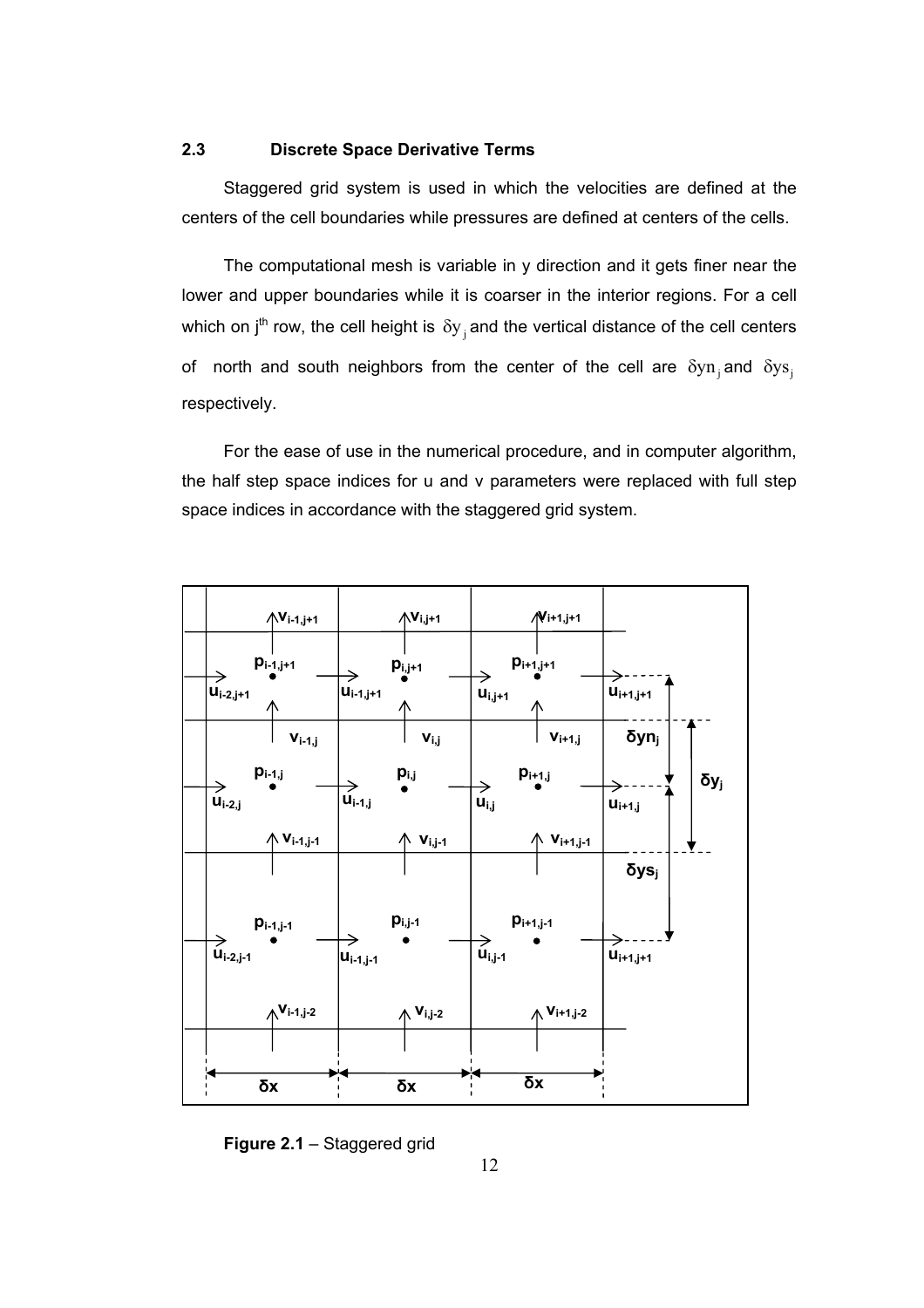Since the convective terms in the momentum equations become dominant at high velocities, to avoid stability problems, a mixture of central differences and the donor-cell discretization is used, using the parameter  $\gamma$  in the following formulas which lies between 0.0 and 1.0. For  $\gamma$  =0.0 we recover the central difference discretization, and for  $\gamma$  =1.0, a pure donor-cell scheme results and (Griebel *et al*., 1998).

The space derivative terms of equation (2.8) for the momentum conservation in x-direction are discretized as follows at the mid point of the right edge of the Cell (i,j):

$$
\delta y s_j = \frac{\delta y_j + \delta y_{j-1}}{2} \tag{2.12}
$$

$$
\delta y n_j = \frac{\delta y_{j+1} + \delta y_j}{2} \tag{2.13}
$$

$$
\left[\frac{\partial u}{\partial x}\right]_{i,j}^{backward} = [DUW]_{i,j} = \frac{u_{i,j} - u_{i-1,j}}{\delta x}
$$
\n(2.14)

$$
\left[\frac{\partial \mathbf{u}}{\partial \mathbf{x}}\right]_{i,j}^{\text{forward}} = [\mathbf{DUE}]_{i,j} = \frac{\mathbf{u}_{i+1,j} - \mathbf{u}_{i,j}}{\delta \mathbf{x}} \tag{2.15}
$$

$$
\left[\frac{\partial u}{\partial y}\right]_{i,j}^{\text{backward}} = [DUS]_{i,j} = \frac{u_{i,j} - u_{i,j-1}}{\delta y s_j}
$$
\n(2.16)

$$
\left[\frac{\partial \mathbf{u}}{\partial \mathbf{y}}\right]_{i,j}^{\text{forward}} = \left[\text{DUN}\right]_{i,j} = \frac{\mathbf{u}_{i,j+1} - \mathbf{u}_{i,j}}{\delta \mathbf{y} \mathbf{n}_j}
$$
(2.17)

$$
\overline{\mathbf{v}}_{i,j} = \frac{\mathbf{v}_{i,j} + \mathbf{v}_{i+1,j} + \mathbf{v}_{i,j-1} + \mathbf{v}_{i+1,j-1}}{4}
$$
\n(2.18)

$$
\delta y_{\alpha} = \delta y n_j + \delta y s_j + \gamma sgn(\bar{v}_{i,j}) (\delta y n_j - \delta y s_j)
$$
 (2.19)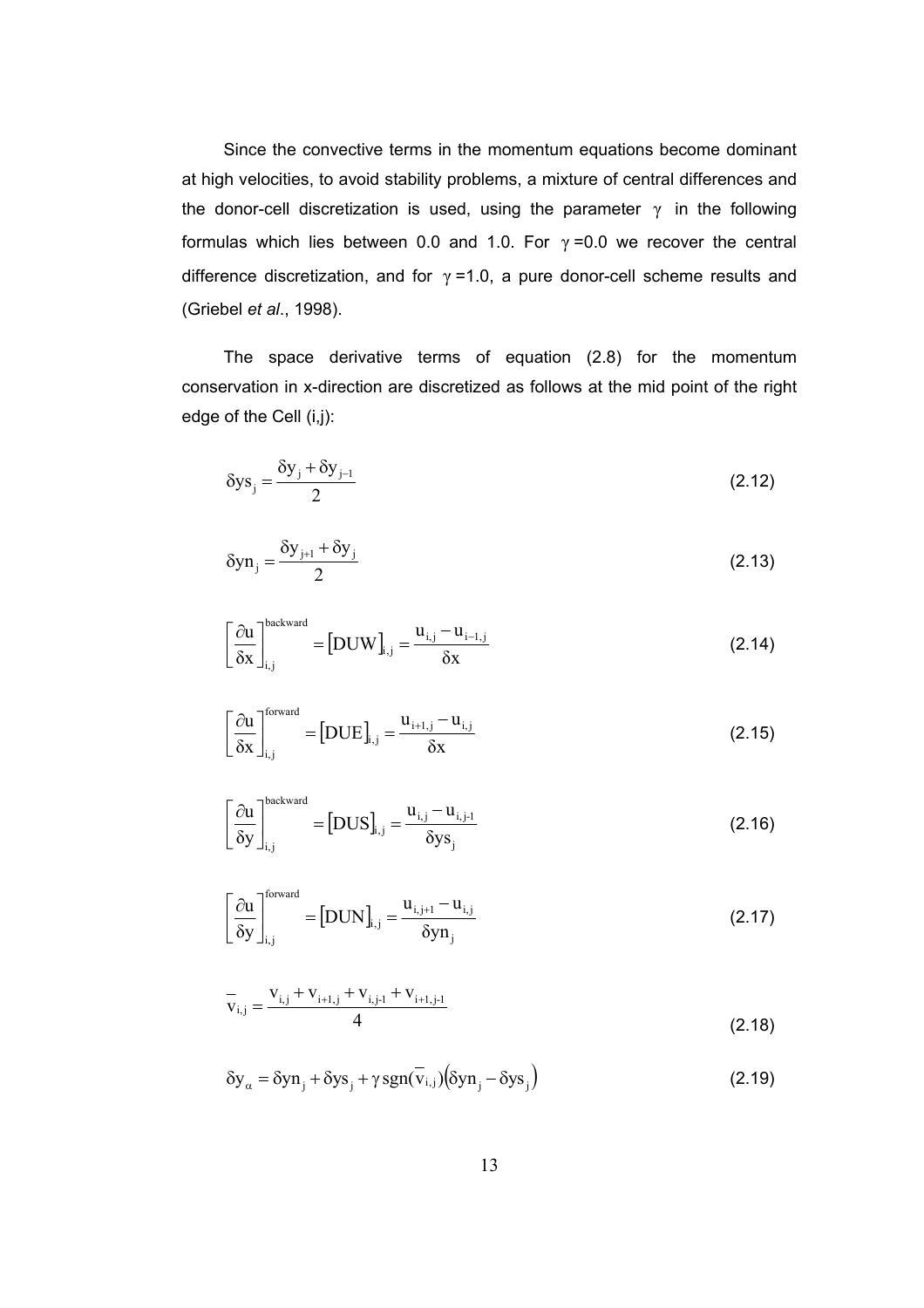$$
\begin{bmatrix}\n\mathbf{u} \frac{\partial \mathbf{u}}{\partial \mathbf{x}}\n\end{bmatrix}_{i,j} = \begin{bmatrix}\n\text{UDUDX}\n\end{bmatrix}_{i,j}\n= \frac{\mathbf{u}_{i,j}}{2} \left(\begin{bmatrix}\n\text{DUW}\n\end{bmatrix}_{i,j} + \begin{bmatrix}\n\text{DUE}\n\end{bmatrix}_{i,j} + \gamma \, \text{sgn}(\mathbf{u}_{i,j}) \left(\begin{bmatrix}\n\text{DUW}\n\end{bmatrix}_{i,j} - \begin{bmatrix}\n\text{DUE}\n\end{bmatrix}_{i,j}\right)\n\tag{2.20}
$$

$$
\begin{bmatrix}\n\mathbf{v} \frac{\partial \mathbf{u}}{\partial \mathbf{y}}\n\end{bmatrix}_{i,j} = \begin{bmatrix}\n\text{VDUDY}\n\end{bmatrix}_{i,j}\n= \frac{\mathbf{v}_{i,j}}{\delta \mathbf{y}_{\alpha}} (\delta \mathbf{y} \mathbf{n}_{j} [\text{DUS}]_{i,j} + \delta \mathbf{y} \mathbf{s}_{j} [\text{DUN}]_{i,j})\n+ \frac{\mathbf{v}_{i,j}}{\delta \mathbf{y}_{\alpha}} \gamma \text{sgn}(\mathbf{v}_{i,j}) (\delta \mathbf{y} \mathbf{n}_{j} [\text{DUS}]_{i,j} - \delta \mathbf{y} \mathbf{s}_{j} [\text{DUN}]_{i,j})
$$
\n(2.21)

$$
\left[ \frac{\partial^2 u}{\partial x^2} + \frac{\partial^2 u}{\partial y^2} \right]_{i,j} = \left[ LAPLU \right]_{i,j} \n= \frac{u_{i+1,j} - 2u_{i,j} + u_{i-1,j}}{(\delta x)^2} \n+ \frac{2}{\delta y n_j + \delta y s_j} \left( \frac{u_{i,j+1} - u_{i,j}}{\delta y n_j} - \frac{u_{i,j} - u_{i,j-1}}{\delta y s_j} \right)
$$
\n(2.22)

$$
\frac{\partial}{\partial x} \left( \frac{\partial u}{\partial x} + \frac{\partial v}{\partial y} \right) = \left[ \text{COMPX} \right]_{i,j} \n= \frac{u_{i+1,j} - 2u_{i,j} + u_{i-1,j}}{( \delta x)^2} + \frac{v_{i+1,j} - v_{i+1,j-1} - v_{i,j} + v_{i,j-1}}{\delta x \delta y_j}
$$
\n(2.23)

$$
\left[\frac{\partial \mathbf{p}}{\partial \mathbf{x}}\right]_{i,j} = \frac{\mathbf{p}_{i+1,j} - \mathbf{p}_{i,j}}{\delta \mathbf{x}}
$$
\n(2.24)

The space derivative terms of equation (2.9) for the momentum conservation in y-direction are discretized as follows at the mid point of the upper edge of the Cell (i,j):

$$
\delta y s_j = \delta y_j \tag{2.25}
$$

$$
\delta y n_j = \delta y_{j+1} \tag{2.26}
$$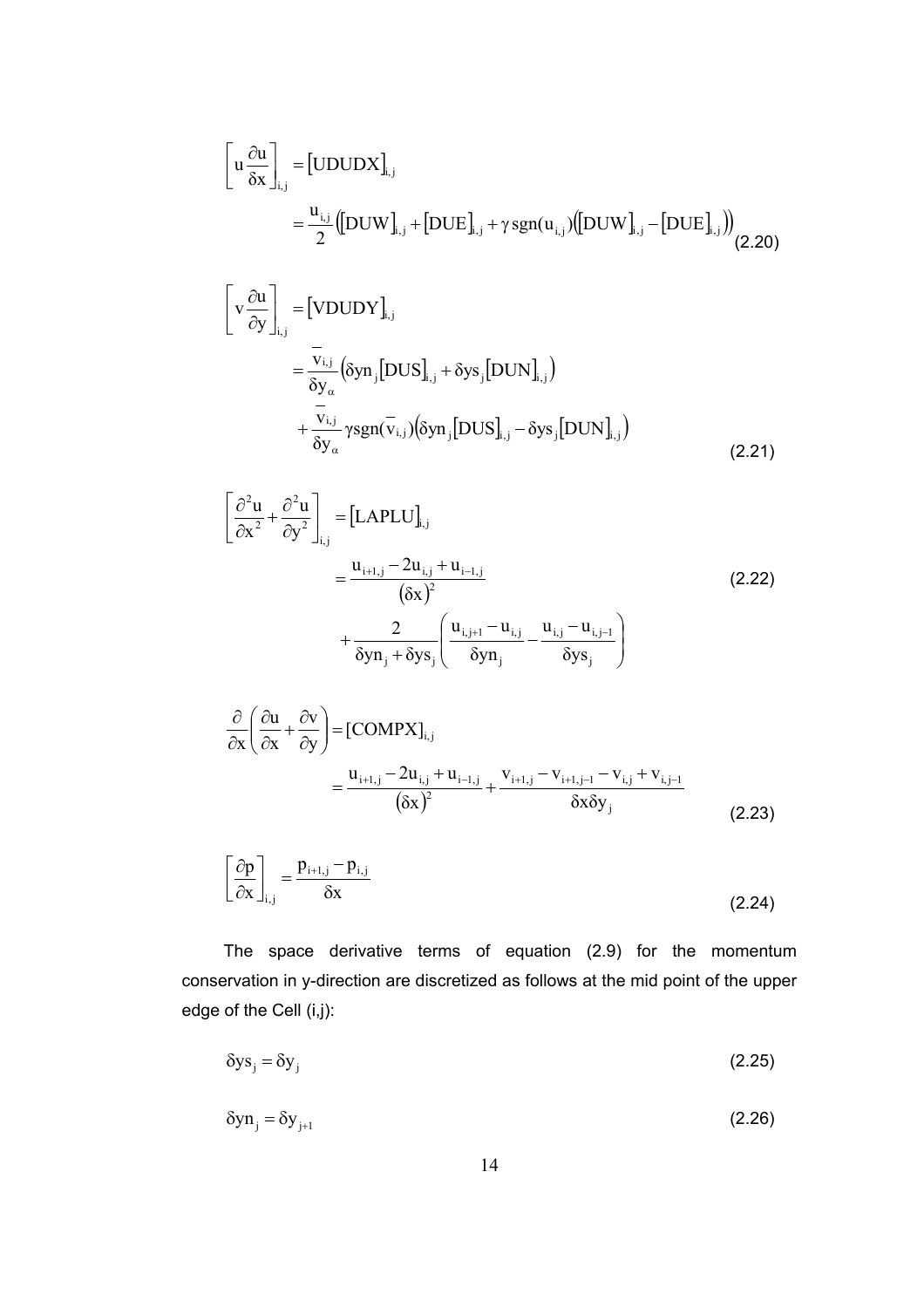$$
\left[\frac{\partial \mathbf{v}}{\partial \mathbf{x}}\right]_{i,j}^{\text{backward}} = [\mathbf{D} \mathbf{V} \mathbf{W}]_{i,j} = \frac{\mathbf{v}_{i,j} - \mathbf{v}_{i-1,j}}{\delta \mathbf{x}}
$$
(2.27)

$$
\left[\frac{\partial \mathbf{v}}{\partial \mathbf{x}}\right]_{i,j}^{\text{forward}} = [\mathbf{DVE}]_{i,j} = \frac{\mathbf{v}_{i+1,j} - \mathbf{v}_{i,j}}{\delta \mathbf{x}} \tag{2.28}
$$

$$
\left[\frac{\partial \mathbf{v}}{\delta \mathbf{y}}\right]_{i,j}^{backward} = \left[\text{DVS}\right]_{i,j} = \frac{\mathbf{v}_{i,j} - \mathbf{v}_{i,j-1}}{\delta \mathbf{y} \mathbf{s}_j}
$$
(2.29)

$$
\left[\frac{\partial \mathbf{v}}{\partial \mathbf{y}}\right]_{i,j}^{\text{forward}} = [\mathbf{D} \mathbf{V} \mathbf{N}]_{i,j} = \frac{\mathbf{v}_{i,j+1} - \mathbf{v}_{i,j}}{\delta \mathbf{y} \mathbf{n}_j}
$$
(2.30)

$$
\overline{u}_{i,j} = \frac{\delta y s_j (u_{i,j+1} + u_{i-1,j+1}) + \delta y n_j (u_{i,j} + u_{i-1,j})}{2(\delta y s_j + \delta y n_j)}
$$
(2.31)

$$
\delta y_{\alpha} = \delta y n_j + \delta y s_j + \gamma sgn(v_{i,j}) (\delta y n_j - \delta y s_j)
$$
\n(2.32)

$$
\begin{bmatrix}\n\mathbf{u} \frac{\partial \mathbf{v}}{\partial \mathbf{x}}\n\end{bmatrix}_{i,j} = \begin{bmatrix}\n\text{UDVDX}\n\end{bmatrix}_{i,j} + \begin{bmatrix}\n\text{DVE}\n\end{bmatrix}_{i,j} + \gamma \text{sgn}(\mathbf{u}_{i,j}) \left(\begin{bmatrix}\n\text{DVW}\n\end{bmatrix}_{i,j} - \begin{bmatrix}\n\text{DVE}\n\end{bmatrix}_{i,j}\right)\n\tag{2.33}
$$

$$
\begin{aligned}\n\left[\mathbf{v}\frac{\partial\mathbf{v}}{\partial\mathbf{y}}\right]_{i,j} &= \left[\mathbf{VDVDY}\right]_{i,j} \\
&= \frac{\mathbf{v}_{i,j}}{\delta\mathbf{y}_{\alpha}} \left(\delta\mathbf{yn}_{j}\left[\mathbf{DVS}\right]_{i,j} + \delta\mathbf{ys}_{j}\left[\mathbf{DVN}\right]_{i,j}\right) \\
&\quad + \frac{\mathbf{v}_{i,j}}{\delta\mathbf{y}_{\alpha}} \gamma\text{sgn}(\mathbf{v}_{i,j}) \left(\delta\mathbf{yn}_{j}\left[\mathbf{DVS}\right]_{i,j} - \delta\mathbf{ys}_{j}\left[\mathbf{DVN}\right]_{i,j}\right)\n\end{aligned} \tag{2.34}
$$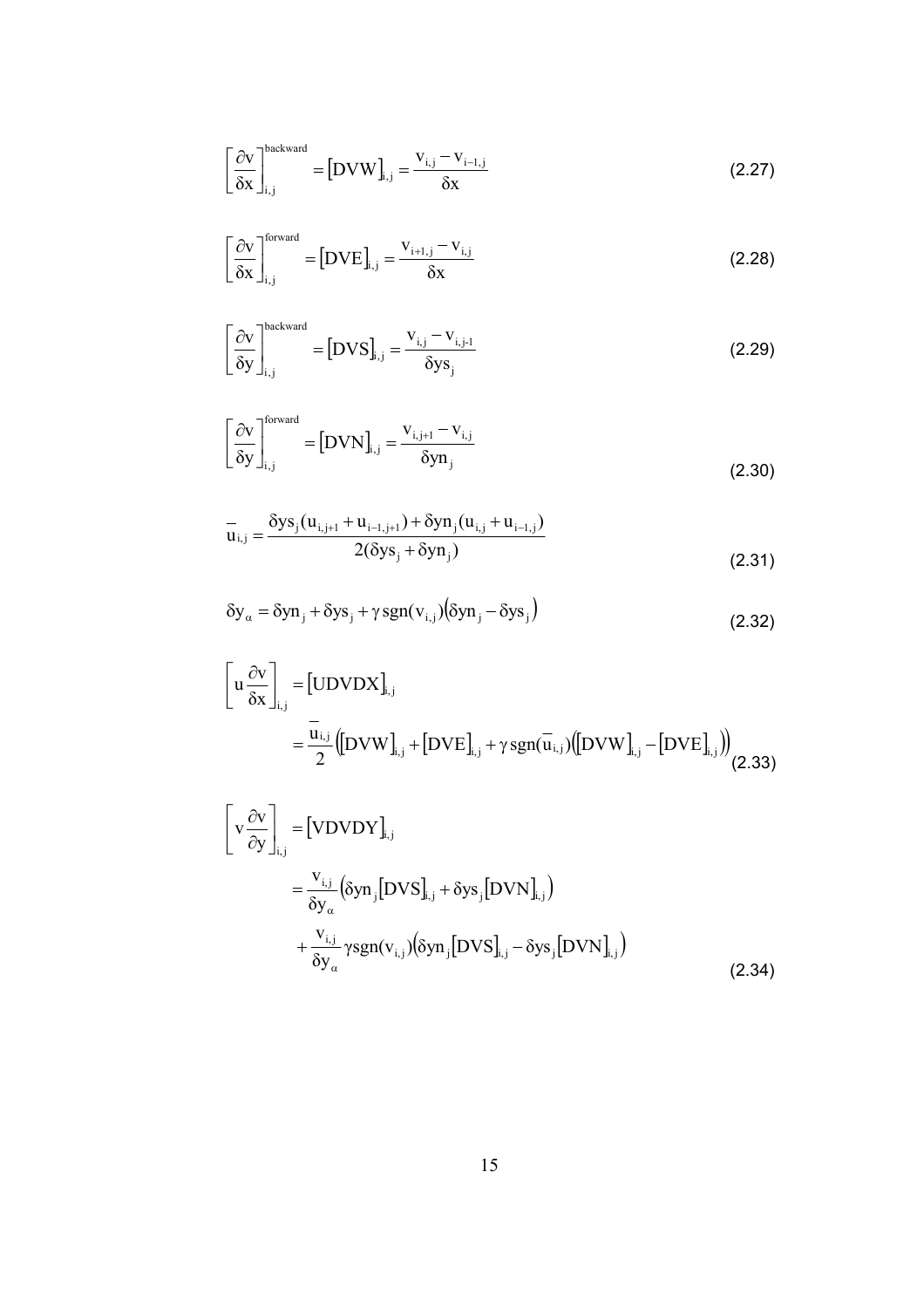$$
\left[\frac{\partial^2 \mathbf{v}}{\partial x^2} + \frac{\partial^2 \mathbf{v}}{\partial y^2}\right]_{i,j} = \left[LAPLV\right]_{i,j} \n= \frac{\mathbf{v}_{i+1,j} - 2\mathbf{v}_{i,j} + \mathbf{v}_{i-1,j}}{(6x)^2} \n+ \frac{2}{\delta ys_j + \delta y \mathbf{n}_j} \left(\frac{\mathbf{v}_{i,j+1} - \mathbf{v}_{i,j}}{\delta y \mathbf{n}_j} - \frac{\mathbf{v}_{i,j} - \mathbf{v}_{i,j-1}}{\delta y \mathbf{s}_j}\right)
$$
\n(2.35)

$$
\frac{\partial}{\partial y} \left( \frac{\partial u}{\partial x} + \frac{\partial v}{\partial y} \right) = \left[ \text{COMPY} \right]_{i,j} \n= \frac{2(u_{i,j+1} - u_{i,j} - u_{i-1,j+1} + u_{i-1,j})}{\delta x (\delta y s_j + \delta y n_j)} \n+ \frac{2}{\delta y s_j + \delta y n_j} \left( \frac{v_{i,j+1} - v_{i,j}}{\delta y n_j} - \frac{v_{i,j} - v_{i,j-1}}{\delta y s_j} \right)
$$
\n(2.36)

$$
\left[\frac{\partial \mathbf{p}}{\partial \mathbf{y}}\right]_{i,j} = \frac{2(\mathbf{p}_{i,j+1} - \mathbf{p}_{i,j})}{(\delta \mathbf{y}_{j+1} + \delta \mathbf{y}_j)}
$$
(2.37)

#### **2.4 Forward Time Discretization**

The time discretization for the equations (2.8) and (2.9) are written in forward full time steps for velocity parameters. For simplicity, the velocity parameters at the  $n<sup>th</sup>$  time level are shown without index.

The pressure parameters within the forward time discretizations of equations (2.8) and (2.9) are at  $(n+1/2)^{th}$  time level relative to velocity parameters. However, for simplicity no time level index is used for the pressure parameters which are at the  $(n+1/2)^{th}$  time level; and p parameters which are at  $(n-1/2)$ <sup>th</sup> time level are shown as  $p^{(old)}$ .

The velocity components are updated using the momentum equations,

$$
u_{i,j}^{n+1} = u_{i,j} + \delta t \left( g_x + v [LAPLU]_{i,j} + \frac{1}{3} v [COMPX]_{i,j} \right) - \delta t \left( [UDUDX]_{i,j} + [VDUDY]_{i,j} + \frac{p_{i+1,j} - p_{i,j}}{\delta x} \right)
$$
(2.38)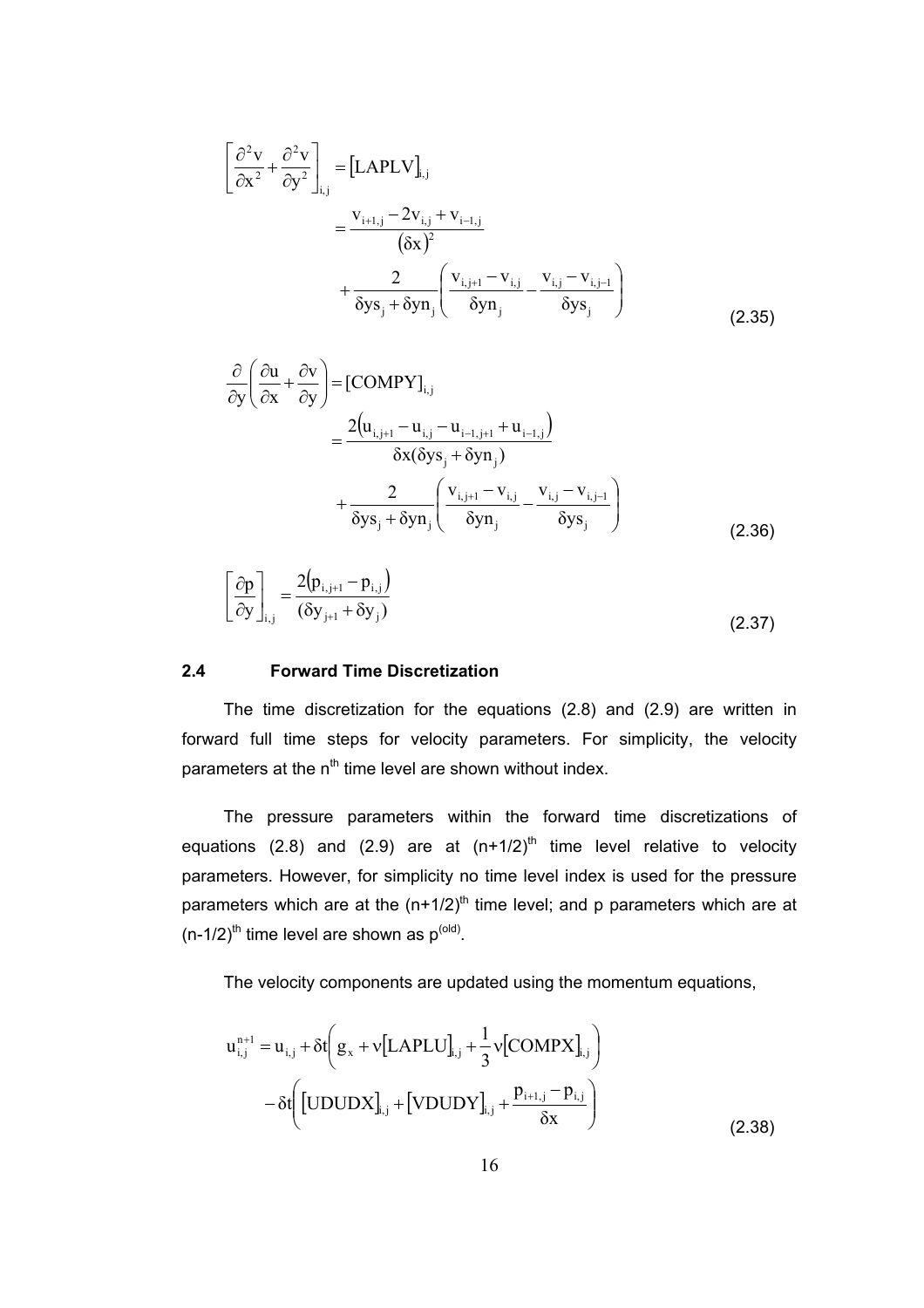$$
v_{i,j}^{n+1} = v_{i,j} + \delta t \left( g_y + v [LAPLV]_{i,j} + \frac{1}{3} v [COMPY]_{i,j} \right) - \delta t \left( [UDVDX]_{i,j} + [VDVDY]_{i,j} + \frac{2(p_{i,j+1} - p_{i,j})}{(\delta y_{j+1} + \delta y_j)} \right)
$$
(2.39)

By defining F and G functions, all the terms, which are at  $n<sup>th</sup>$  time step, can be made more compact for the later uses in equations,

$$
F_{i,j} = u_{i,j} + \delta t \left( g_x + v [LAPLU]_{i,j} + \frac{1}{3} v [COMPX]_{i,j} \right)
$$
  
-  $\delta t \left( [UDUDX]_{i,j} + [VDUDY]_{i,j} \right)$  (2.40)  

$$
G_{i,j} = v_{i,j} + \delta t \left( g_y + v [LAPLV]_{i,j} + \frac{1}{3} v [COMPY]_{i,j} \right)
$$
  
-  $\delta t \left( [UDVDX]_{i,j} + [VDVDY]_{i,j} \right)$  (2.41)

Equations (2.38) and (2.39) can be re-written in a more simple way, in terms of F and G functions,

$$
u_{i,j}^{n+1} = F_{i,j} - \delta t \left( \frac{p_{i+1,j} - p_{i,j}}{\delta x} \right)
$$
 (2.42)

$$
v_{i,j}^{n+1} = G_{i,j} - \delta t \frac{2(p_{i,j+1} - p_{i,j})}{(\delta y_{j+1} + \delta y_j)}
$$
(2.43)

Pressure terms of the next half time step, which are required in equations (2.42) and (2.43), in order to be able to calculate the next time step velocities will be determined from the condition of mass conservation, which is given in equation (2.7).

The mass conservation equation (2.7) is written in discrete form at the mid point of Cell (i,j) using the next time step velocities. Satisfaction of this equation guarantees the conservation of mass at the next time step.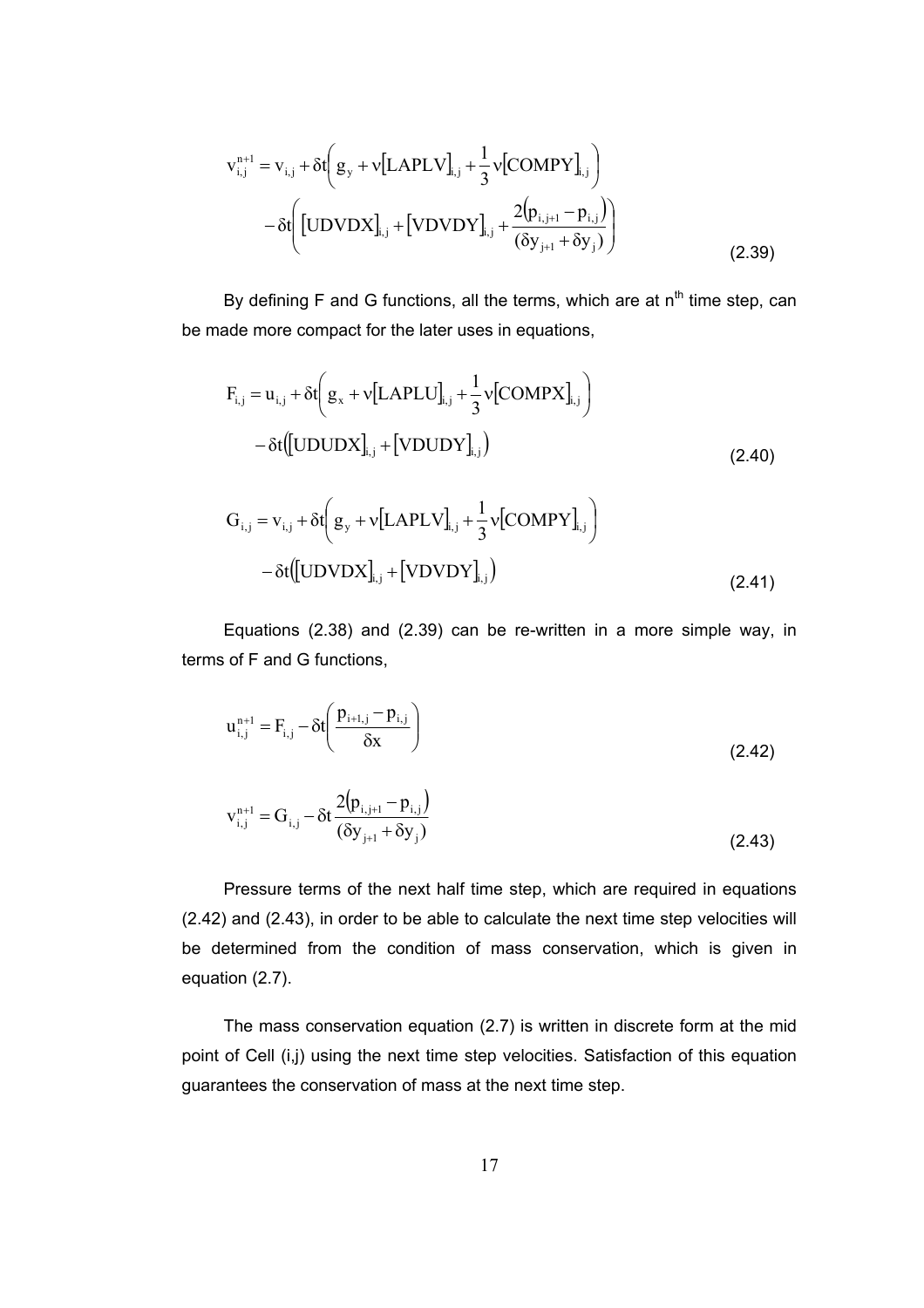$$
\left[\frac{\partial \mathbf{u}}{\partial x} + \frac{\partial \mathbf{v}}{\partial y}\right]_{i,j} = \frac{\mathbf{F}_{i,j} - \mathbf{F}_{i-1,j}}{\delta x} + \frac{\mathbf{G}_{i,j} - \mathbf{G}_{i,j-1}}{\delta y_j} - \delta t \left(\frac{\mathbf{p}_{i+1,j} - 2\mathbf{p}_{i,j} + \mathbf{p}_{i-1,j}}{\delta x^2}\right) \n- \frac{2\delta t}{\delta y_j} \left(\frac{\mathbf{p}_{i,j+1} - \mathbf{p}_{i,j}}{\delta y_{j+1} + \delta y_j} - \frac{\mathbf{p}_{i,j} - \mathbf{p}_{i,j-1}}{\delta y_j + \delta y_{j-1}}\right)
$$
\n
$$
\left[\frac{\partial \mathbf{p}}{\partial t}\right]_{i,j} = \frac{\mathbf{p}_{i,j}}{\delta t} - \frac{\mathbf{p}_{i,j}^{(\text{old})}}{\delta t}
$$
\n(2.44)

Equation (2.7) is written again with the terms discretized in equations (2.44) and (2.45);

$$
-\frac{1}{c^2} \left( \frac{p_{i,j}}{\delta t} - \frac{p_{i,j}^{(old)}}{\delta t} \right) = \frac{F_{i,j} - F_{i-1,j}}{\delta x} + \frac{G_{i,j} - G_{i,j-1}}{\delta y_j} - \delta t \left( \frac{p_{i+1,j} - 2p_{i,j} + p_{i-1,j}}{\delta x^2} \right) -\frac{2\delta t}{\delta y_j} \left( \frac{p_{i,j+1} - p_{i,j}}{\delta y_{j+1} + \delta y_j} - \frac{p_{i,j} - p_{i,j-1}}{\delta y_j + \delta y_{j-1}} \right)
$$
(2.46)

Equation (2.46) is rearranged to leave the terms at  $(n+1/2)$  time level at the left side of the equation,

$$
\frac{1}{c^2} \frac{p_{i,j}}{\delta t^2} - \left(\frac{p_{i+1,j} - 2p_{i,j} + p_{i-1,j}}{\delta x^2}\right) - \frac{2}{\delta y_j} \left(\frac{p_{i,j+1} - p_{i,j}}{\delta y_{j+1} + \delta y_j} - \frac{p_{i,j} - p_{i,j-1}}{\delta y_j + \delta y_{j-1}}\right) \n= \frac{1}{c^2} \frac{p_{i,j}^{(\text{old})}}{\delta t^2} - \frac{1}{\delta t} \left(\frac{F_{i,j} - F_{i-1,j}}{\delta x} + \frac{G_{i,j} - G_{i,j-1}}{\delta y_j}\right)
$$
\n(2.47)

$$
\left[\text{RHS}\right]_{i,j} = \frac{1}{\delta t} \left( \frac{F_{i,j} - F_{i-1,j}}{\delta x} + \frac{G_{i,j} - G_{i,j-1}}{\delta y_j} \right) - \frac{1}{c^2} \frac{p_{i,j}^{(\text{old})}}{\delta t^2}
$$
(2.48)

Equation (2.47) is rearranged for  $p_{i,j}$  at the left side of the equation,

$$
\left(\frac{1}{c^2 \delta t^2} + \frac{2}{\delta x^2} + \frac{2(\delta y_{j+1} + 2\delta y_j + y_{j-1})}{\delta y_j (\delta y_{j+1} + \delta y_j)(\delta y_j + \delta y_{j-1})}\right) p_{i,j}
$$
  
=  $\frac{p_{i+1,j} + p_{i-1,j}}{\delta x^2} + \frac{2}{\delta y_j} \left(\frac{p_{i,j+1}}{(\delta y_{j+1} + \delta y_j)} + \frac{p_{i,j-1}}{(\delta y_j + \delta y_{j-1})}\right) - [\text{RHS}]_{i,j}$  (2.49)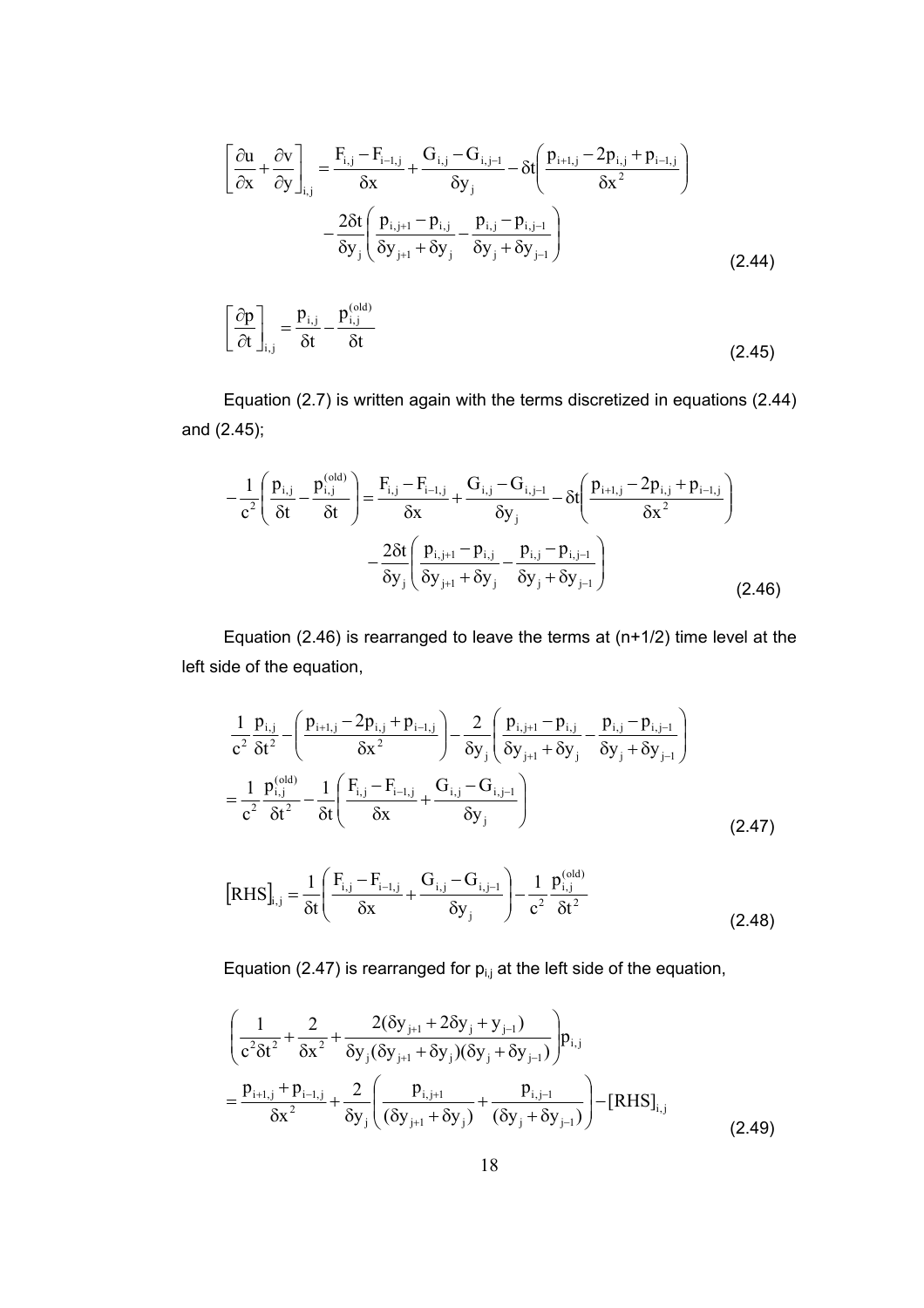Equation (2.49) is rearranged for the iterative solution of  $p_{i,j}$  with Successive Over Relaxation (SOR) method, where  $\omega$  is the relaxation parameter in the interval [0,2],

beta 
$$
-2 = -\frac{\varpi}{\left(\frac{1}{c^2 \delta t^2} + \frac{2}{\delta x^2} + \frac{2(\delta y_{j+1} + 2\delta y_j + y_{j-1})}{\delta y_j(\delta y_{j+1} + \delta y_j)(\delta y_j + \delta y_{j-1})}\right)}
$$
(2.50)

$$
p_{i,j}^{\text{iter+1}} = (1 - \varpi) p_{i,j}^{\text{iter}} + \text{beta}_{-2} * [RHS]_{i,j}
$$
  
- beta<sub>-</sub> 2\*  $\left( \frac{p_{i+1,j}^{\text{iter+1}} + p_{i-1,j}^{\text{iter+1}}}{\delta x^2} + \frac{2}{\delta y_j} \left( \frac{p_{i,j+1}^{\text{iter}}}{\delta y_{j+1} + \delta y_j} + \frac{p_{i,j-1}^{\text{iter+1}}}{\delta y_j + \delta y_{j-1}} \right) \right)$  (2.51)

res = 
$$
\frac{p_{i+1,j} - 2p_{i,j} + p_{i-1,j}}{\delta x^2} + \frac{2}{\delta y_j} \left( \frac{p_{i,j+1} - p_{i,j}}{\delta y_{j+1} + \delta y_j} - \frac{p_{i,j} - p_{i,j-1}}{\delta y_j + \delta y_{j-1}} \right)
$$

$$
- [RHS]_{i,j} - \frac{1}{c^2} \frac{p_{i,j}}{\delta t^2}
$$
(2.52)

#### **2.5 The Boundary Conditions for the Rigid/Moving Solid Boundaries**

In the original Marker and Cell Method the solid boundaries are considered to be fixed, in other words not in motion. This is done by taking the normal velocity on the solid boundary face as zero, and deriving the fictitious velocity and pressure values inside the boundary cell accordingly.

However, in this study a part of the solid boundary is in motion in the reservoir bed and the normal velocity on the solid boundary face is not always zero. So, the fictitious velocity and pressure parameters for the application of solid boundary condition should be derived keeping the normal velocity on the solid face in the equations.

In addition, depending on the computational model, a solid boundary can be assumed to be either of two types, no-slip or free-slip, and the fictitious tangential velocities are determined according to the type of the boundary.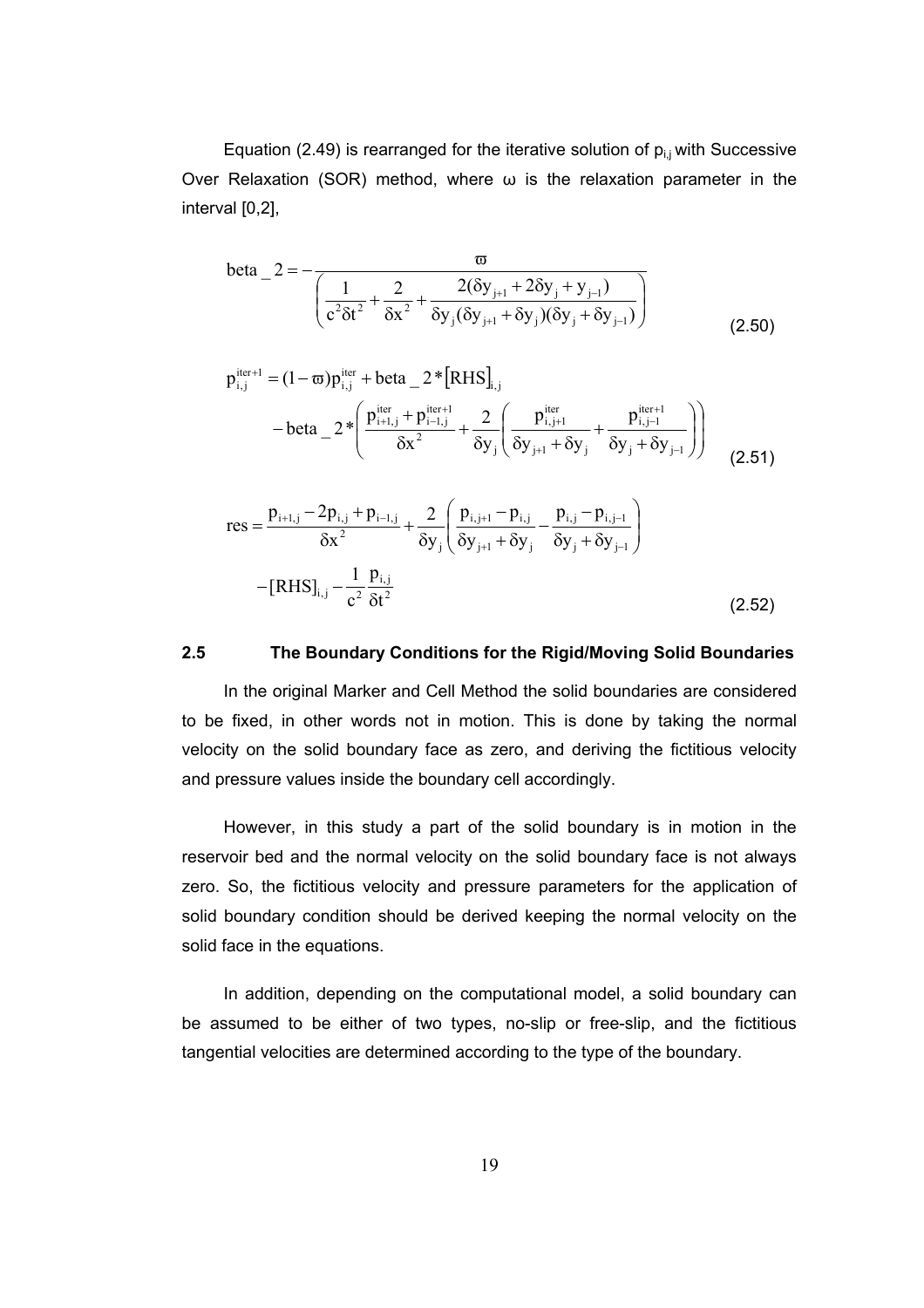The mass and momentum conservation equations, which are written for the fluid cells in the neighborhood of the solid boundaries, refer to the fictitious pressure and the tangential velocities within the solid boundary cells.



**Figure 2.2** – Solid boundary

The fictitious velocities should be consistent with the boundary type. For the sample solid boundary given in Figure 2.2, the fictitious velocities are derived for both free slip and no slip cases;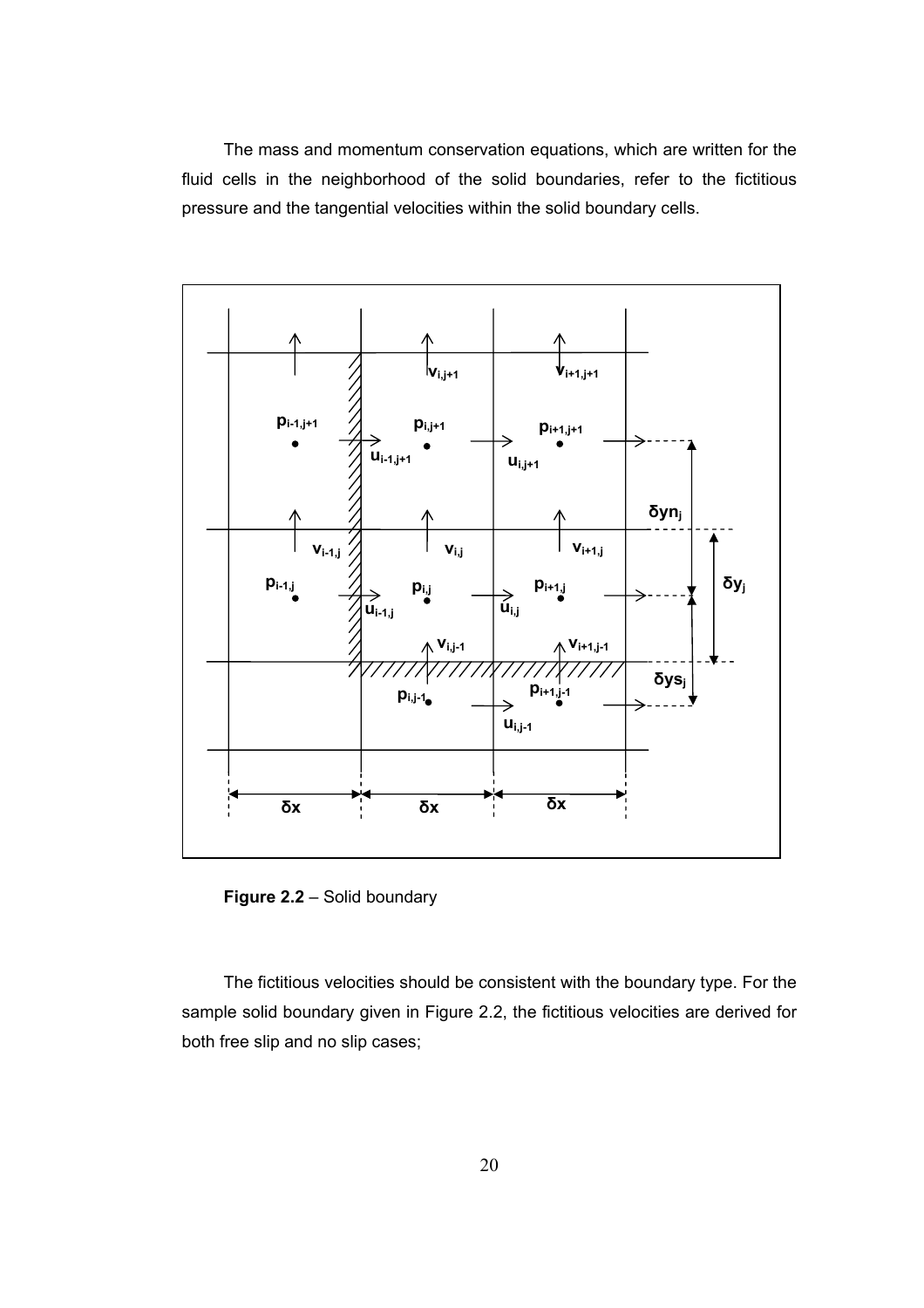Free-slip solid boundary:

$$
v_{i-1,j} = v_{i,j}
$$
 (2.53)

$$
u_{i,j-1} = u_{i,j} \tag{2.54}
$$

No-slip solid boundary:

$$
v_{i-1,j} = -v_{i,j}
$$
 (2.55)

$$
u_{i,j-1} = -u_{i,j}
$$
 (2.56)

The fictitious pressure in a solid boundary is referred during the solution of the Poisson equation for the pressure of the internal fluid cells. In fact, the Poisson equation is derived from the condition of conservation of mass in a cell.

The discrete form of the conservation of mass condition was given in equation (2.46). In equation (2.46) the unknown velocities of next time step are written in terms of known F and G functions of previous time and pressures of the next half time step as given in equations (2.42) and (2.43).

When the Cell (i,j) in Figure (2.2) is considered the velocities  $u_{i-1,j}$  and  $v_{i,j-1,j}$ are equal to the normal velocity of the solid wall. In either case the normal velocities on the solid walls are always known.

Since the left sides of the equations (2.42) and/or (2.43) are always known for the fluid cells in the neighborhood of solid boundaries, the parameters on the right side of the equations (2.42) and/or equation (2.43) can be chosen arbitrarily. The simplest choice is setting the fictitious pressure equal to the pressure of the neighboring fluid and setting the F and G functions that are on the wall faces equal to the normal velocity of the wall.

$$
F_{i-1,j} = u_{i,j} \tag{2.57}
$$

$$
G_{i,j-1} = V_{i,j-1}
$$
 (2.58)

Thus,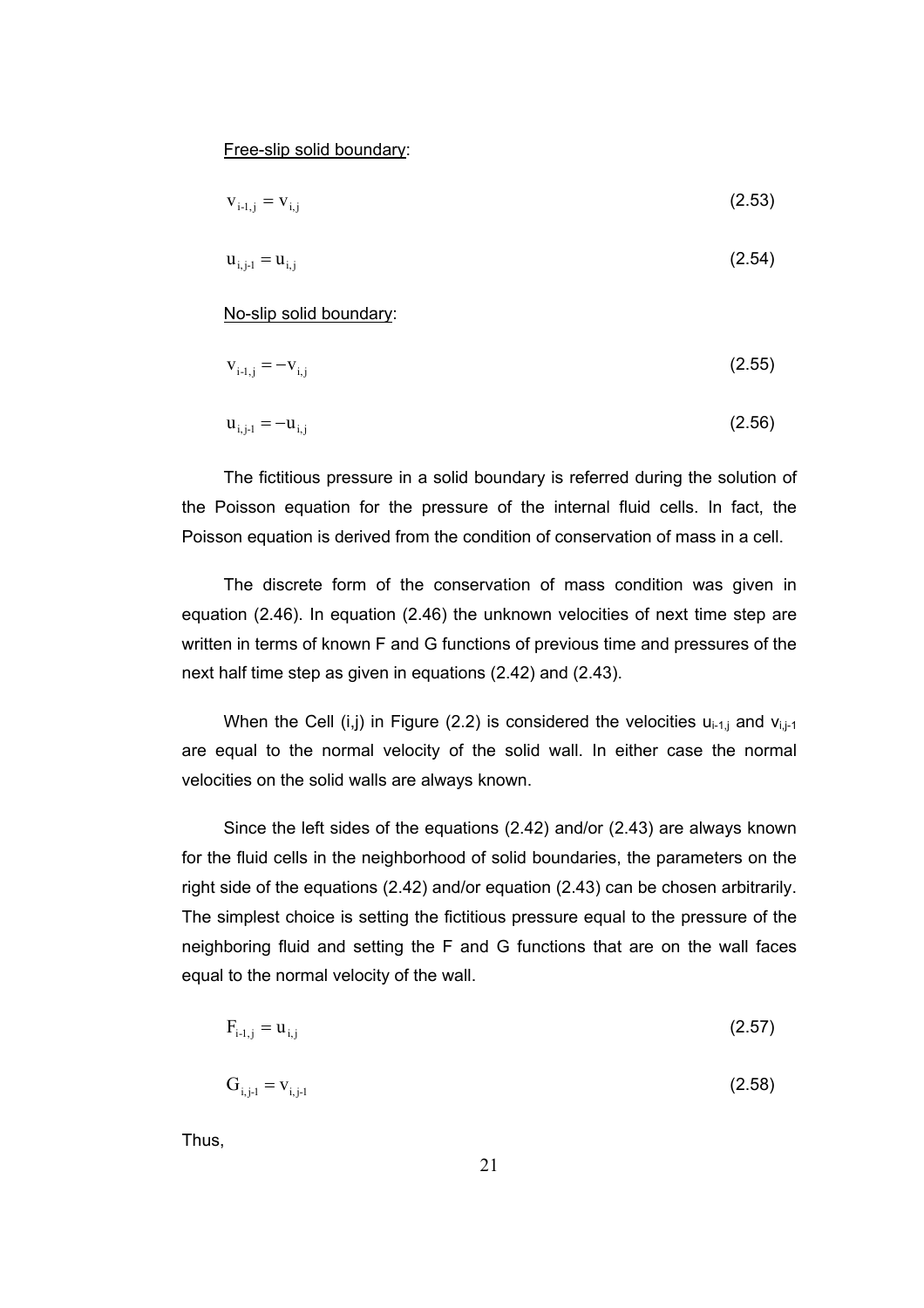$$
p_{i-1,j} = p_{i,j} \tag{2.59}
$$

$$
p_{i,j-1} = p_{i,j}
$$
 (2.60)

#### **2.6 Boundary Conditions for the Free Surface**

The only influence of the gas on the liquid on a free surface is assumed to be the normal pressure it exerts on the fluid. The correct free-surface boundary conditions are the conservation of mass in the surface cells and vanishing of the normal and tangential stresses.

In the scope of this study, the surface tension effects (assuming low curvature at the surface) and the compressibility in free surface cells (since the change in the pressure with respect to time will be very small in a surface cell) are ignored during the derivation of boundary conditions for the free surface cells.

Mass conservation condition in a free surface cell is satisfied with the incompressible continuity equation,

$$
\frac{\partial u}{\partial x} + \frac{\partial v}{\partial y} = 0
$$
\n(2.61)

According to Stokes' viscosity law for a Newtonian fluid the stresses are linearly related to rates of deformation. The stress-rate of deformation relations for an incompressible fluid are given in the following equations,

$$
\sigma_{xx} = -p + 2v \frac{\partial u}{\partial x}
$$
 (2.62)

$$
\sigma_{yy} = -p + 2v \frac{\partial v}{\partial y}
$$
 (2.63)

$$
\tau_{xy} = \tau_{yx} = v \left( \frac{\partial u}{\partial y} + \frac{\partial v}{\partial x} \right)
$$
 (2.64)

Since wave height is relatively small compared to the length of the wave we can assume a nearly horizontal free surface while deriving the free surface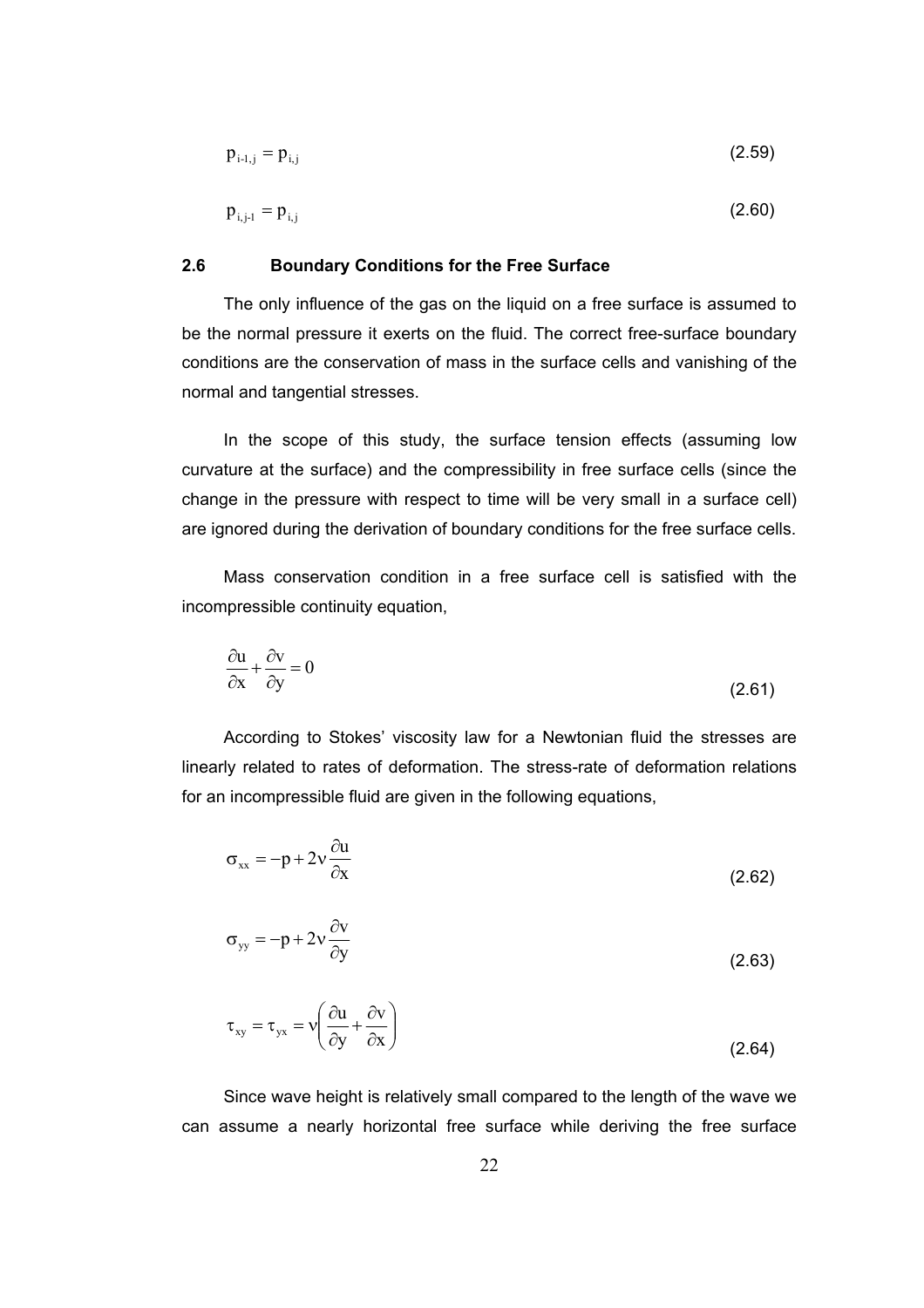boundary conditions. Using this assumption we can take the normal stress as  $\sigma_{\text{vv}}$  and tangential stress as  $\tau_{\text{vx}}$  on the free surface cell.

Since there is no flux of momentum through the free surface, the boundary condition is

$$
\sigma_{yy} = -p + 2v \frac{\partial v}{\partial y} = 0
$$
\n(2.65)

$$
\tau_{yx} = v \left( \frac{\partial u}{\partial y} + \frac{\partial v}{\partial x} \right) = 0
$$
\n(2.66)

These equations are rearranged and the normal and tangential stress conditions at the free surface are obtained,

(1) normal stress condition:

$$
p = 2v \frac{\partial v}{\partial y}
$$
 (2.67)

(2) tangential stress condition:

$$
\frac{\partial u}{\partial y} + \frac{\partial v}{\partial x} = 0
$$
\n(2.68)

The normal velocity on the surface is computed from the condition of conservation of mass given in equation 2.61,

$$
v_{i,j} = v_{i,j-1} - \delta y_j \left( \frac{u_{i,j} - u_{i-1,j}}{\delta x} \right)
$$
 (2.69)

The tangential velocity  $u_{i-1,i+1}$  is computed from the tangential stress condition given in equation 2.68,

$$
u_{i-l,j+1} = u_{i-l,j} - \frac{\delta y n_j}{\delta x} (v_{i,j} - v_{i-l,j})
$$
\n(2.70)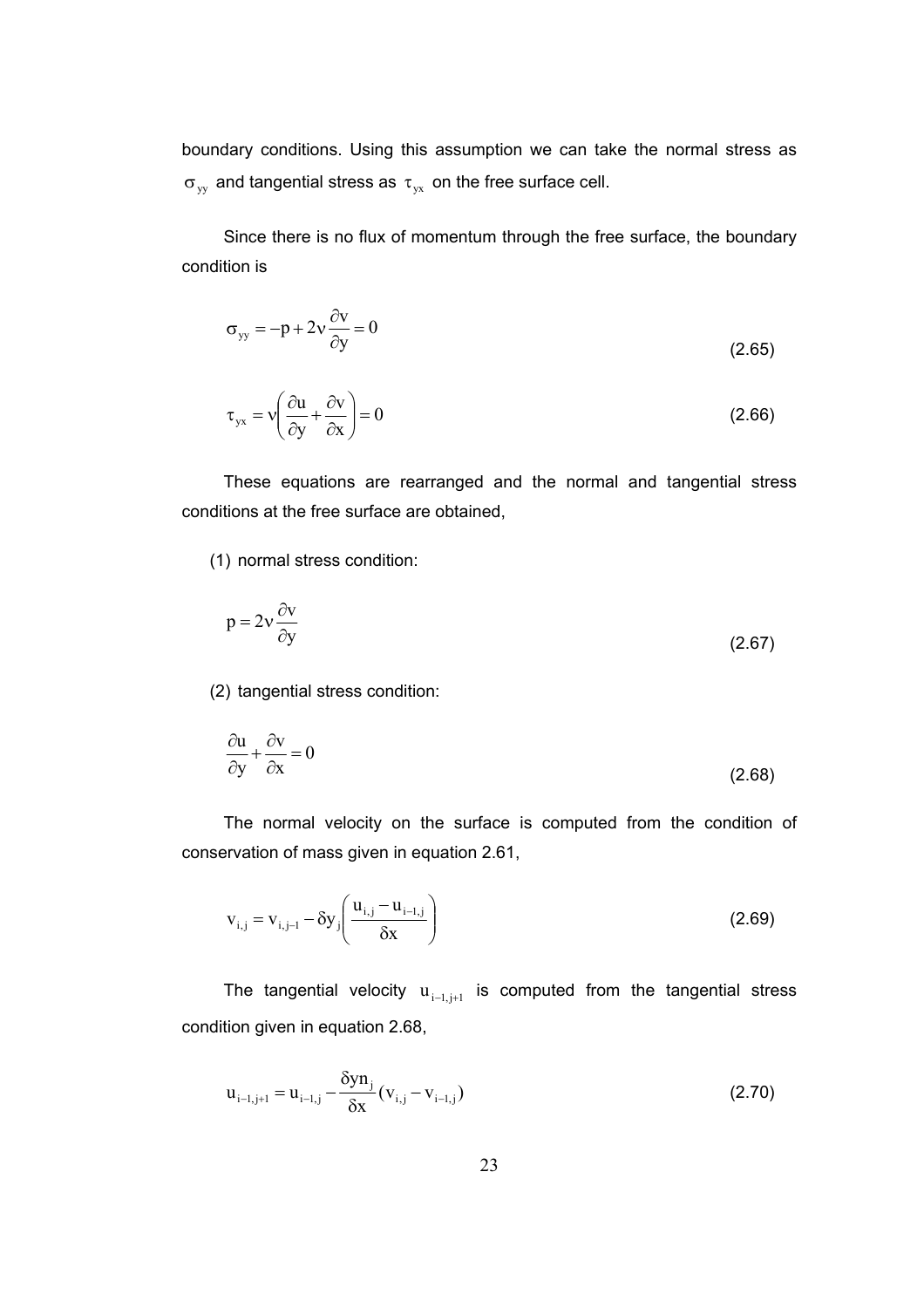The pressure on the free surface is computed from the normal stress condition given in equation 2.67.

$$
p_{\text{surf}} = 2v \left( \frac{v_{i,j} - v_{i,j-1}}{\delta y_j} \right)
$$
 (2.71)

The pressure to be assigned to the center of the surface cell is calculated by a linear interpolation using the interpolation factor η. The interpolation factor η is the ratio of grid space between the cell centers (δys<sub>i</sub>) to the distance from the actual surface to the center of neighboring full cell (d),

$$
\eta = \delta y s_j / d \tag{2.72}
$$

$$
p_{i,j} = \eta p_{surf} + (1 - \eta) p_{i,j-1}
$$
 (2.73)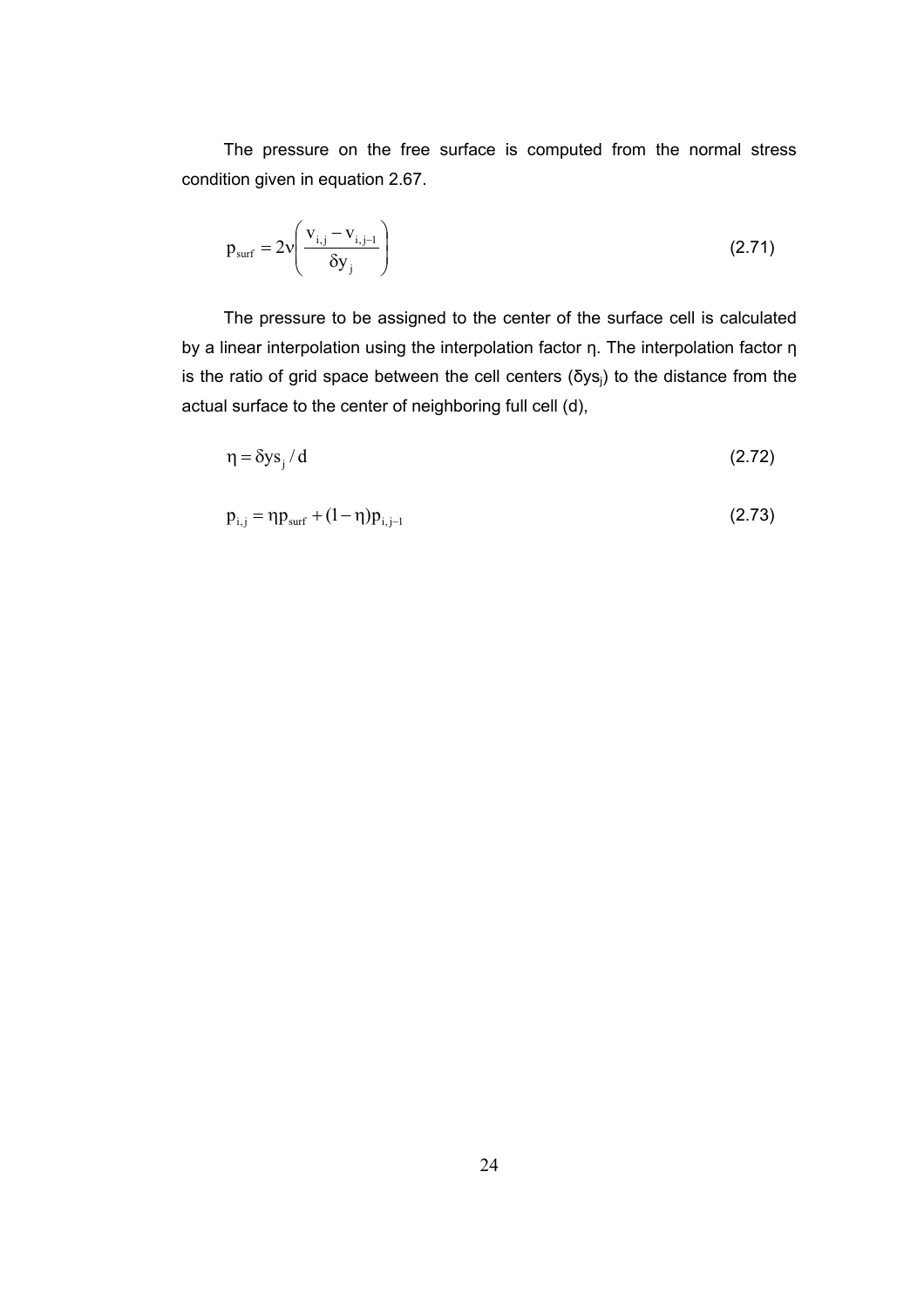

**Figure 2.3** – The free surface

## **2.7 The Surface Height Method**

Location of the fluid surface is tracked by the height of fluid  $(h_i)$  with respect to the bottom of the mesh for each vertical column of cells. The cell in which the height of fluid h<sub>i</sub> stays within the upper and lower cell borders is flagged as a surface cell and all the remaining cells below this surface cell are flagged as full cells.

The change in the surface profile is determined by the local fluid velocity, i.e. the vertical component of the fluid motion plus the horizontal convection of the surface elevation from adjacent cell columns,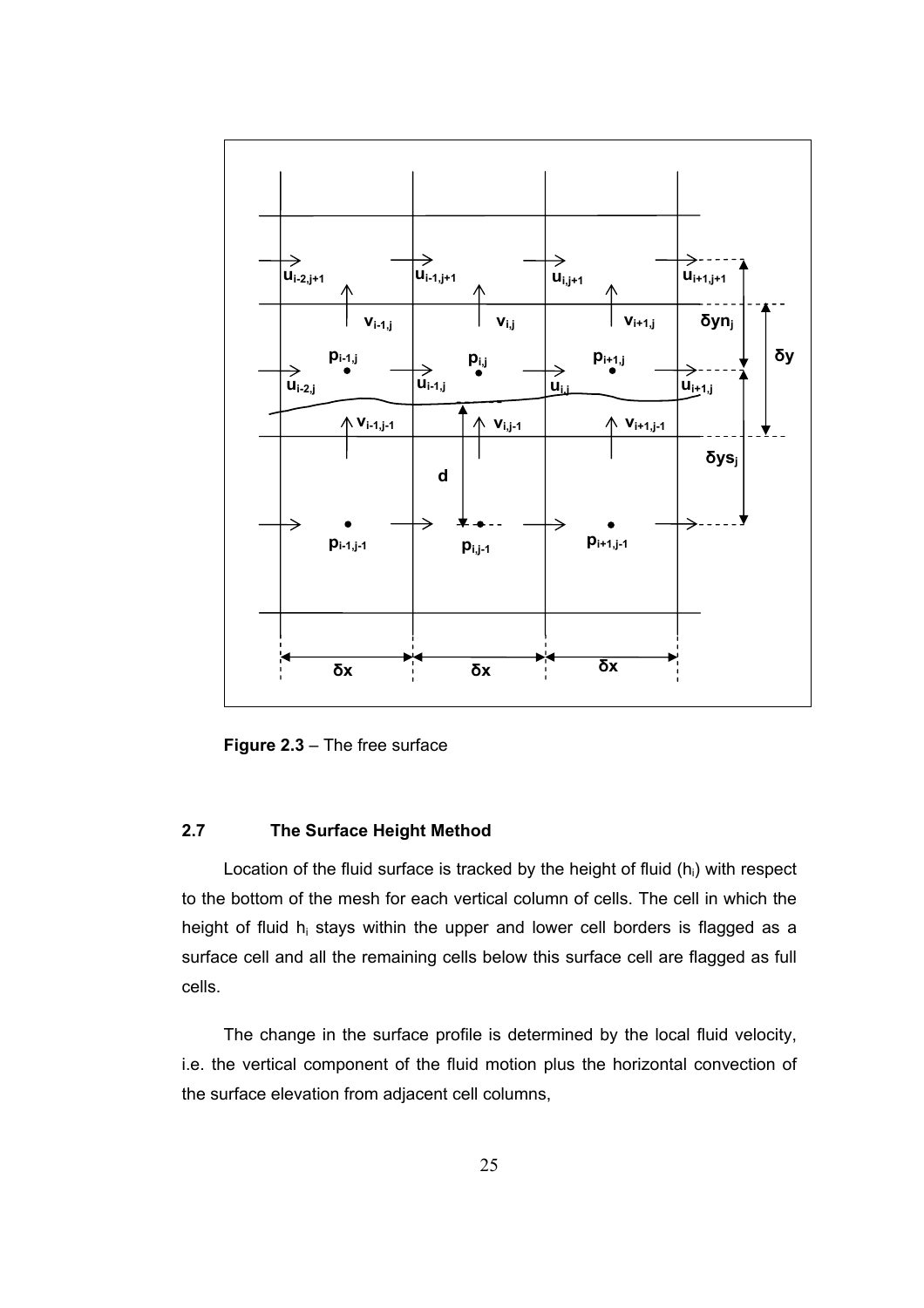$$
\frac{\partial \mathbf{h}}{\partial t} = \mathbf{v} - \mathbf{u} \frac{\partial \mathbf{h}}{\partial \mathbf{x}} \tag{2.74}
$$

Equation 2.74 is written in finite difference form using a space centered and forward in time method by adding a positive diffusion term in order to compensate the negative diffusion truncation error as explained (Nichols and Hirt, 1973).

$$
h_{i,j}^{n+1} = h_{i,j}^{n} + \delta t \left( \overline{v}_{i,j}^{n+1} + \frac{(u_{i,j}^{n+1} + u_{i-1,j}^{n+1})(h_{i-1,j}^{n} - h_{i+1,j}^{n})}{4\delta x} \right) + \gamma \left( \frac{h_{i+1,j}^{n} - 2h_{i,j}^{n} + h_{i-1,j}^{n}}{\delta x^{2}} \right)
$$
(2.75)

The vertical velocity of the fluid motion,  $\overline{v}_{i,j}^{n+1}$ , is the velocity at the surface, and it is obtained by a linear interpolation within the cell.

## **2.8 The Stability Conditions for the Numerical Calculations**

The numerical calculations sometimes can give large, high frequency oscillations in space, time or both. This behavior is referred to as numerical instability. If the calculated results show significant variations over distances comparable to a cell width or over times comparable to a time increment, the accuracy of the solutions cannot be relied on.

To prevent this type of numerical instability and inaccuracy, there are restrictions in determining the dimensions of the computational cells  $\delta x$  and  $\delta y$ , the time increment  $\delta t$ , and the weighting parameter  $\gamma$ .

For accuracy, the dimensions of the computational cells δx and δy should be selected small enough to resolve the expected spatial variations in all dependent variables.

After selecting the mesh dimensions to obtain an acceptable resolution, then the time increment should be chosen which has got two restrictions.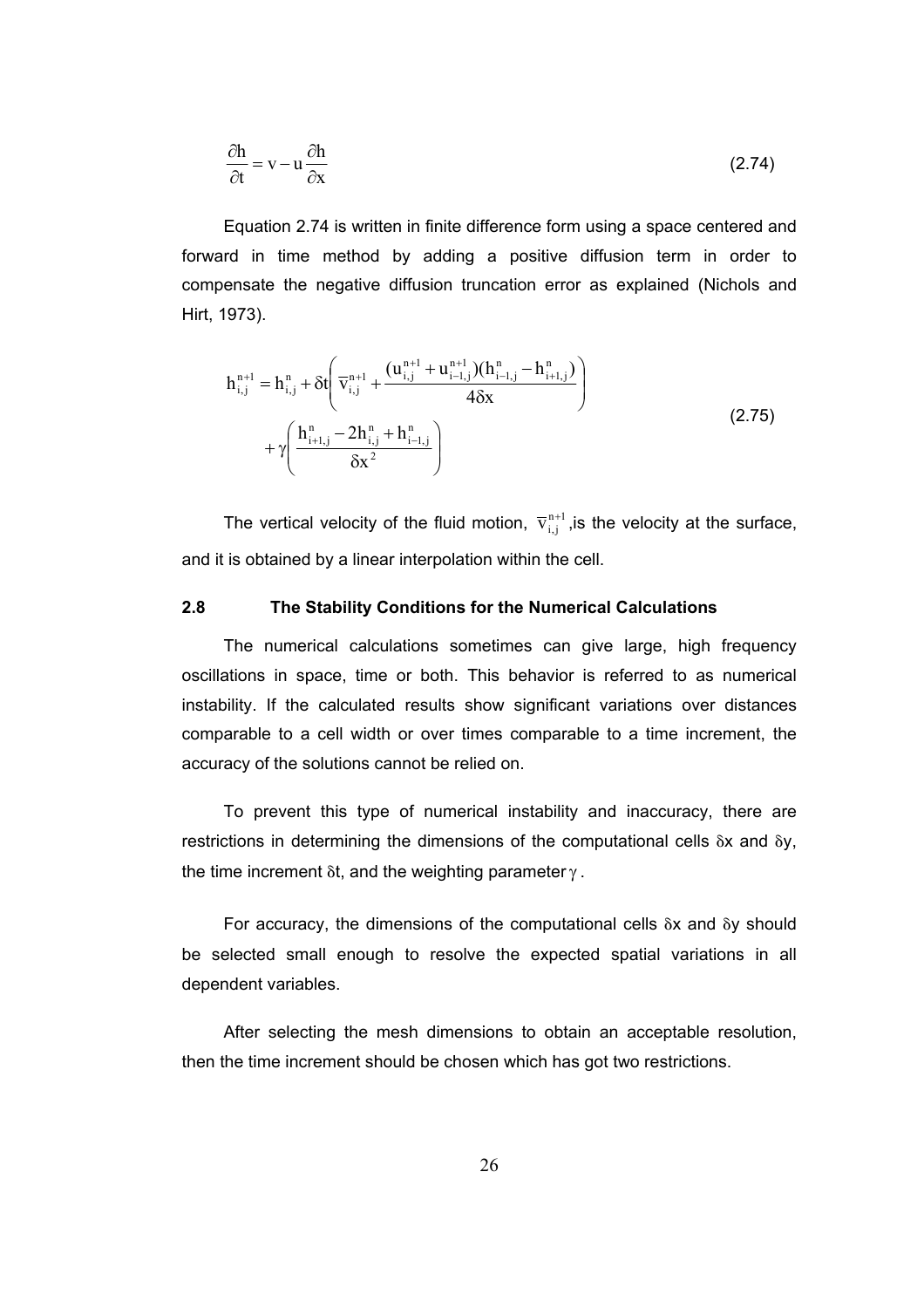First, since the finite difference equations assume fluxes only between adjacent cells, the fluid cannot move through more than one cell in one time step. This restriction is given as,

$$
\delta t < \min\left\{\frac{\delta x}{|u_{i,j}|}, \frac{\delta y_j}{|v_{i,j}|}\right\}
$$
 (2.76)

Hirt suggests using one fourth to one third of the minimum time increment found in equation 2.76 (Hirt and Nichols, 1981).

Second, for the viscous flows, i.e. the kinematic viscosity is nonzero; the momentum must not diffuse more than approximately one cell in one time step. This restriction is given as,

$$
v\delta t < \frac{1}{2} \left( \frac{1}{\delta x^2} + \frac{1}{\delta y_j^2} \right)^{-1}
$$
 (2.77)

The minimum of the time increments found in the equations 2.76 and 2.77 is selected for every adaptive time step.

After selecting the space and time increments the weighting parameter  $\gamma$  is chosen from,

$$
1 \ge \gamma > \max\left\{\frac{|u_{i,j}|\delta t}{\delta x}, \frac{|v_{i,j}|\delta t}{\delta y_j}\right\}
$$
 (2.78)

Hirt suggests 1.2 to 1.5 times the right hand member of equation 2.78 for the good choice of  $\gamma$  (Hirt and Nichols, 1981). It is also mentioned that a too large γ may introduce an unnecessary amount of numerical smoothing (diffusion like truncation errors).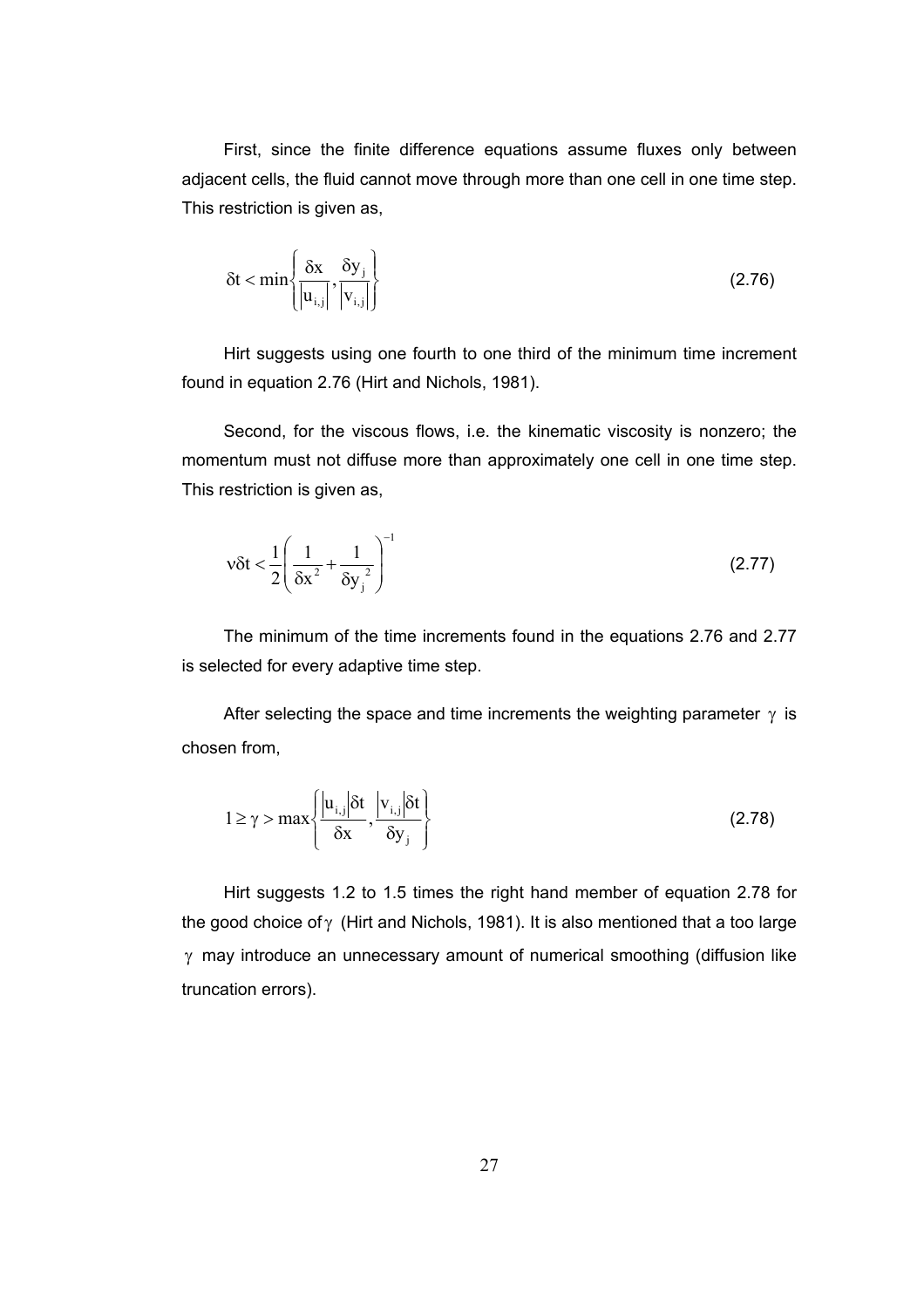## **2.9 Outline of the Solution Algorithm**

- 1) All the case dependent parameters used in the solution are read from the input data file.
- 2) The variable mesh is read from the mesh data file.
- 3) The topography of the reservoir bed is read from profile data file.
- 4) Each cell is flagged as FULL, EMPTY or SURFACE according to the initial free surface level of the reservoir.
- 5) The initial values of the velocity and pressure parameters are assigned to each computational cell.
- 6) The fictitious velocity and pressure parameters inside the solid boundaries are calculated.
- 7) The time loop starts:
	- 1. The new instantaneous velocity of the moving section of the ground is assigned to the moving boundary cells.
	- 2. The allowable time step is determined from the stability conditions of the numerical method (equations 2.76 and 2.77).
	- 3. The computational cells are flagged as FULL, EMPTY or SURFACE according to the location of free surface which is represented by a  $h_i$  value for each column of cells.
	- 4. The free surface boundary conditions are applied to the free surface cells.
	- 5. The F and G functions are calculated for each fluid cell including surface cells.
	- 6. The RHS function is calculated for each FULL fluid cell.
	- 7. The pressures at the center of FULL cells are calculated iteratively using Successive Over Relaxation (SOR) Method. At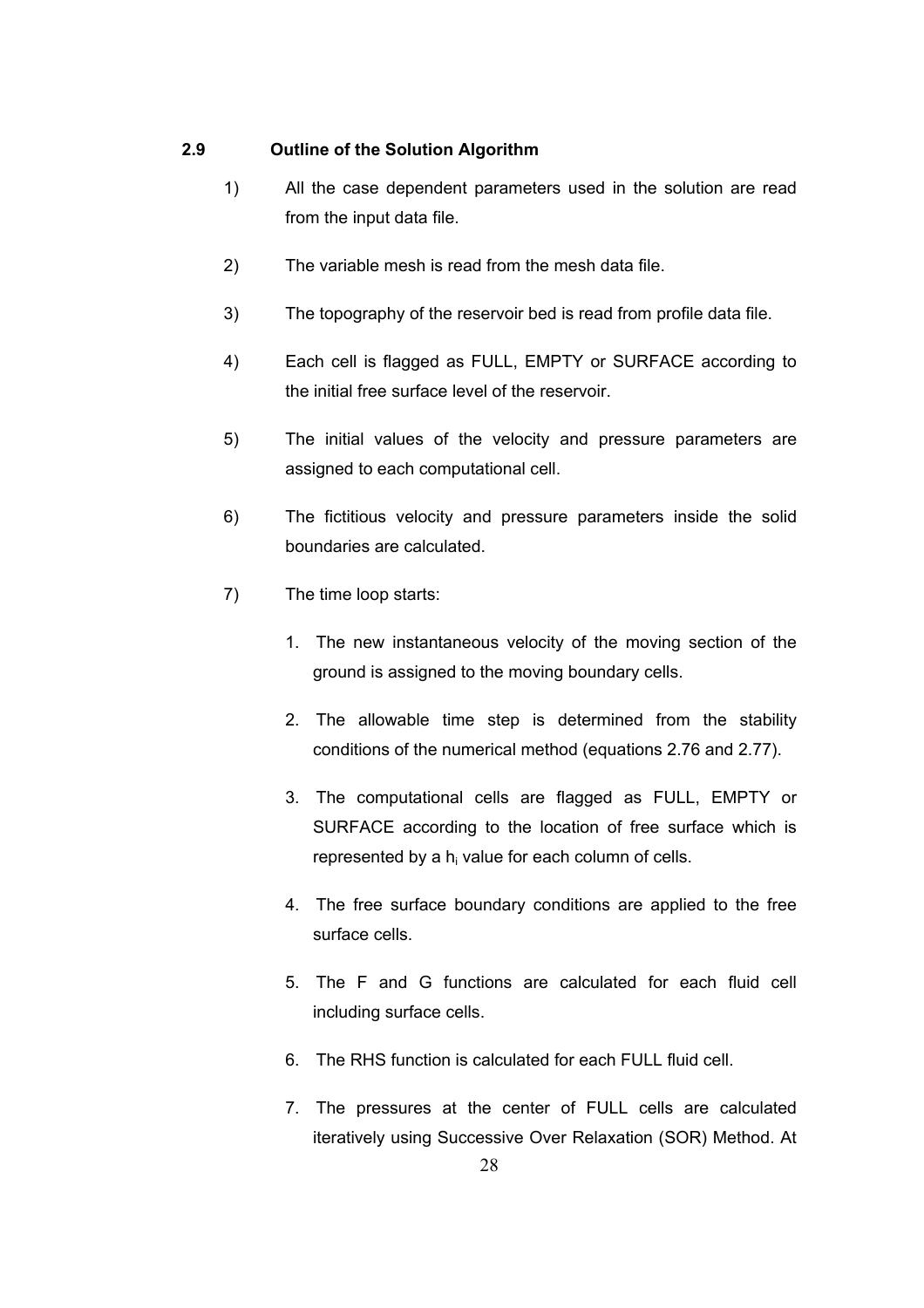the beginning of every iteration cycle, the pressure values of the free surface and the wall boundary cells are updated.

- 8. The new velocity field is calculated.
- 9. The moving boundary is moved to its next location using the instantaneous wall velocity.
- 10. The fictitious velocity and pressure parameters inside the solid boundaries are calculated.
- 11. The free surface boundary conditions are applied to the free surface cells.
- 12. The free surface is advanced to its new position by solving the height of fluid function.
- 13. The computed parameters u, v, p, h, volume and  $h_{max}$  are written to the output files.
- 14. The time loop ends.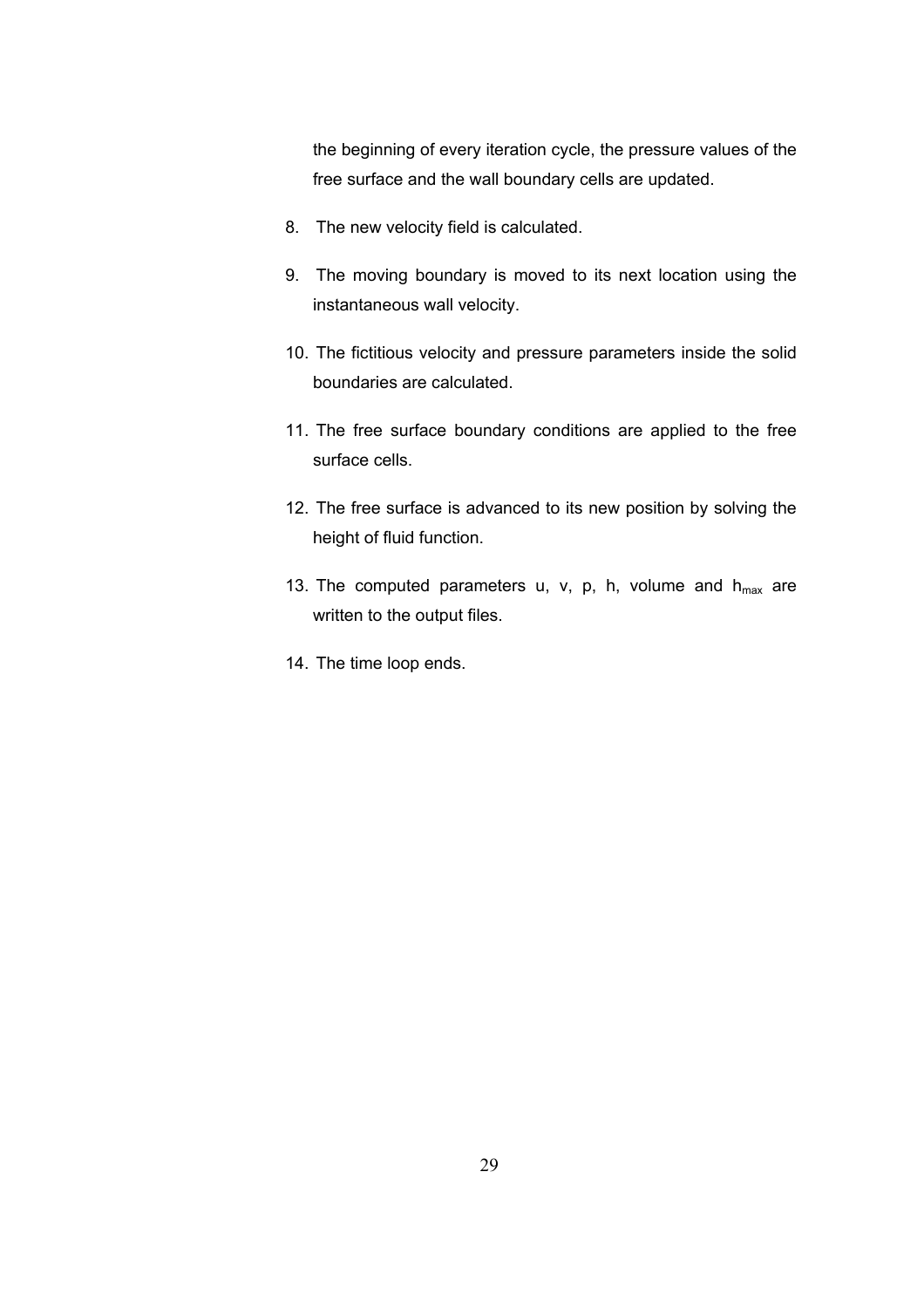# **3CHAPTER 3**

# **RESULTS AND DISCUSSIONS**

#### **3.1 Results**

For demonstration of the mathematical model, two hypothetical reservoirs of different dimensions are selected. Then the scenario described in Chapter 1.2 is applied to both cases.

General sketch of the flow domain was given in Figure 1.1. The reservoir bottom is defined as a no-slip boundary and the vertical side walls are defined as free-slip boundaries.

The mass density of water is 1000 kg/m<sup>3</sup>, kinematic viscosity of water is  $10^{-6}$  m<sup>2</sup>/s and speed of sound in water is 1482 m/s. The gravitational acceleration is  $9.81 \text{ m/s}^2$ .

The initial decision on the mesh sizes to be used has been made by keeping the following physical aspects in mind.

The free surface is relatively free in motion and its orientation is very sensitive to the small variations in the field variables. On the other hand, the free surface is the boundary of the fluid domain where all the internal computations are performed. So the outputs of the internal computations are strongly affected by the orientation of the free surface and the boundary conditions applied on it. Any error made in representing the correct orientation of the free surface and applying the correct free surface boundary conditions results in accumulation of errors, which are also amplified because of the mutual interaction of the free surface and the internal fluid domain. As a result, the vertical mesh near the free surface should be fine enough to be able to minimize these errors.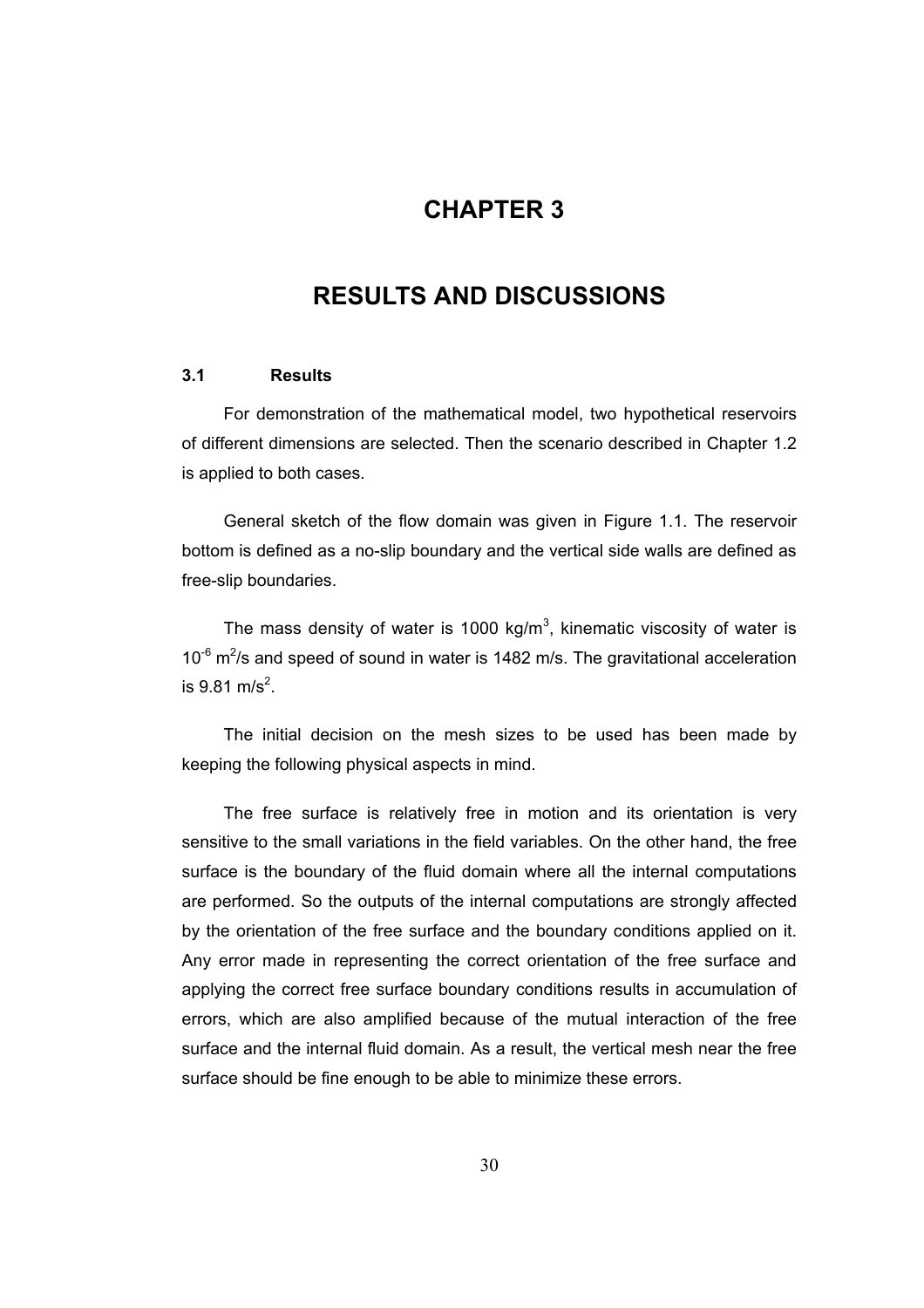On the other hand, the shock wave created by the vertical and rapid motion of the ground is the source of energy that initiates the hydrodynamic motion, which is the main subject of this study. This shock wave should be captured as accurate as possible for consistent solutions. As a result, the vertical mesh near the reservoir bed should be fine enough.

The model needs a finer mesh near the zones where there is rapid variations in the hydrodynamic parameters. However, because of the compressible character of the fluid after the sudden excitation, a vibrating motion is observed throughout the entire volume. Because of this vibration the parameters of the interior regions of the water volume also show variations with respect to time and space. There is an advantage of grid refining near the boundaries however selection of excessively coarse mesh sizes in the interior regions is not possible.

 The final decision on the mesh sizes to be used has been made by testing the calculations on different mesh alternatives checking out if the instantaneous volumes are conserved and if the outputs of alternative mesh sizes are consistent. This grid refinement test is carried out both in horizontal and vertical directions for each of the problem case. At the end of the test the optimum horizontal mesh size δx and the optimum vertical mesh sizes  $\delta v_{min}$  and  $\delta v_{max}$  are determined.

## **3.1.1 Hypothetical Case I (0.1 km Depth)**

The hypothetical reservoir is 1 km long  $(L_R)$  and the initial steady state hydrostatic water depth (H) is 0.1 km. At t=1 sec, subsidence volume  $(L<sub>s</sub>=0.1$  km) in the middle of the reservoir bed starts to move upwards in vertical direction with a constant velocity of 1 m/s. The motion continues until t=3 sec and this partial section of the reservoir bed rises 2 m in elevation.

#### Determination of optimum horizontal mesh:

For the determination of optimum horizontal mesh, three different δx alternatives are tested on the same problem keeping every other parameter constant. The outputs of the computations are then compared and a decision is made.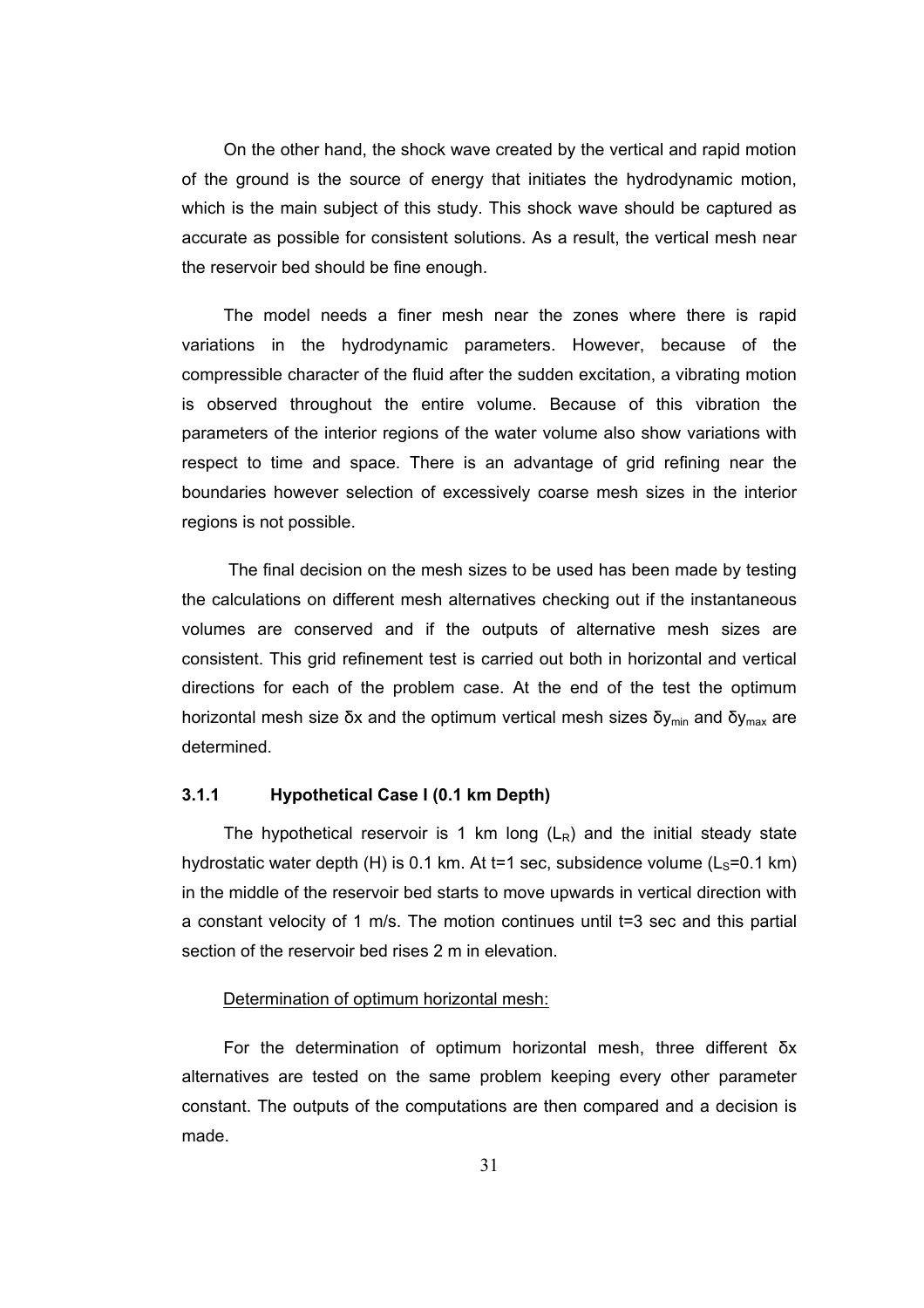The fluid volume in the computational domain is computed and recorded at every time step. The instantaneous volumes are then divided by the initial volume, which normalizes the asymptotical value to unity.

The instantaneous volume/initial volume graphs for δx=2m, δx=5m and  $δx=10m$  alternatives on a vertical mesh ( $δy_{min}=0.25$  m,  $δy_{max}=1.66$  m and j<sub>max</sub>=125) are given in Figure 3.1.



**Figure 3.1** – Instantaneous volume/initial volume for Case I (using vertical mesh parameters of  $\delta y_{\text{min}} = 0.25 \text{ m}$ ,  $\delta y_{\text{max}} = 1.66 \text{ m}$  and jmax=125)

From Figure 3.1 it is interpreted that on a coarse horizontal mesh size of δx=10m, the volume of the water has an increasing tendency, which is unphysical and unacceptable. However, for the finer meshes of δx=5m and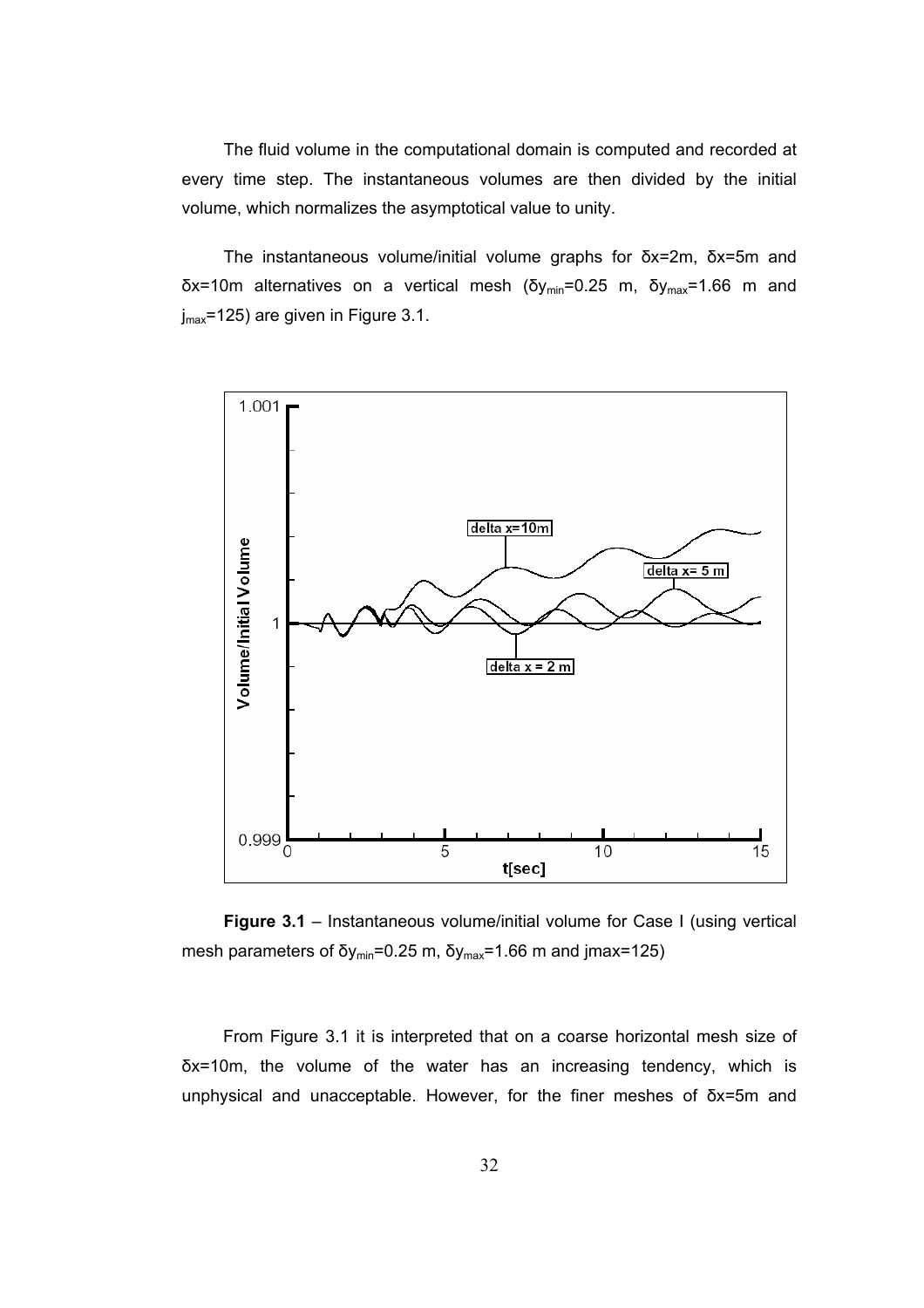δx=2m the volume changes are small and does not show an accumulating behavior and the divergence from unity is tolerable.

Although the mass conservation seems to be satisfied, the consistency of the results should also be checked. Figure 3.2 shows the maximum-recorded water height in the entire reservoir. The consistency of the solutions can be checked using this parameter.



**Figure 3.2** – Maximum water level on horizontal mesh alternatives for Case I (using vertical variable mesh of  $\delta y_{min} = 0.25$  m,  $\delta y_{max} = 1.66$  m and jmax=125)

From Figure 3.2 it is interpreted that as the horizontal mesh δx is refined the solution converges to a certain value. The graphs for δx=2m, δx=5m and δx=10m are all consistent in shape and small differences in values are tolerable.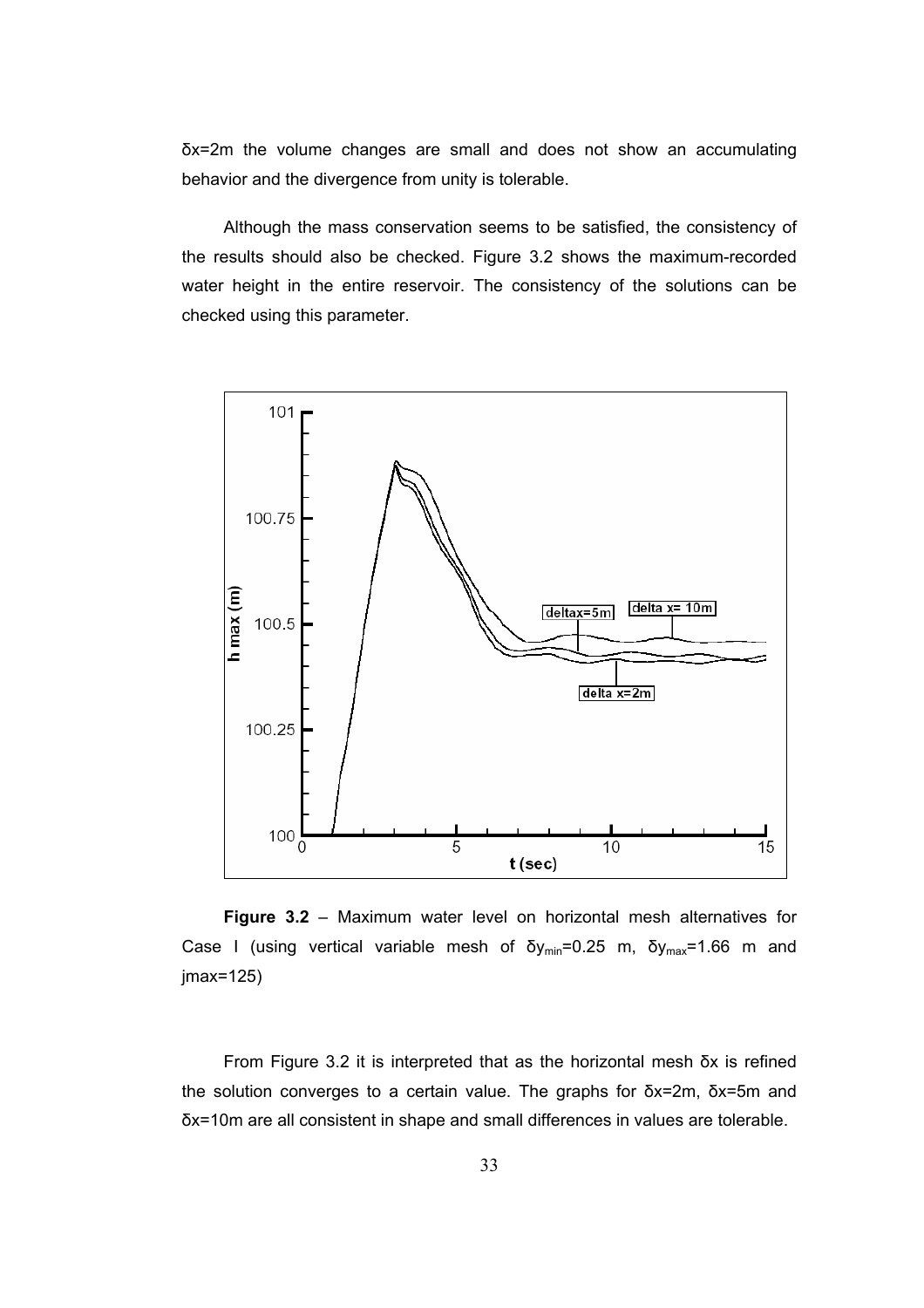## Determination of optimum vertical mesh:

It is known a priori that the field variables change more rapidly in vertical direction than in horizontal direction. Because of this much smaller vertical spacing than horizontal spacing is used especially near the free surface and reservoir bottom.

The sufficiency of the vertical mesh used in the above tests is tested by solving the same problem using a two times finer vertical mesh. In the test the constant horizontal mesh size is taken as δx=2m.

The maximum-recorded water levels graph for the two vertical meshes is given in Figure 3.3.



**Figure 3.3** – Maximum water level on vertical mesh alternatives on δx=2m for Case I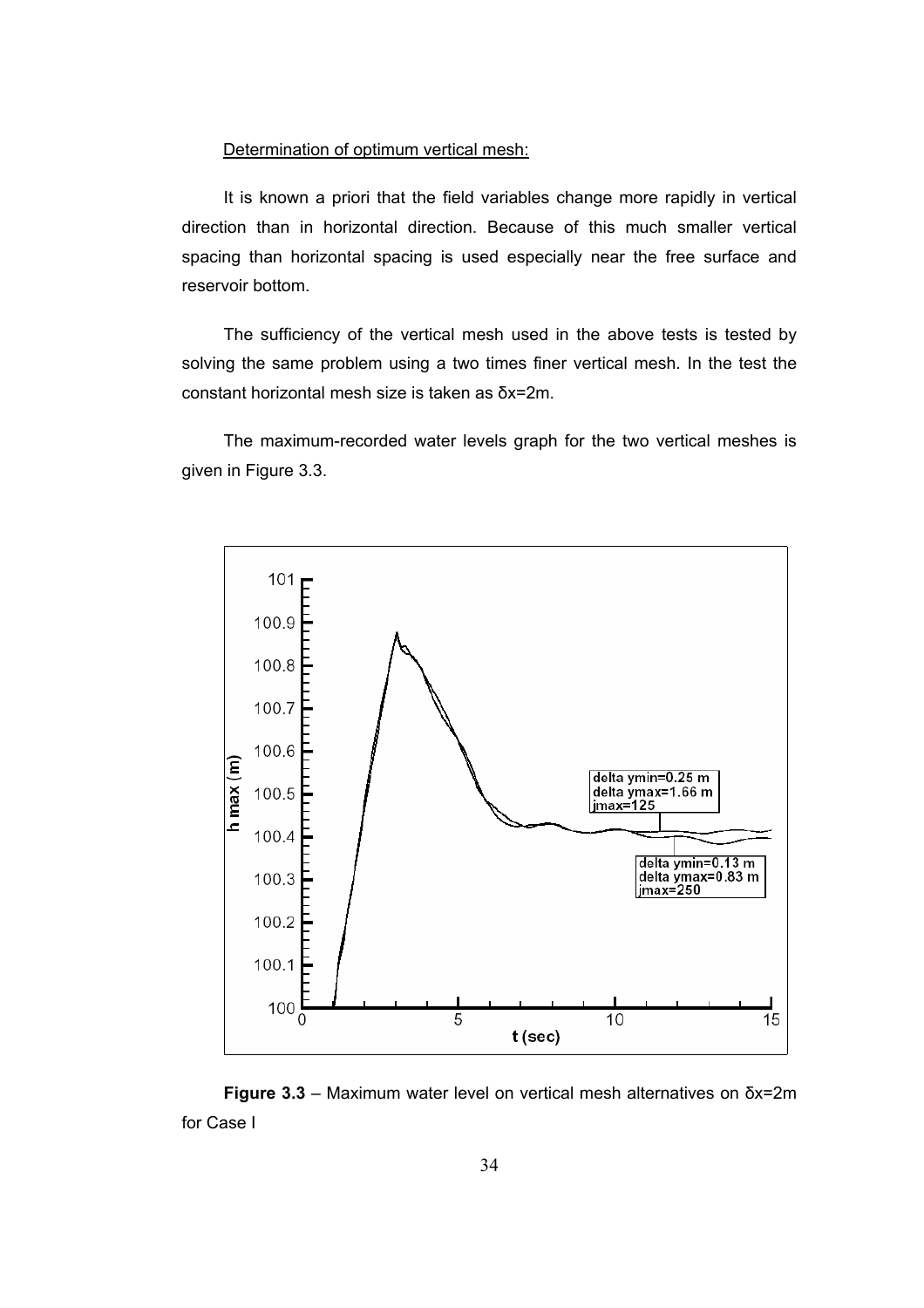The graphs given in Figure 3.3 prove the consistency of the results of two different vertical mesh alternatives.

Finally, for the solution of Hypothetical Case I the computational mesh is set uniform in horizontal direction having a constant width (δx=2m). In vertical direction, the mesh is set variable which gets finer near the free surface and at the reservoir bottom ( $\delta y_{min} = 0.13$ m), and gets coarser in the interior regions (δymax=0.83 m).

As a result the total computational area, which covers an area of 1000 m x 105 m including the empty cells, is divided into 500 x 250 rectangular cells.

#### Verification of Reservoir Length and Side Boundary Conditions:

When the main concern is to investigate the initial surface wave which is created under open sea conditions then the reservoir length  $L_R$  should be sufficiently large in order to minimize the effect of vertical side boundary conditions which are at the right and left boundaries of the computational domain.

To check whether  $L_R = 1$  km is sufficient, the same problem is solved for three L<sub>R</sub> alternatives (Figure 3.4) and convergence at L<sub>R</sub> = 1 km is verified.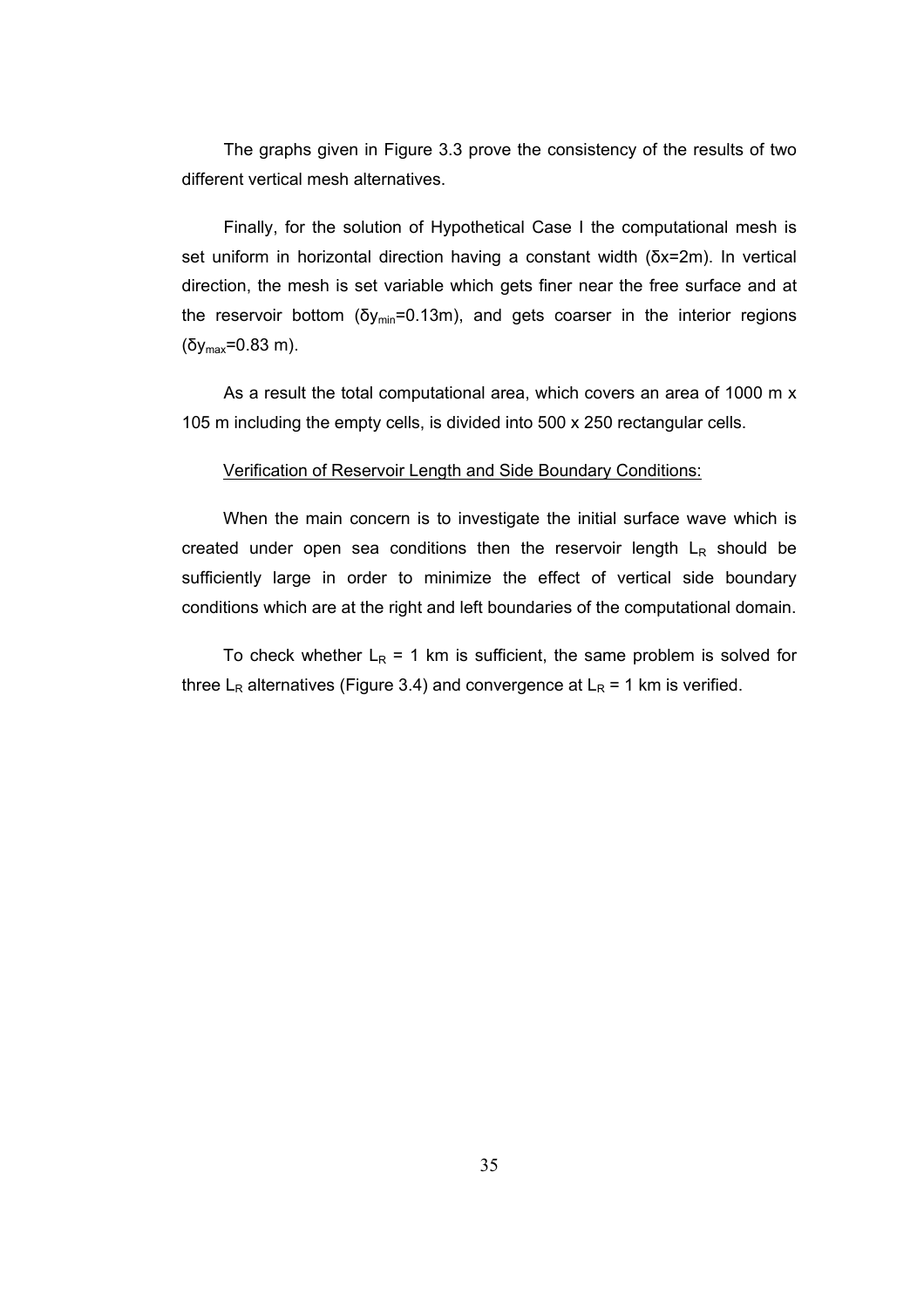

**Figure 3.4** – Maximum water level on  $L_R$  alternatives for Case I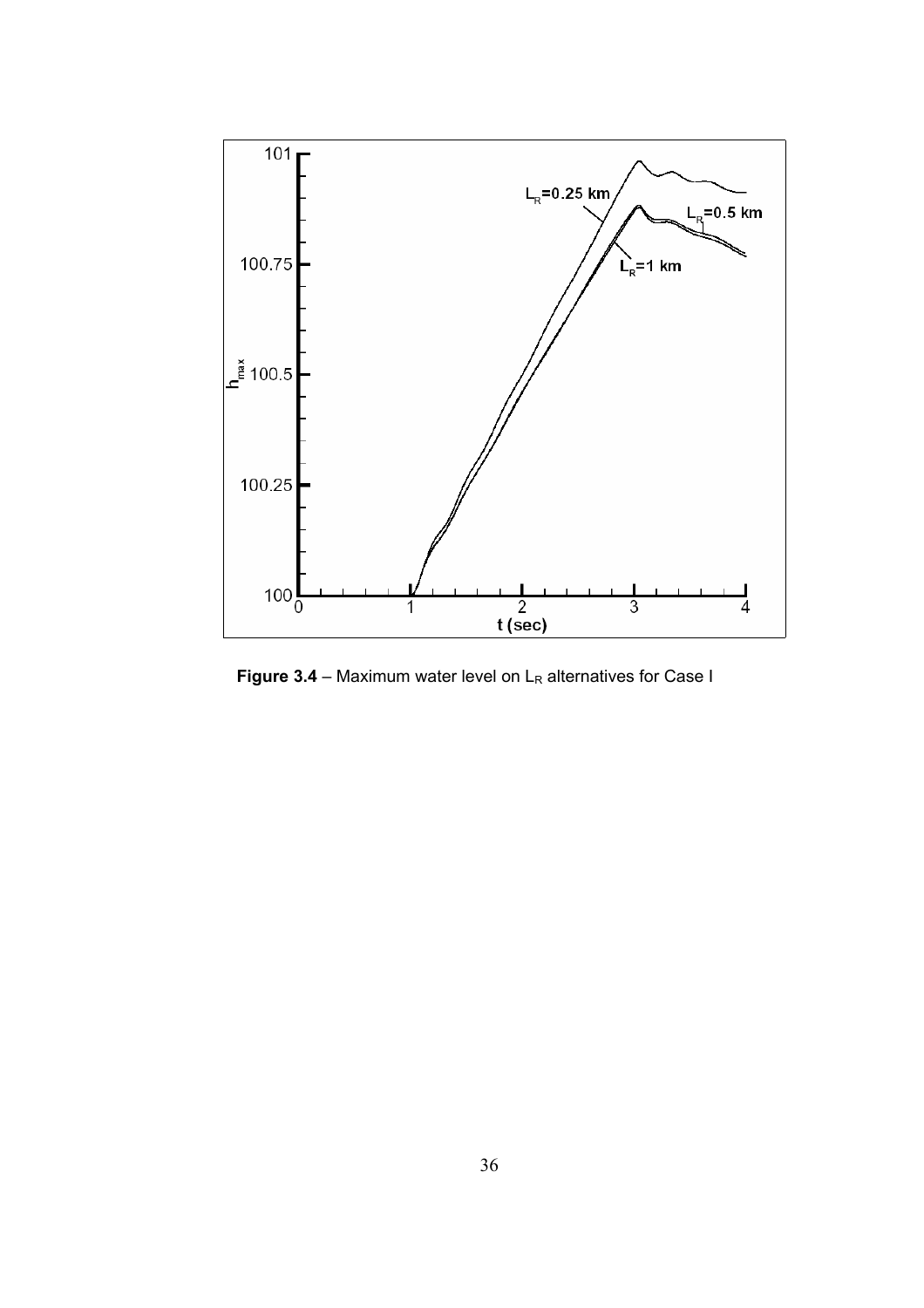Free Surface Profiles and Pressure Fields:

The surface profiles for the Hypothetical Case I at different time instants are given in the following figures.



**Figure 3.5** – Free surface profiles of Case I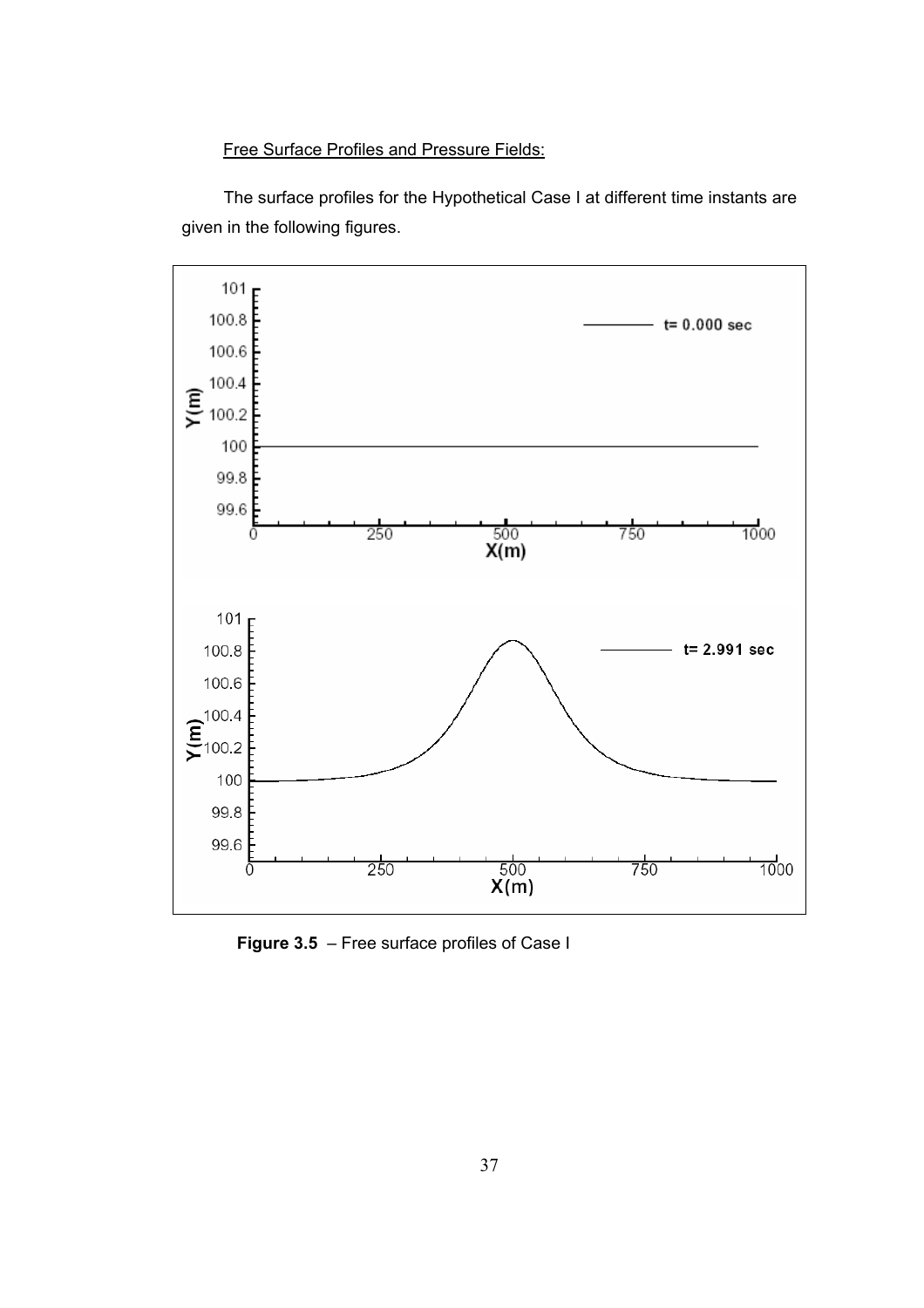

**Figure 3.5 (continued)** – Free surface profiles of Case I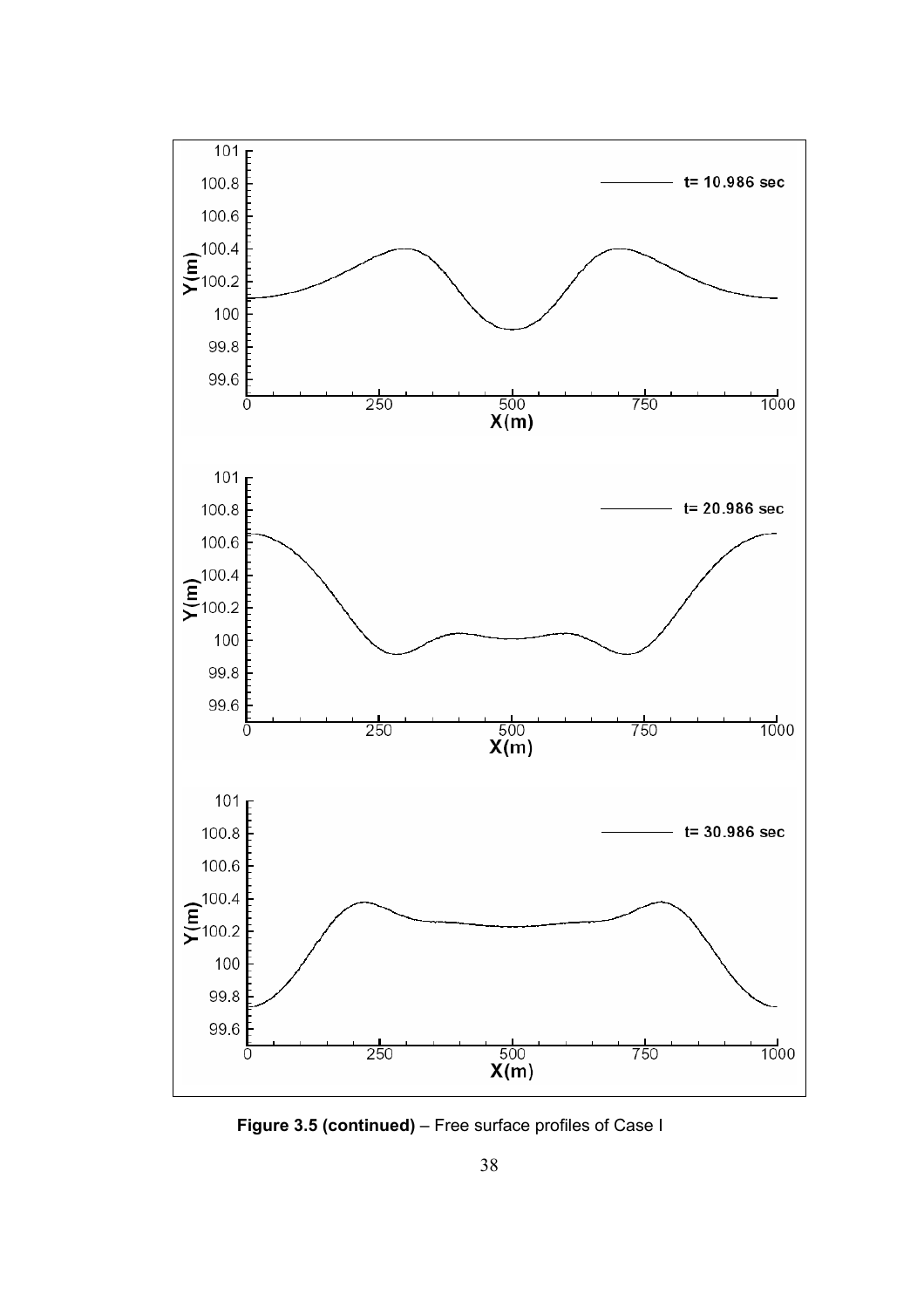

**Figure 3.5 (continued)** – Free surface profiles of Case I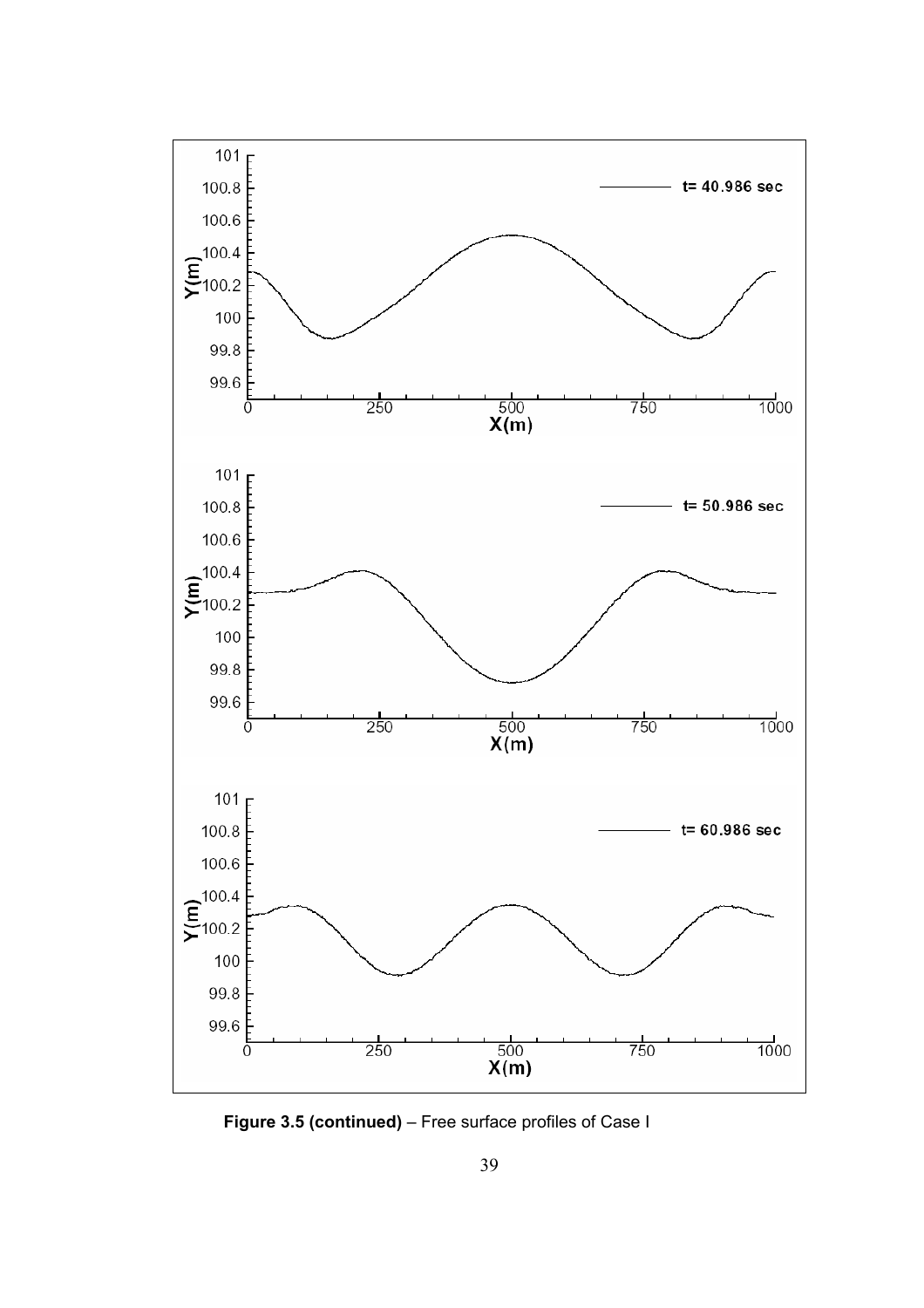The pressure fields at different time instants are given in the following figures.



**Figure 3.6** – Pressure fields of Case I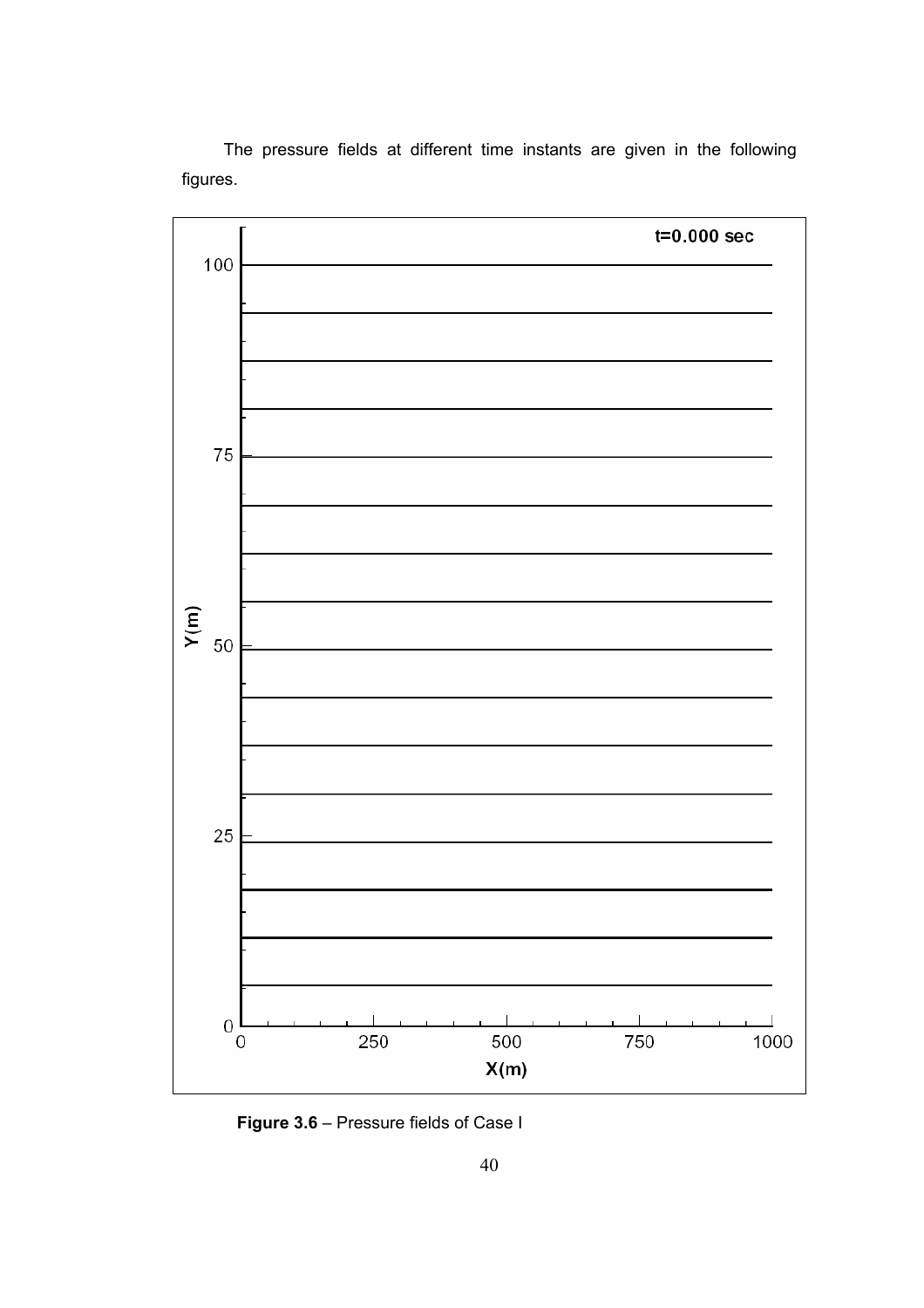

**Figure 3.6 (continued)** – Pressure fields of Case I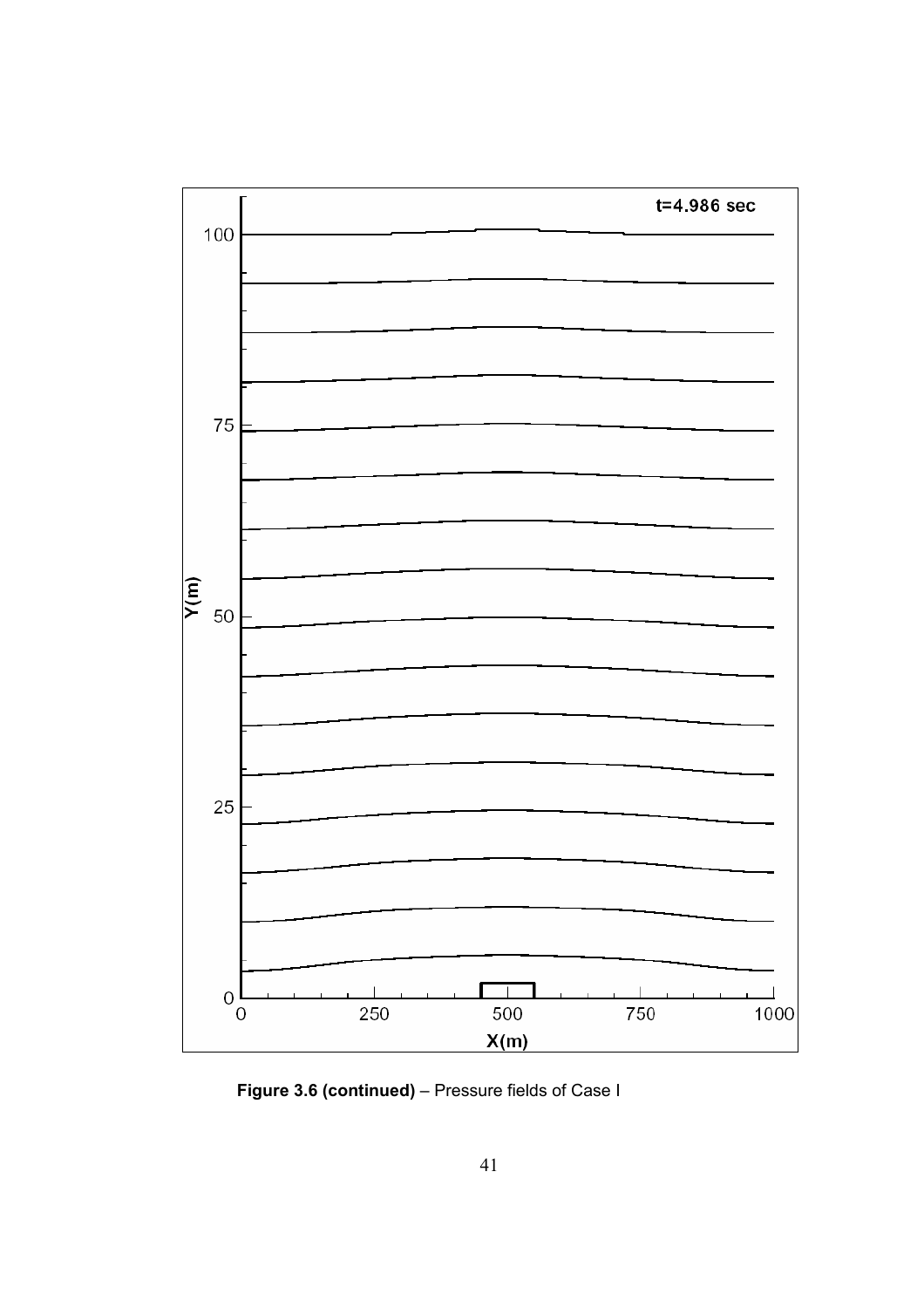

**Figure 3.6 (continued)** – Pressure fields of Case I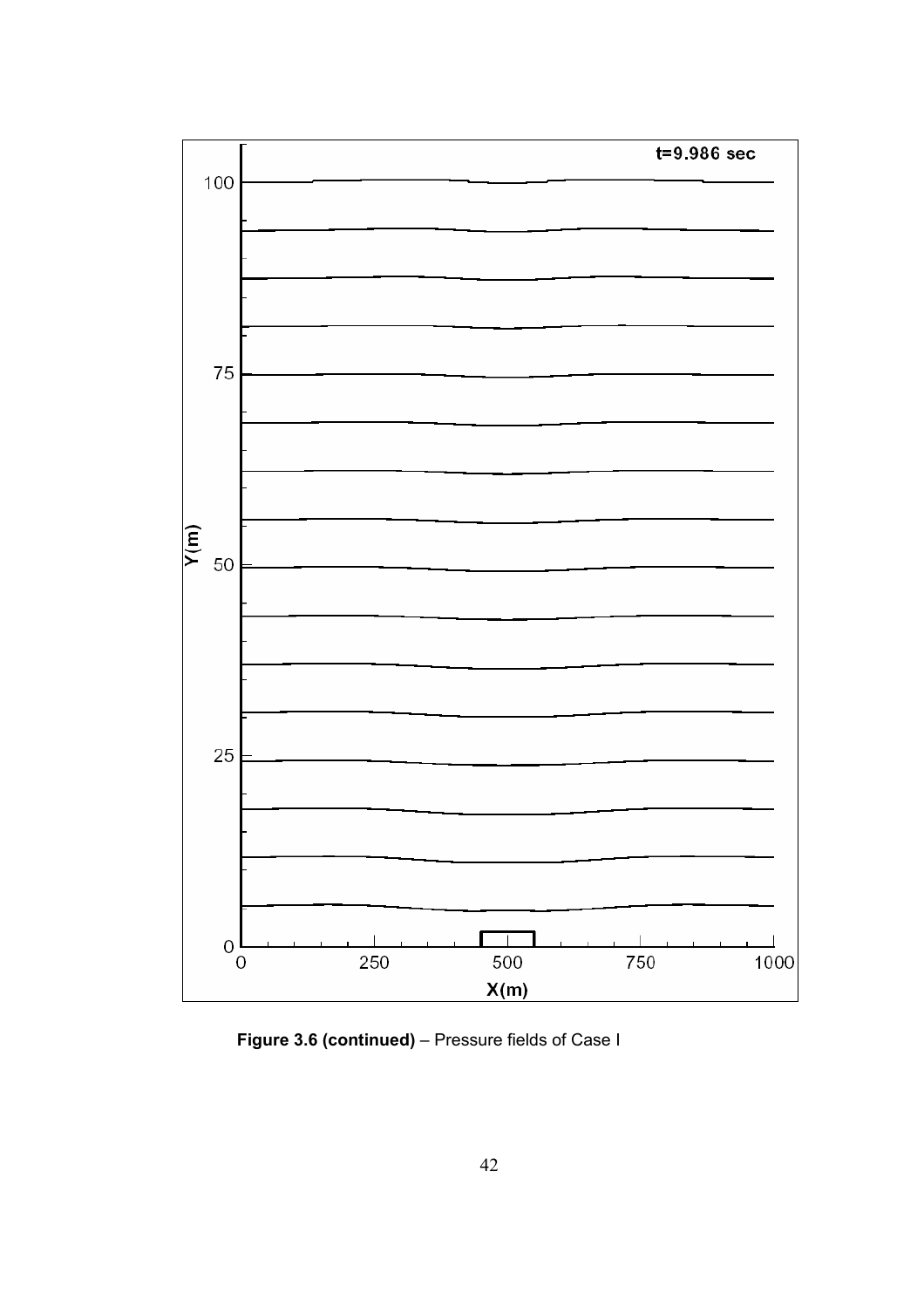## **3.1.2 Hypothetical Case II (1 km depth)**

The hypothetical reservoir is 10 km length  $(L_R)$  and the initial steady state hydrostatic water depth (H) is 1 km. At t=1 sec, subsidence volume  $(L<sub>S</sub>=1$  km) in the middle of the reservoir bed starts to move upwards in vertical direction with a constant velocity of 1 m/s. The motion continues until t=3 sec and this partial section of the reservoir bed rises 2 m in elevation.

#### Determination of optimum horizontal mesh:

The instantaneous volume/initial volume graphs for  $\delta x = 20$ m ( $i_{max} = 500$ ), δx=50m (imax=200) and δx=100m (imax=100) alternatives on a vertical mesh parameters of δy<sub>min</sub>=0.625 m, δy<sub>max</sub>=4.15 m and j<sub>max</sub>=500 are given below in Figure 3.7.



**Figure 3.7** – Instantaneous volume/initial volume for Case II (using vertical mesh parameters of δy<sub>min</sub>=0.625 m, δy<sub>max</sub>=4.15 m and  $j_{max}$ =500)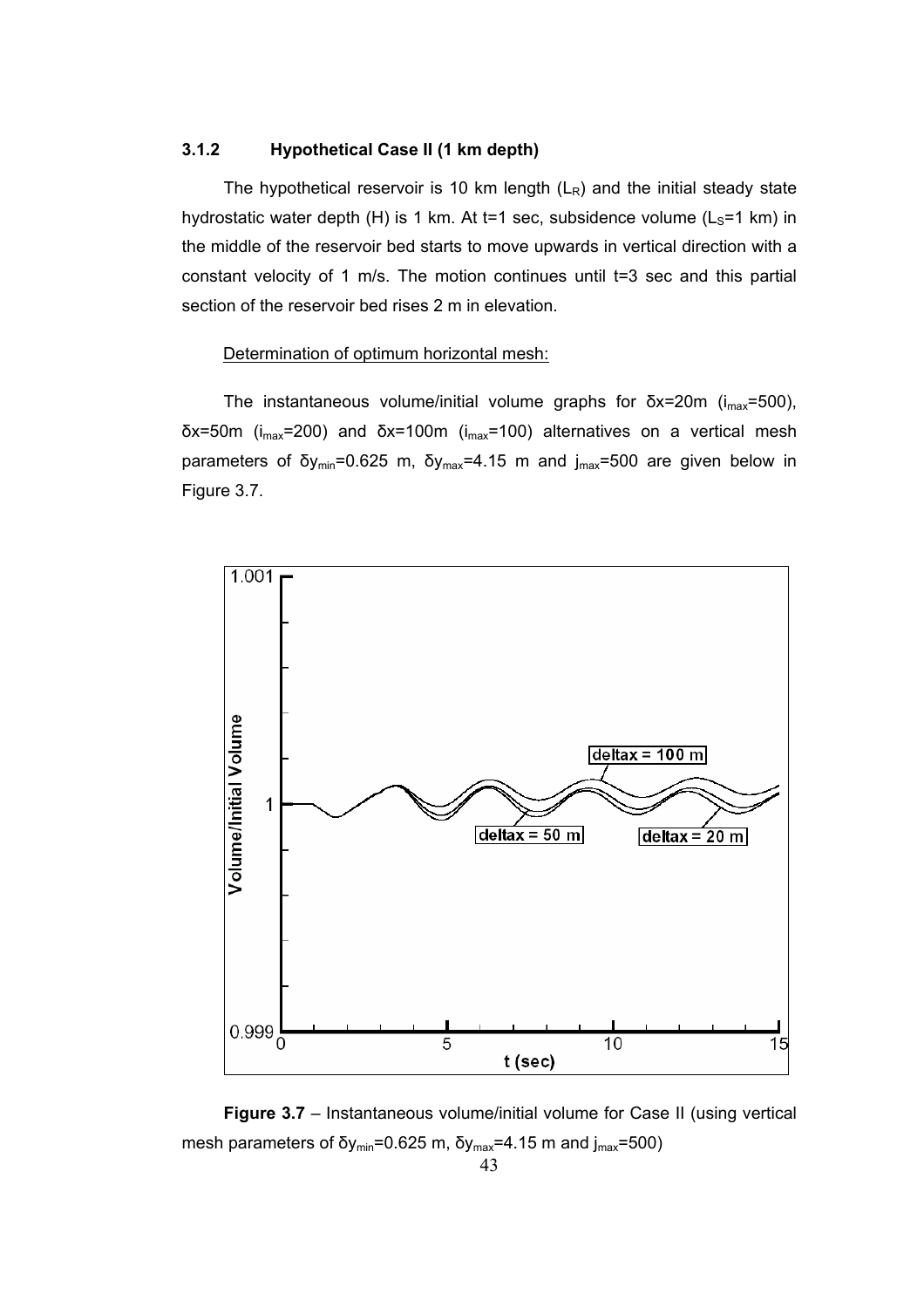From Figure 3.7 it is interpreted that on a coarse horizontal mesh size of  $\delta$ x=100m ( $i_{max}$ =100), the volume of the water has an increasing tendency, which is unphysical and unacceptable. However, for the finer meshes of δx=50m  $(i_{max}=200)$  and  $\delta x=20m$  ( $i_{max}=500$ ) the volume changes are small and does not show an accumulating behavior and the divergence from unity is tolerable.

Figure 3.8 shows the maximum-recorded water height in the entire reservoir. From Figure 3.8 it is interpreted that as the horizontal mesh δx is refined the solution converges to a more accurate state. The graphs for δx=20m (imax=500), δx=50m (imax=200) are consistent in shape and small differences in values are tolerable.



**Figure 3.8** – Maximum water level on horizontal mesh alternatives for Case II (using vertical mesh parameters of  $\delta y_{min}$ =0.625 m,  $\delta y_{max}$ =4.15 m and  $j_{max}$ =500)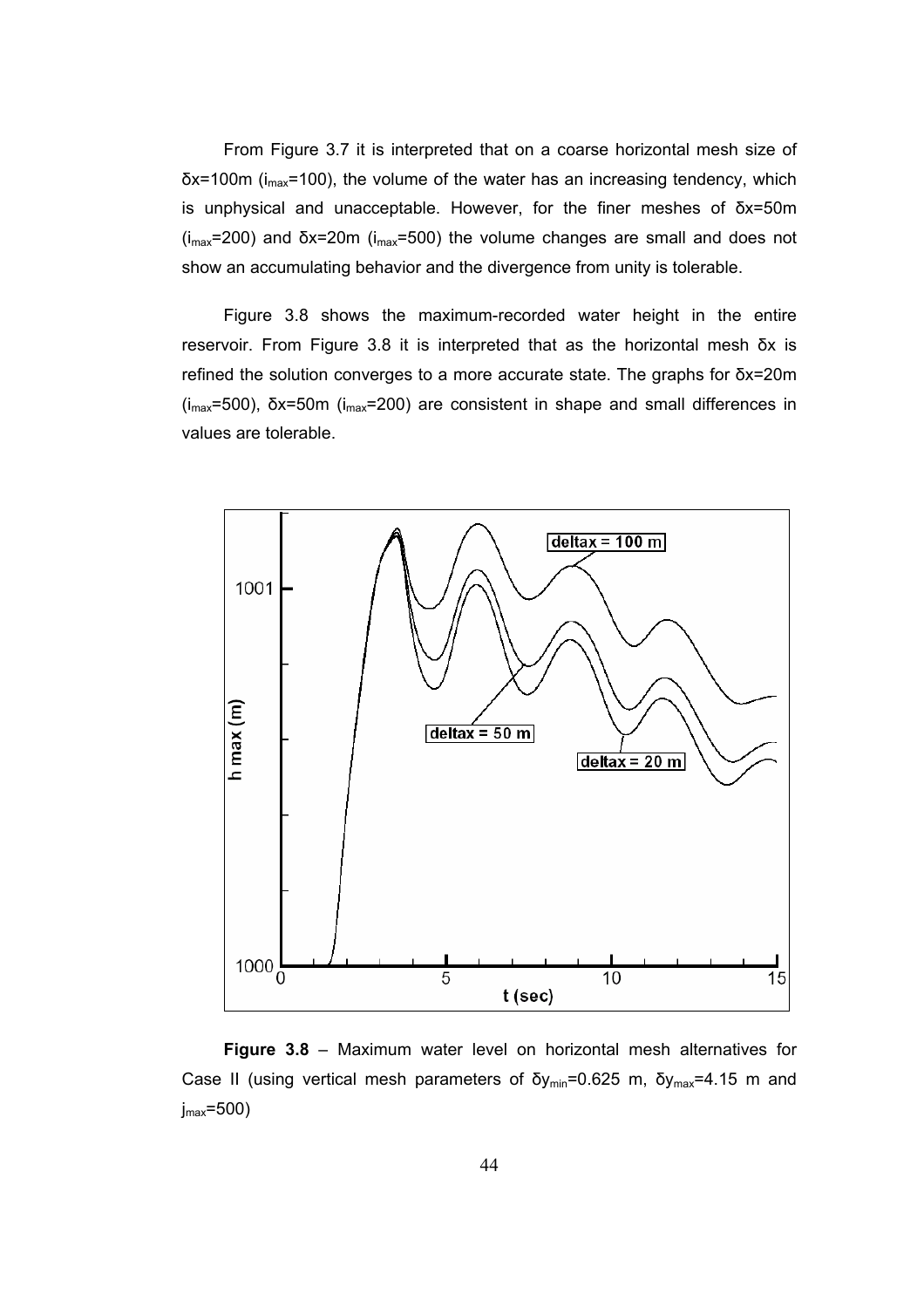## Determination of optimum vertical mesh:

The sufficiency of the vertical mesh used in the above tests is tested by solving the same problem using a two times finer vertical mesh. In the test the constant horizontal mesh size is taken as  $δx=20m$  ( $i<sub>max</sub>=500$ ).

The maximum-recorded water levels graph for the two vertical meshes is given in Figure 3.9.



 **Figure 3.9** – Maximum water level on vertical mesh alternatives on δx=20m for Case II

The small differences in graphs given in Figure 3.9 are tolerable to prove the consistency of the results on the two different vertical mesh alternatives.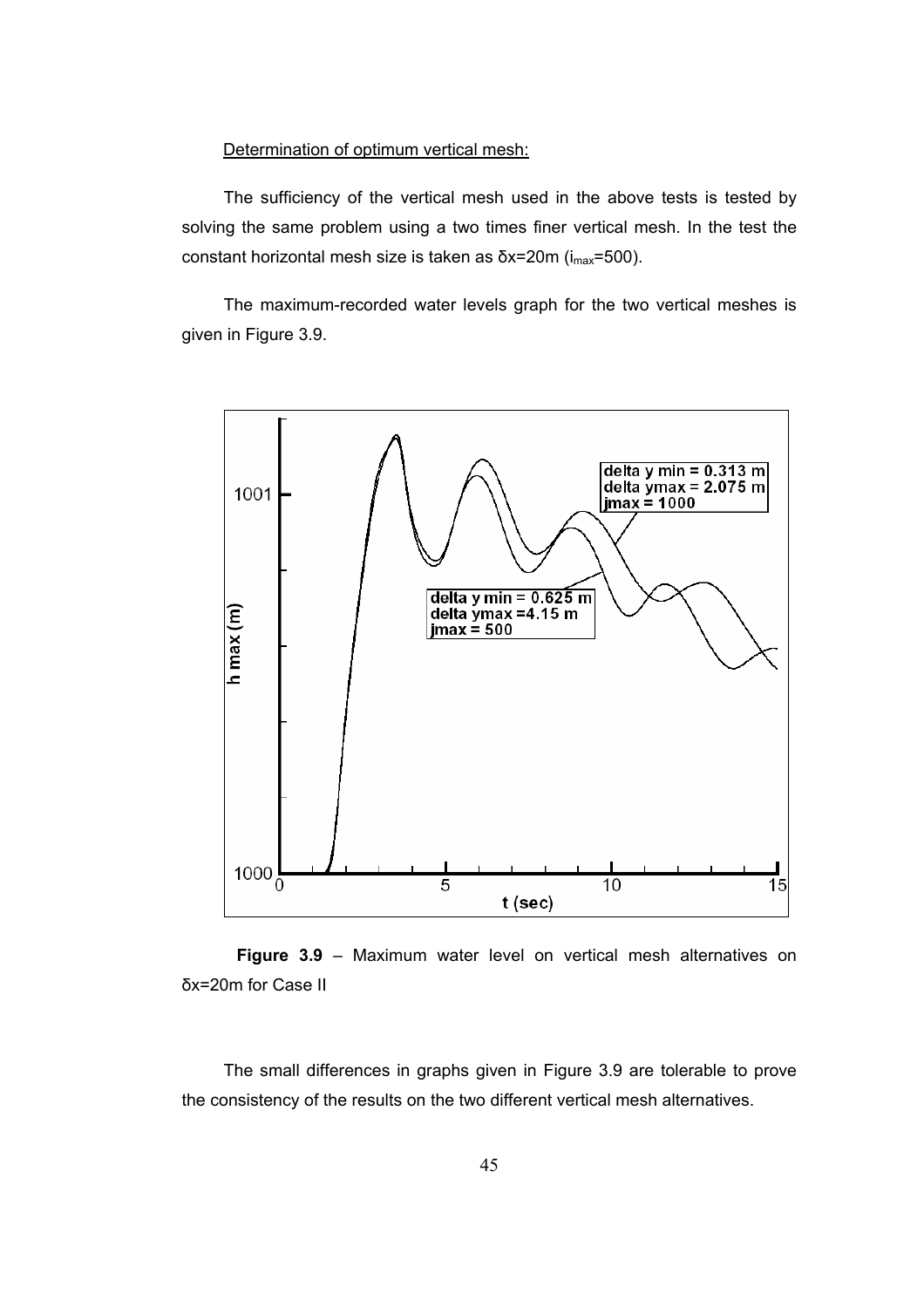Finally, for the solution of Hypothetical Case II the computational mesh is set uniform in horizontal direction having a constant width  $\delta x = 20$ m (i<sub>max</sub>=500). In vertical direction ( $j_{max}$ =500), the mesh is set variable which gets finer near the free surface and at the reservoir bottom ( $\delta y_{min}$ =0.625m), and gets coarser in the interior regions ( $\delta y_{max}$ =4.15 m). Although this is not the best mesh alternative for a high precision solution, since the computation time on finer mesh alternatives is observed to be getting excessively long, for this demonstration case the mesh configuration is selected to be slightly coarse.

## Verification of Reservoir Length and Side Boundary Conditions:

To check whether  $L_R$  = 10 km is sufficient, the same problem is solved for three L<sub>R</sub> alternatives (Figure 3.10) and convergence at L<sub>R</sub> = 10 km is verified.



**Figure 3.10** – Maximum water level on  $L<sub>R</sub>$  alternatives for Case II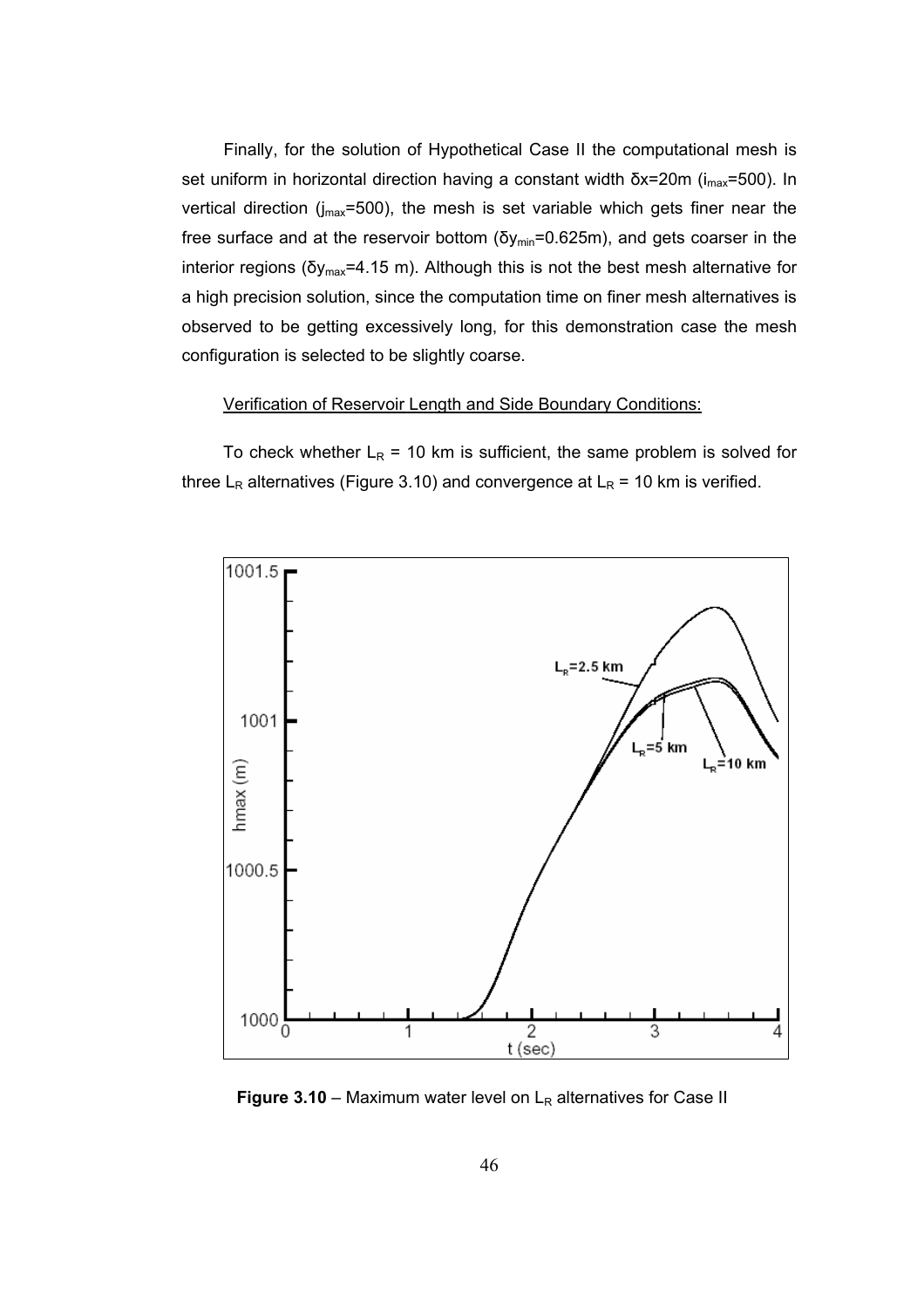## Free Surface Profiles and Pressure Fields:

The surface profiles for the Hypothetical Case II at different time instants are given in the following figures.



**Figure 3.11** – Free surface profiles of Case II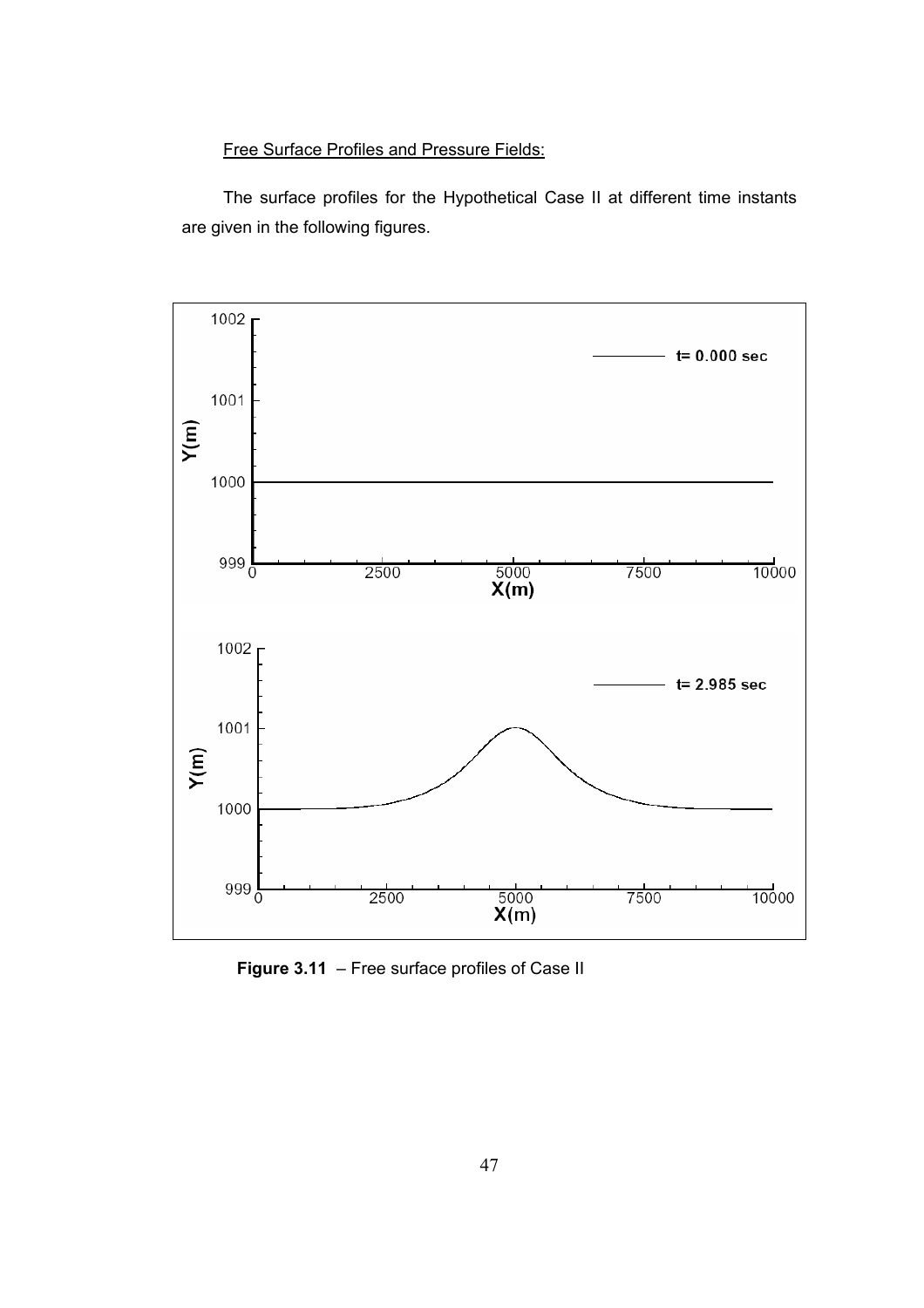

**Figure 3.11 (continued)** – Free surface profiles of Case II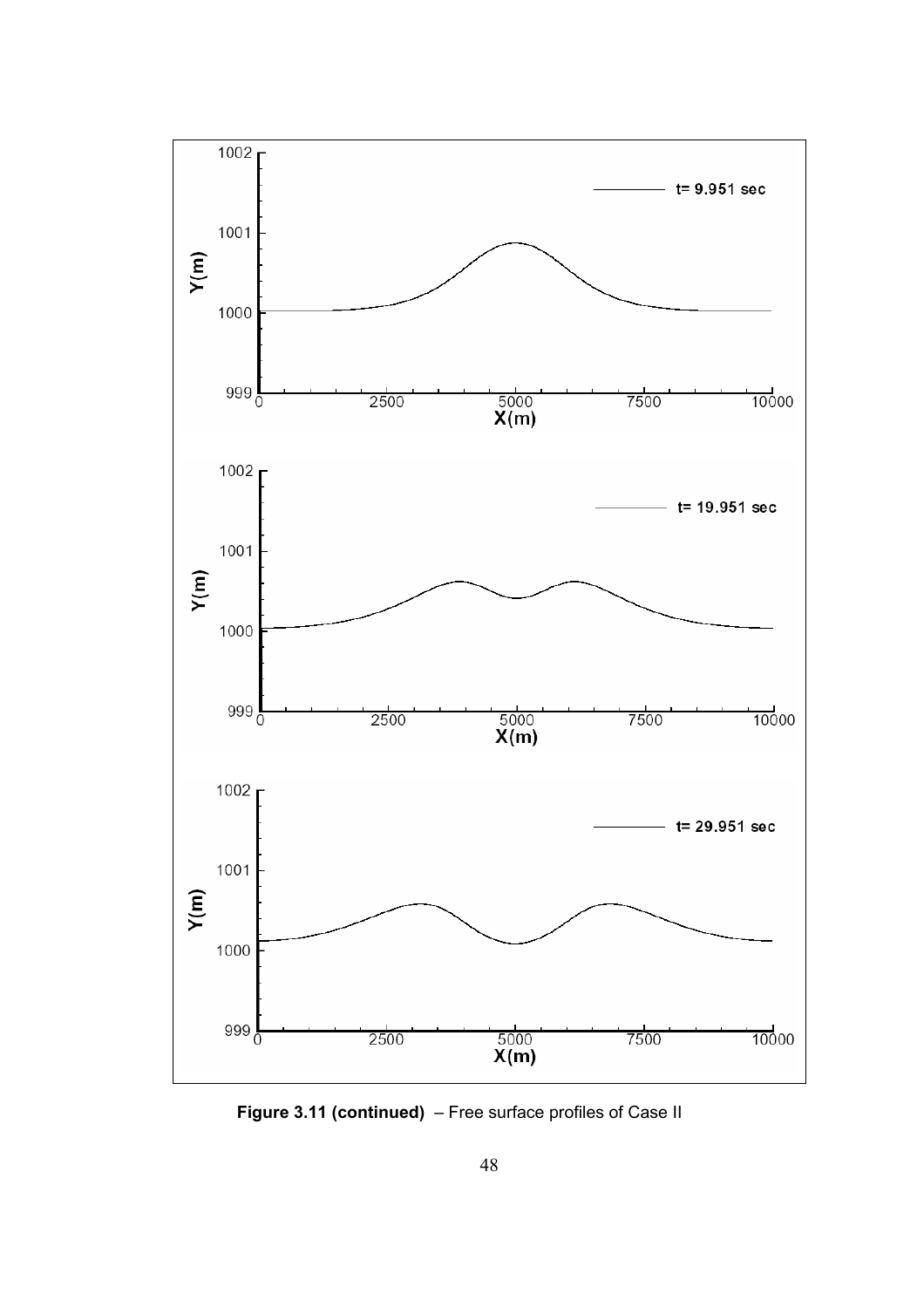

**Figure 3.11 (continued)** – Free surface profiles of Case II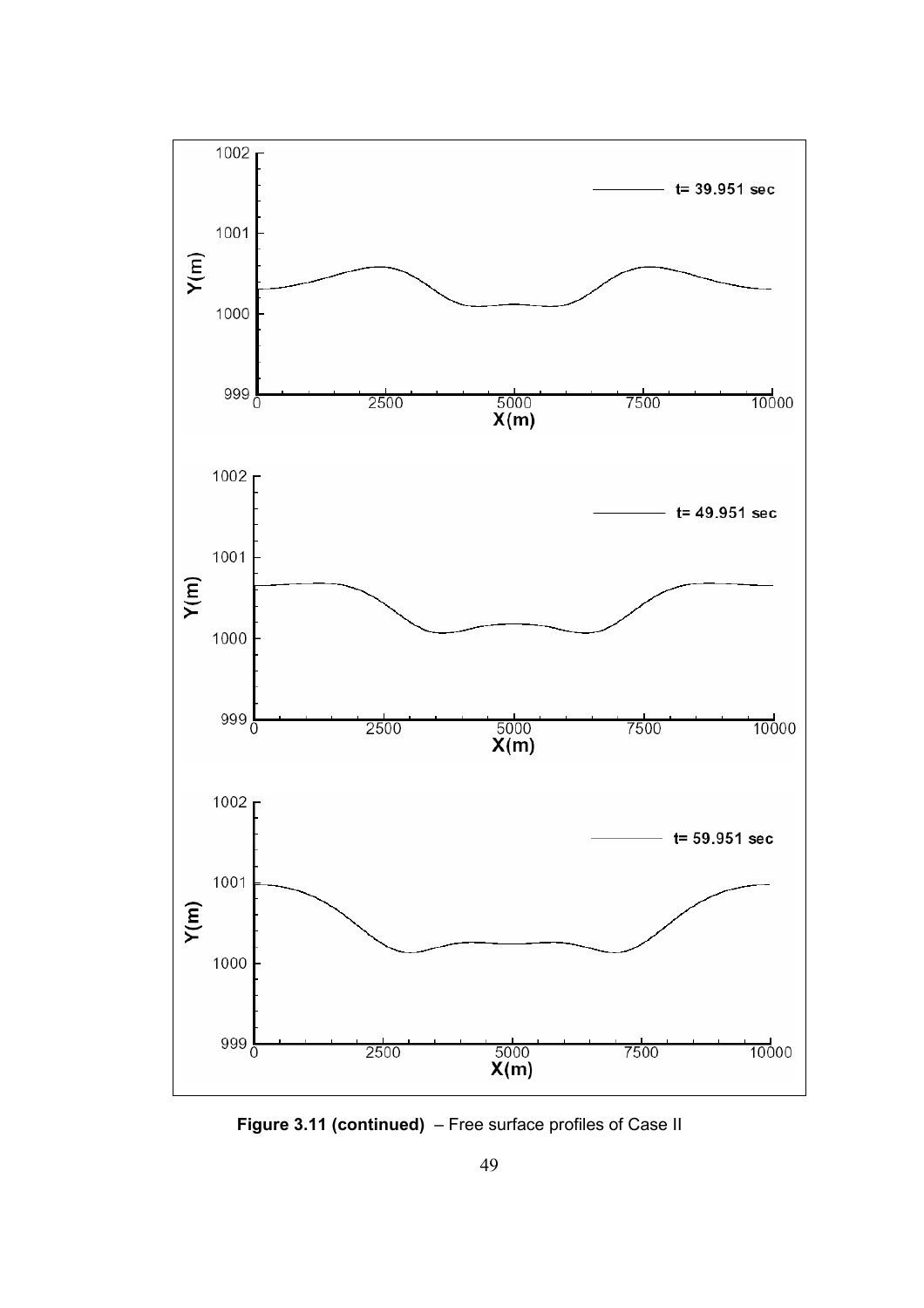

**Figure 3.11 (continued)** – Free surface profiles of Case II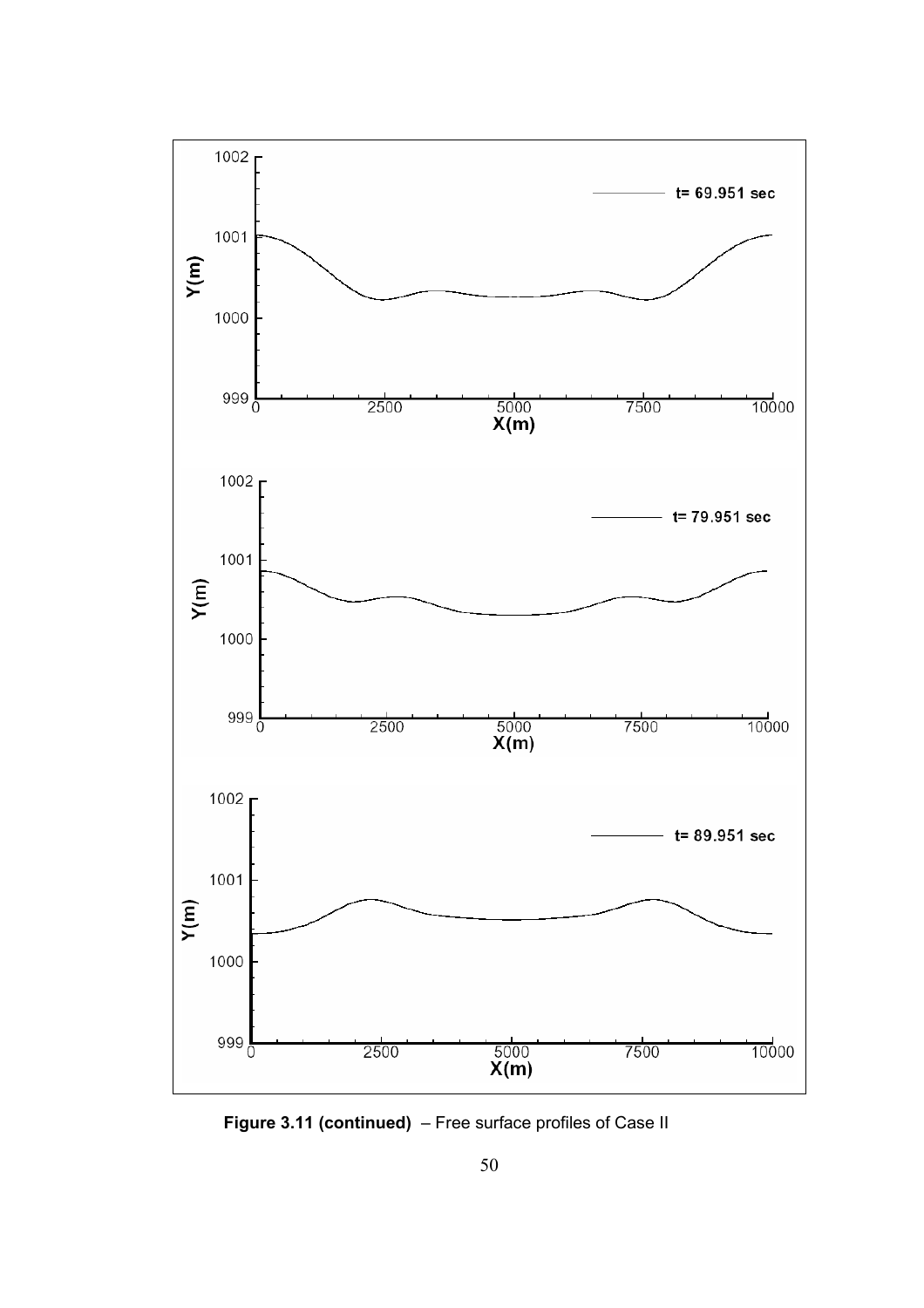

The pressure fields at different time instants are given in the following figures.

**Figure 3.12** – Pressure fields of Case II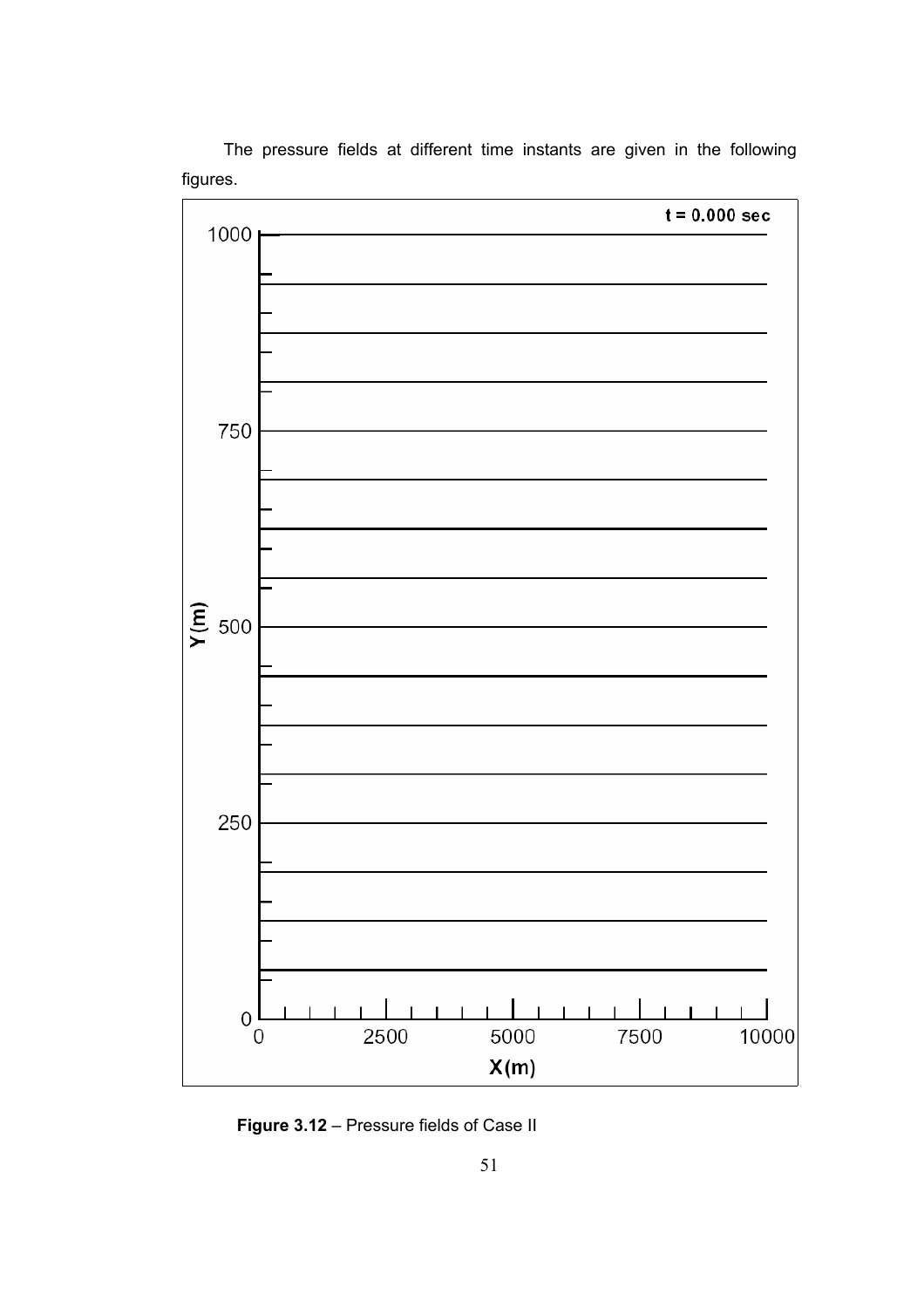

**Figure 3.12 (continued)** – Pressure fields of Case II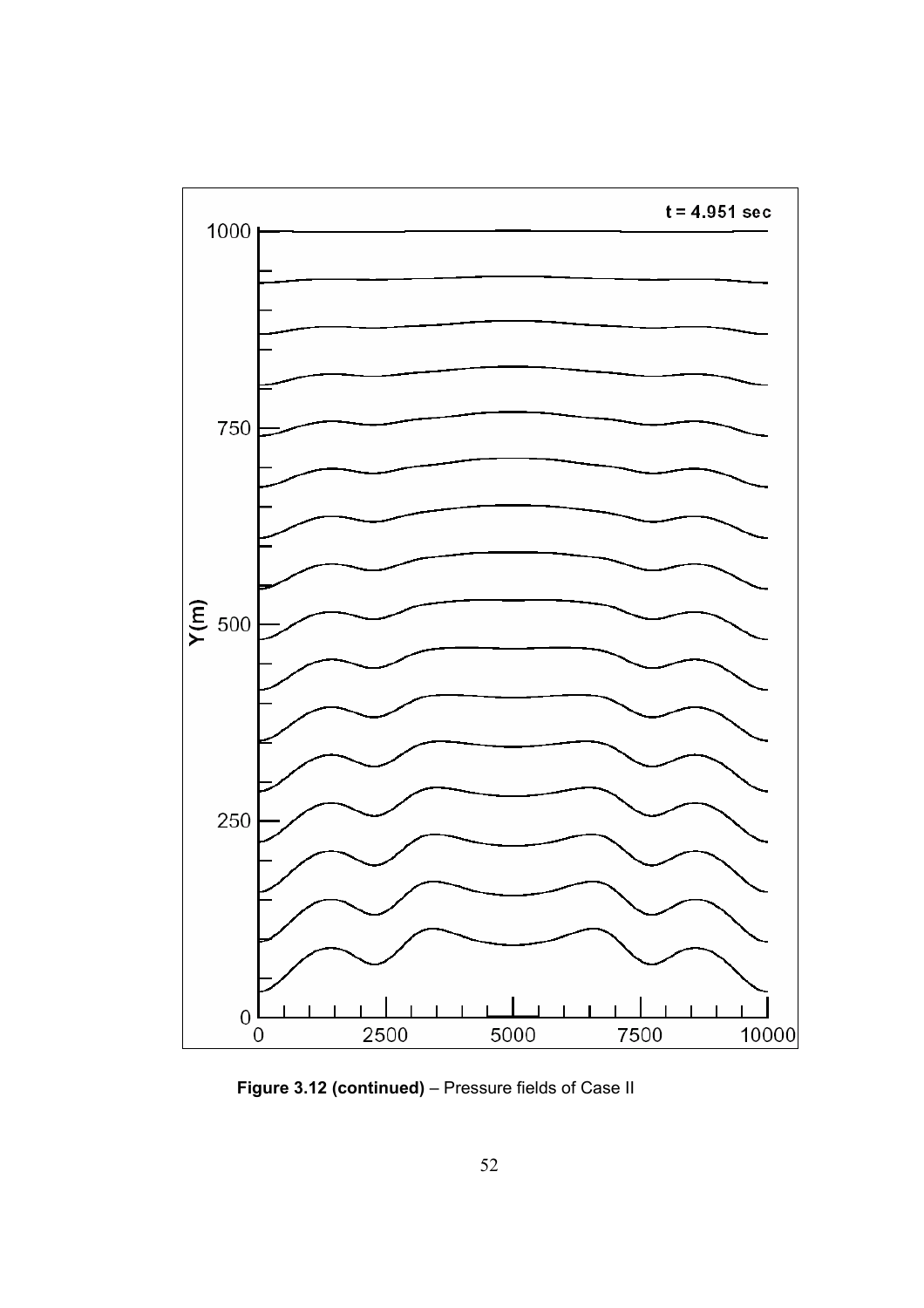

**Figure 3.12 (continued)** – Pressure fields of Case II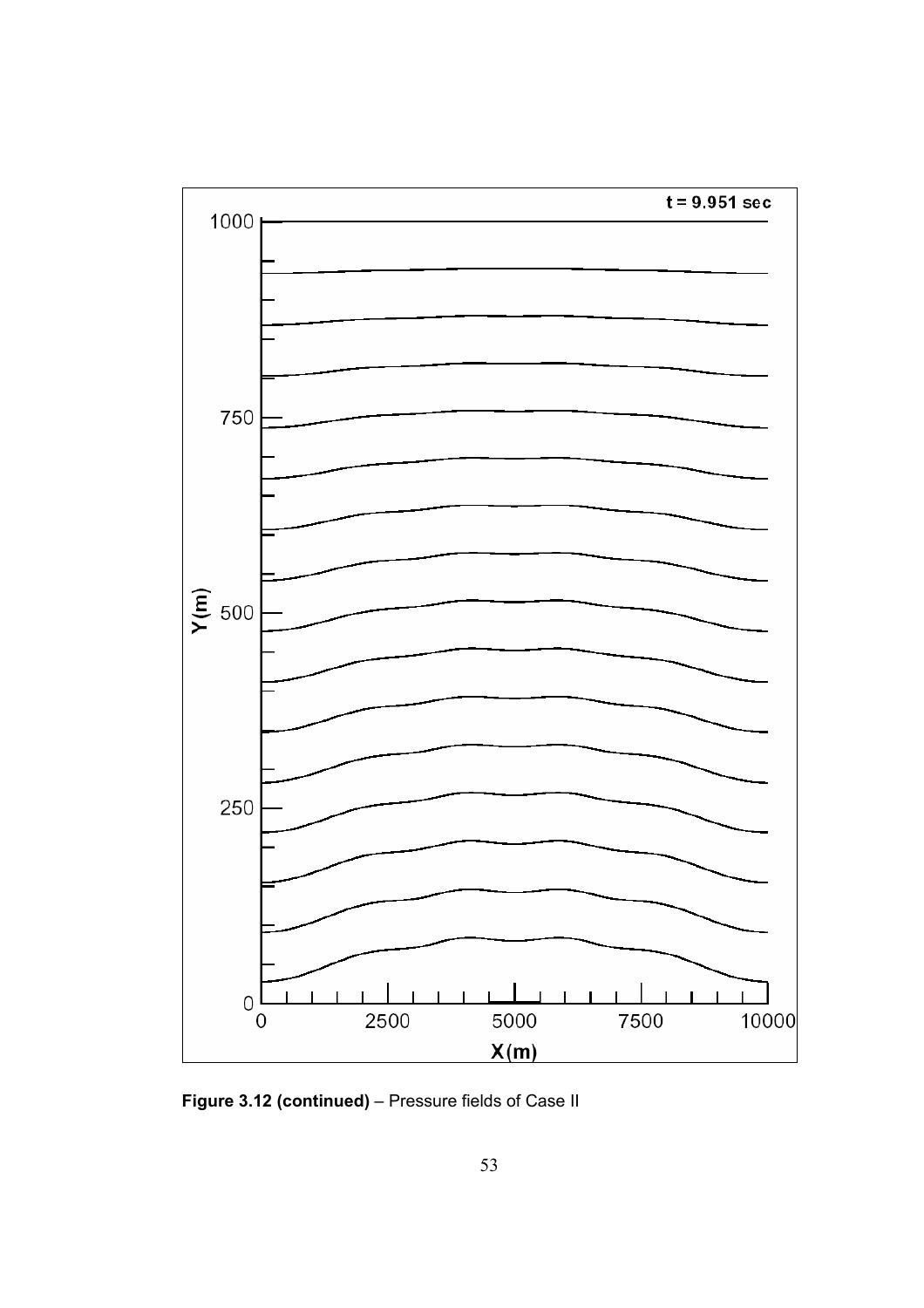

**Figure 3.12 (continued)** – Pressure fields of Case II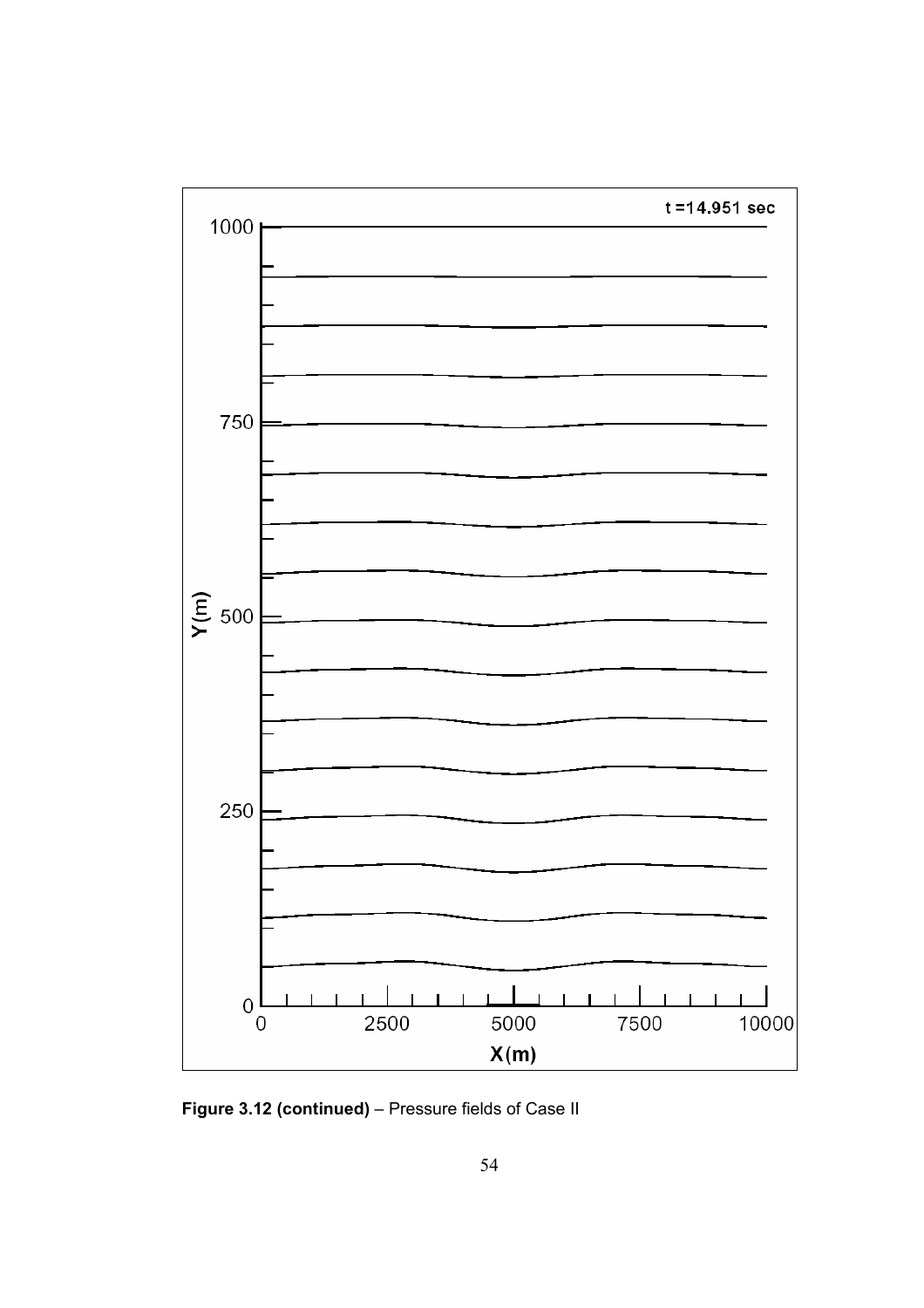

**Figure 3.12 (continued)** – Pressure fields of Case II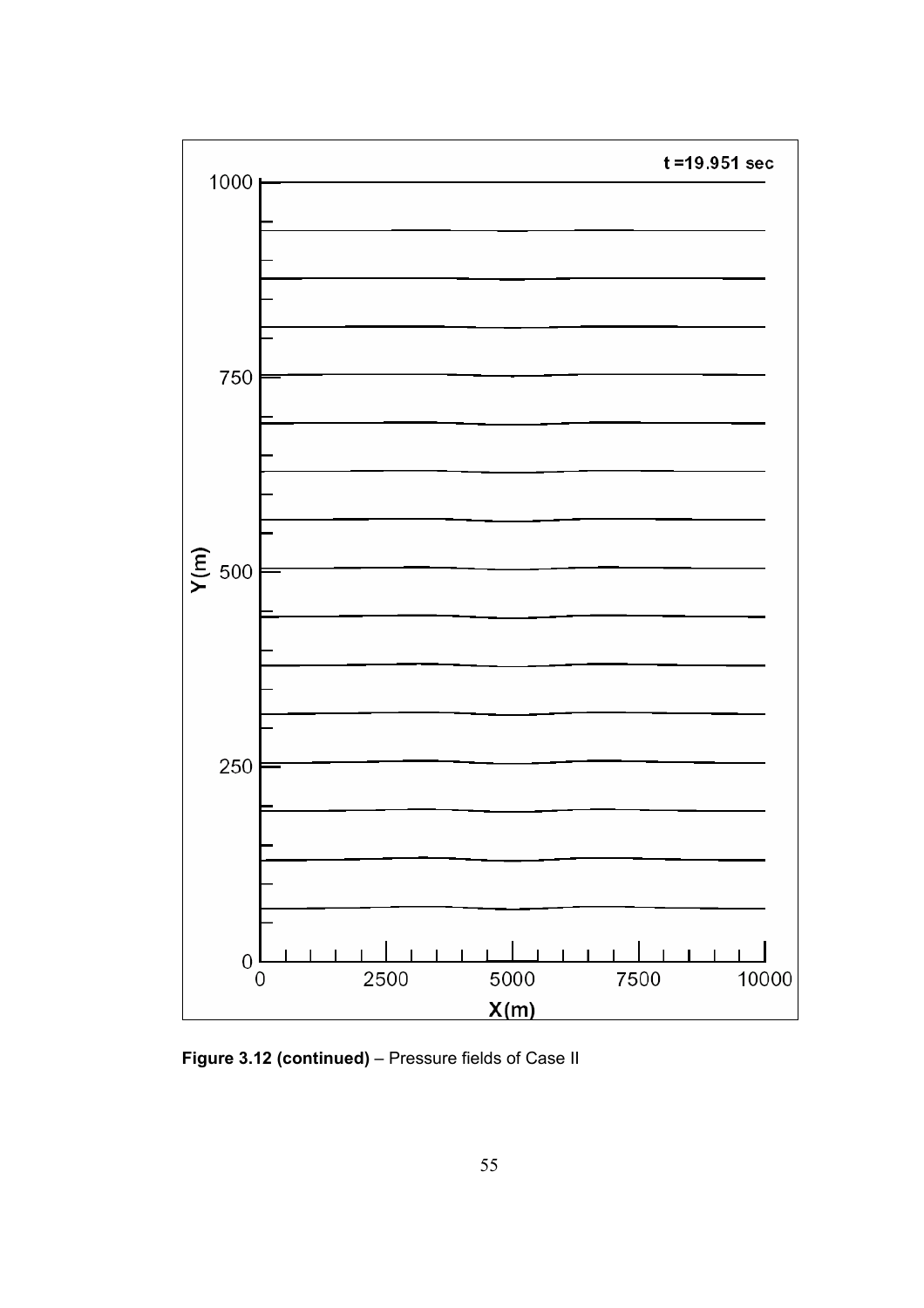#### Supplementary investigations on Case II:

Besides the physical properties of water (density, speed of sound, and kinematic viscosity) and gravitational acceleration  $(g_v)$  the parameters which affect the solution are initial water depth  $(H)$ , reservoir length  $(L_R)$ , subsidence length ( $L<sub>S</sub>$ ), subsidence height ( $h<sub>S</sub>$ ) and subsidence velocity ( $V<sub>S</sub>$ ).

Under open sea conditions reservoir length  $(L_R)$  is large and it does not affect the solution. However, the effect of remaining parameters on the peak surface height can be investigated.

For H = 1 km,  $h_s$  = 2 m and  $V_s$  = 1 m/s the variation of peak surface height of water with respect to  $L_s$  is given in Figure 3.13.



**Figure 3.13** – Peak surface height vs Ls

From Figure 3.13 it is interpreted that, for this problem up to  $L_s$ =10 km  $(=10xH)$  there is dependence between  $L<sub>s</sub>$  and the peak surface height of water. However after  $L_s$ =10 km (=10xH) the peak surface height of water does not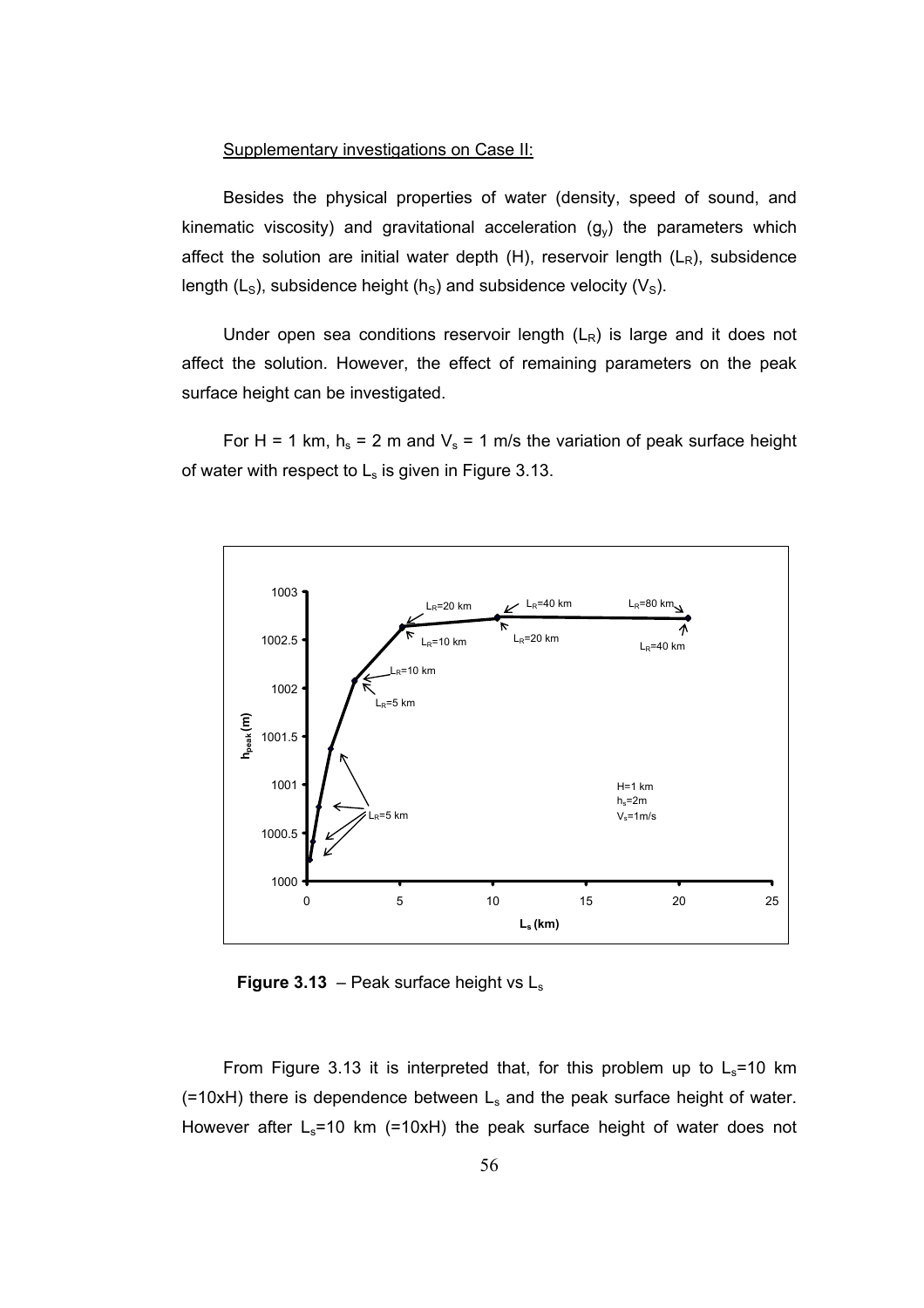dependent of Ls. It is also shown on Figure 3.13 that, for this problem the open sea conditions are satisfied for  $L_R = 2xL_S$ .

For H = 1 km,  $h_s$  = 2 m, L<sub>R</sub> = 20 km and L<sub>S</sub> = 10 km, the variation of peak surface height of water with respect to  $V_s$  is given in Figure 3.14.



**Figure 3.14** – Peak surface height vs  $V_s$ 

From Figure 3.14 it is interpreted that, there is dependence between  $V_s$  and the peak surface height of water up to  $V_s = 8$  m/s ( $\approx 0.08x \sqrt{gH}$ ). However, for  $V_s$  >8 m/s the peak surface height of water does not depend on  $V_s$ .

It is also seen that the value of the peak surface height of water falls slightly when  $V_s$  takes large values (>30 m/s  $\approx$  0.02 x c). In the limited compressibility model the velocity of fluid is assumed to be small with respect to the speed of sound. As the velocity of fluid increases, the amount of error generated due to this assumption increases. The slight fall in the value of peak surface height is due to the error which becomes more significant as velocity increases.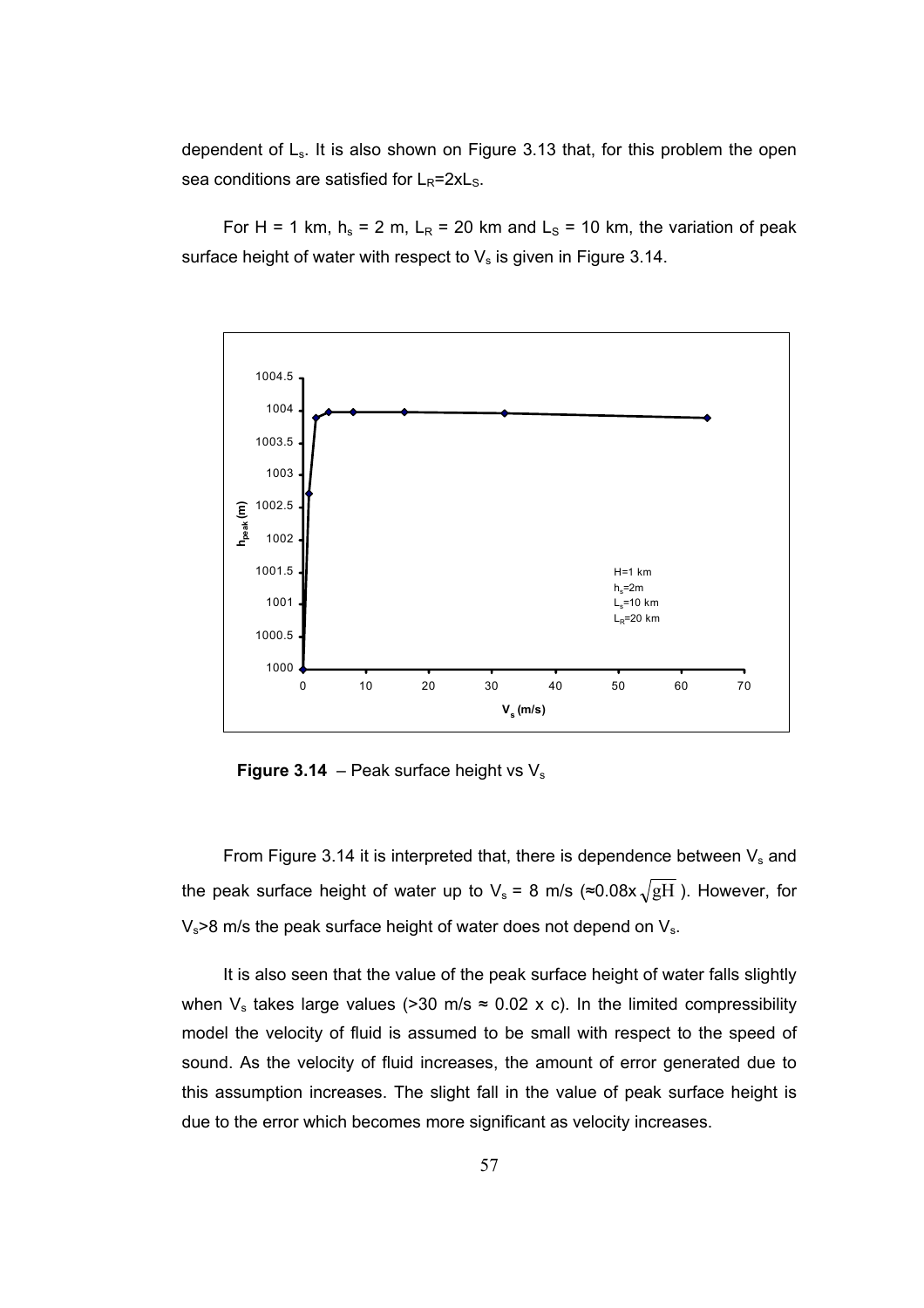## **3.2 Discussions on the Results**

When the pressure contour plots of the two hypothetical cases are examined, the effect of the shock wave originating from the rapid ground motion can be observed. The contour lines, which were horizontal in the initial hydrostatic state, become curved upwards during the shock. The curvature is sharper near the shock area and it gets flattened away from the shock area.

It is also seen from the pressure contour plots that free surface is the last ring of the contour lines and the change in the free surface profile is a consequence of the change in profiles of the internal pressure contour lines.

When the contour plots of the pressure fields of the two hypothetical cases are compared, the curvature in the pressure field due to the shock is much sharper in the deeper case (Hypothetical Case II). This is because the effect of compressibility is more significant in deeper water volumes.

From the pressure contour plots, the vibrating motion within the entire reservoir can also be observed. This vibrating motion is similar to the harmonic motion of an elastic spring, which is observed after a given initial deformation.

As time passes, the kinetic energy of the fluid particles is transformed into heat by the action of molecular viscosity and the internal vibration of the reservoir is dumped.

As an observation, in the first 10-15 seconds of motion due to the vibrating motion described above the field parameters change rapidly in time. Thus the number of iterations for the convergence of PSOR iterative solution increases. Consequently the CPU time is long for the solution of the first 10-15 seconds of motion.

Although the vibrating motion within the reservoir water volume is dumped after a relatively short period of time, the free surface wave continues its motion without loosing much kinetic energy for a relatively long period of time.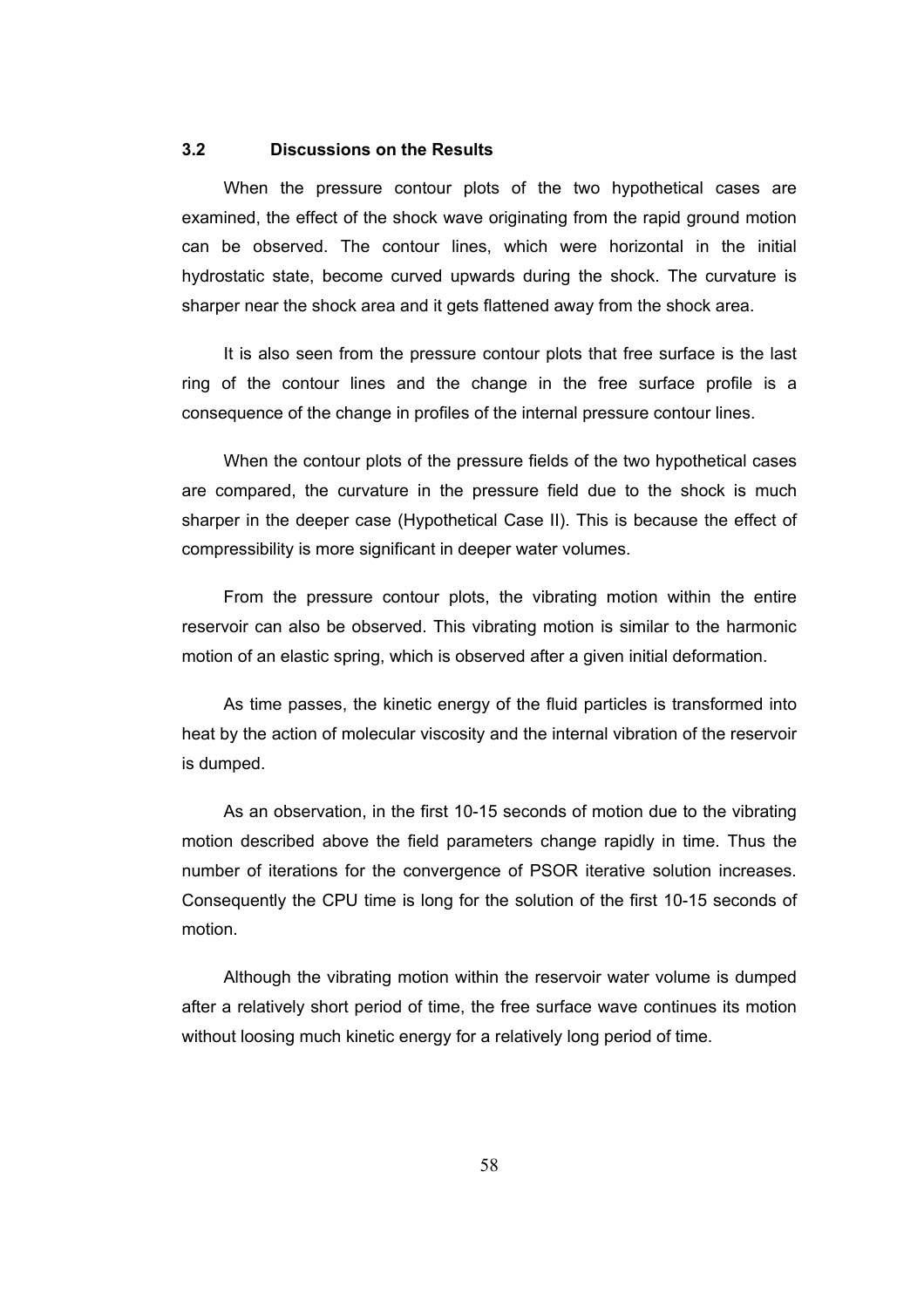## **3.3 Discussions on the Solution Method**

The model computes the velocity and pressure field (u-v-p) for each of the computational cell within the entire reservoir volume. This time dependent computation procedure also involves an iterative solution of Poisson Equation for pressure parameter at every time step. The computer memory and processing facilities are exploited at full capacity during the computations. So it can be concluded that the model requires high capacity platforms for studying real-life problems.

The correct treatment of the free surface has been the major difficulty in this study. The first problem about the free surface was the tracking its correct location. In the early stages of this study marker particles were used to track the fluid cells. In this approach the free surface location was determined automatically according to the position of the marker particles. However, in the scope of this study highly complicated free surface deformations such as breaking of waves or formation of droplets are not observed and expected. So, it is not needed to solve such complicated surface problems.

In the later stages of this study Surface Height Method (Nichols and Hirt, 1973), described in section 2.6 was considered. This free surface tracking method fitted into the present model perfectly, since it uses minimum computer resources and gives sufficiently enough information about the location of the free surface.

The second problem about the free surface was application of the correct free surface boundary conditions. In the earlier stages of this study the pressure boundary condition of the free surface has been simply applied to the centers of surface cells. However, when the free surface profiles were examined unphysical oscillations had been observed at the time instants when the free surface moves from one cell to another.

In the later stages of this study the pressure boundary condition of the surface has been applied to its correct location using an interpolation scheme. This brought the advantage of sensing the motion of the free surface and applying the free surface boundary conditions more accurately. After this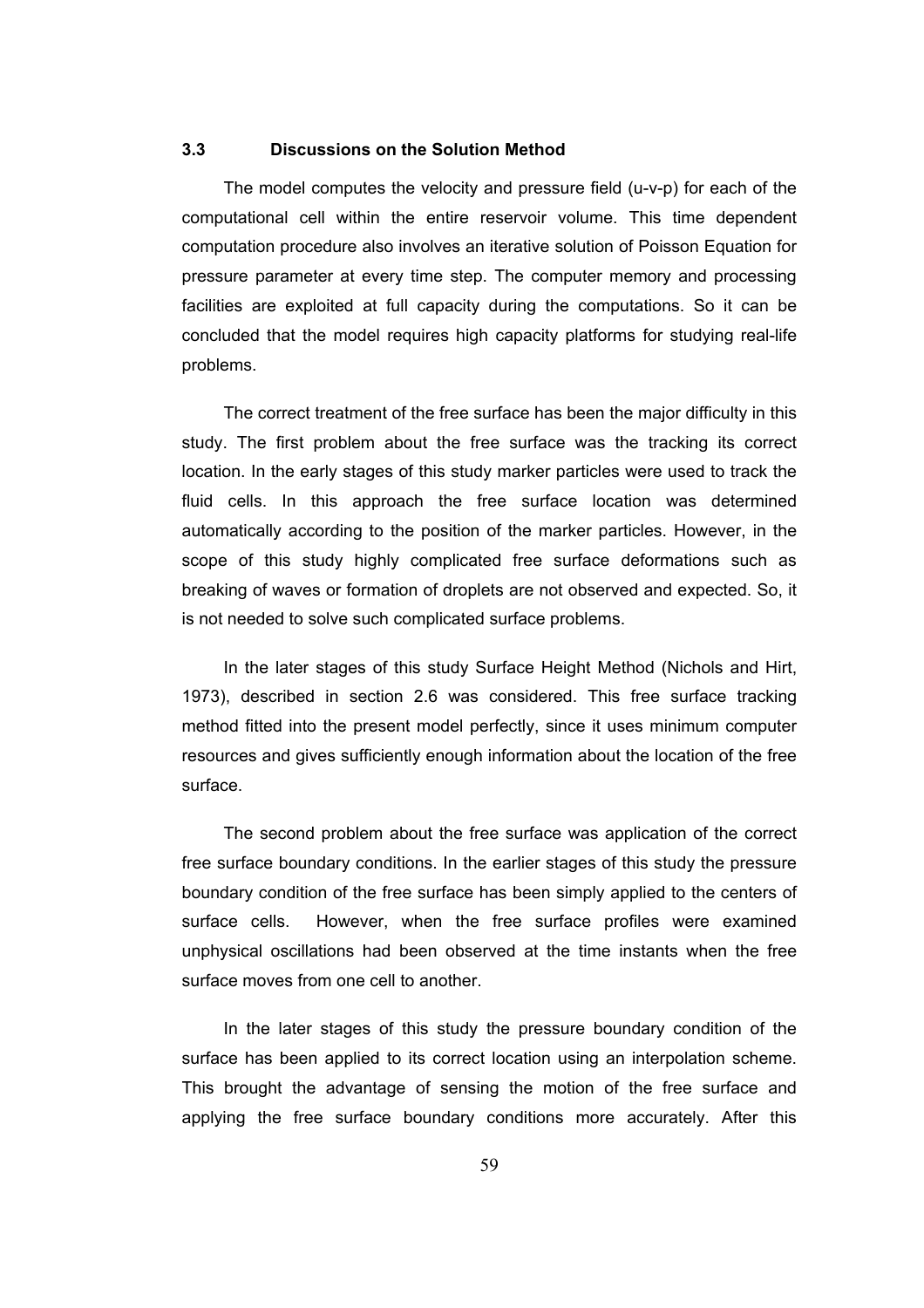modification the motion of the free surface between cells didn't create any unphysical jump in the field parameters and the unphysical oscillations observed on the free surface are removed.

In the scope of this study, instead of using the simple free surface boundary conditions of original MAC, which is correct only in limit of zero viscosity, the improved free surface conditions (Hirt and Shannon, 1968) were used. However, while deriving the free surface boundary conditions it is assumed that the free surface is nearly horizontal. This assumption is reasonable as far as the hypothetical cases (3.1.1 and 3.1.2) are considered since the wave height is very small compared to the wave length. However, the free surface boundary conditions can be improved to take care of the correct free surface slopes and water waves with steeper profiles.

Selection of the sufficiently fine mesh has been another critical task because of the two sensitive boundaries, i.e. the solid boundary in rapid motion and the free surface boundary in relatively free motion.

In the scope of this study the variations in the field parameters in horizontal direction were expected to be relatively small compared to the vertical direction. So no effort has been performed to modify the model to be able to work on variable horizontal meshes. However, during the study on hypothetical cases it was understood that a variable horizontal mesh would also be very useful when it is required to work on reservoirs which are very long in horizontal direction.

The model assumes irregular solid boundaries as full boundary cells. This brings a zigzag approximation to the sloping walls. The adverse affects of this approximation is not observed in the case problems since there were no sloping walls. However, the model can be upgraded to use better approximations near the irregular solid boundaries.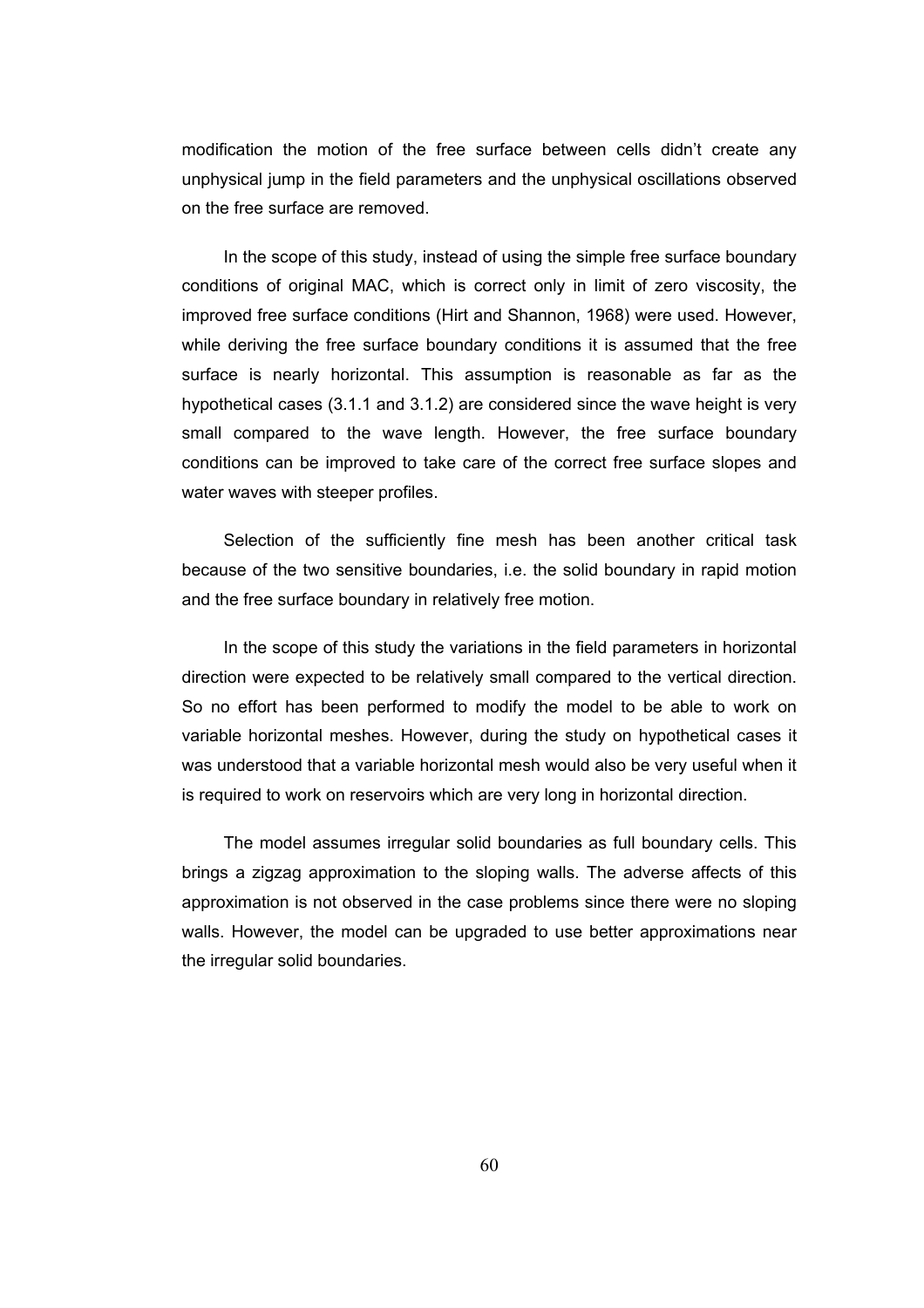## **4CHAPTER 4**

## **CONCLUSIONS**

A two-dimensional mathematical model has been developed for simulating generation of surface waves due to sudden movements at the sea bottom.

The model is applied to two hypothetical cases with the vertical ground displacement of 2m. The computed free surface profiles and the pressure fields at several time instants are presented.

The model successfully produced the time-dependent development of pressure waves and the surface waves. However, more detailed numerical analysis is required to discuss the physical aspects of the mathematical model.

Major conclusions of this study can be summarized as follows:

- 1. "Surface Height Method" is found to be an economical and appropriate method for surface profile tracking in large water volumes.
- 2. In the numerical solution, the vertical plane must be divided into three zones; the bottom layer, the surface layer and the main water volume in between. Grid clustering is required in the bottom and surface layers to achieve satisfactory accuracy.
- 3. In a reservoir, which has got a depth of 1 km, the length of the subsidence volume  $(L<sub>s</sub>)$  should be greater than 5 km to get wave heights independent of L<sub>S</sub>.
- 4. Reservoir length  $(L_R)$  should be at least  $2xL_S$ , to obtain surface waves, which are formed independent of the vertical side boundaries.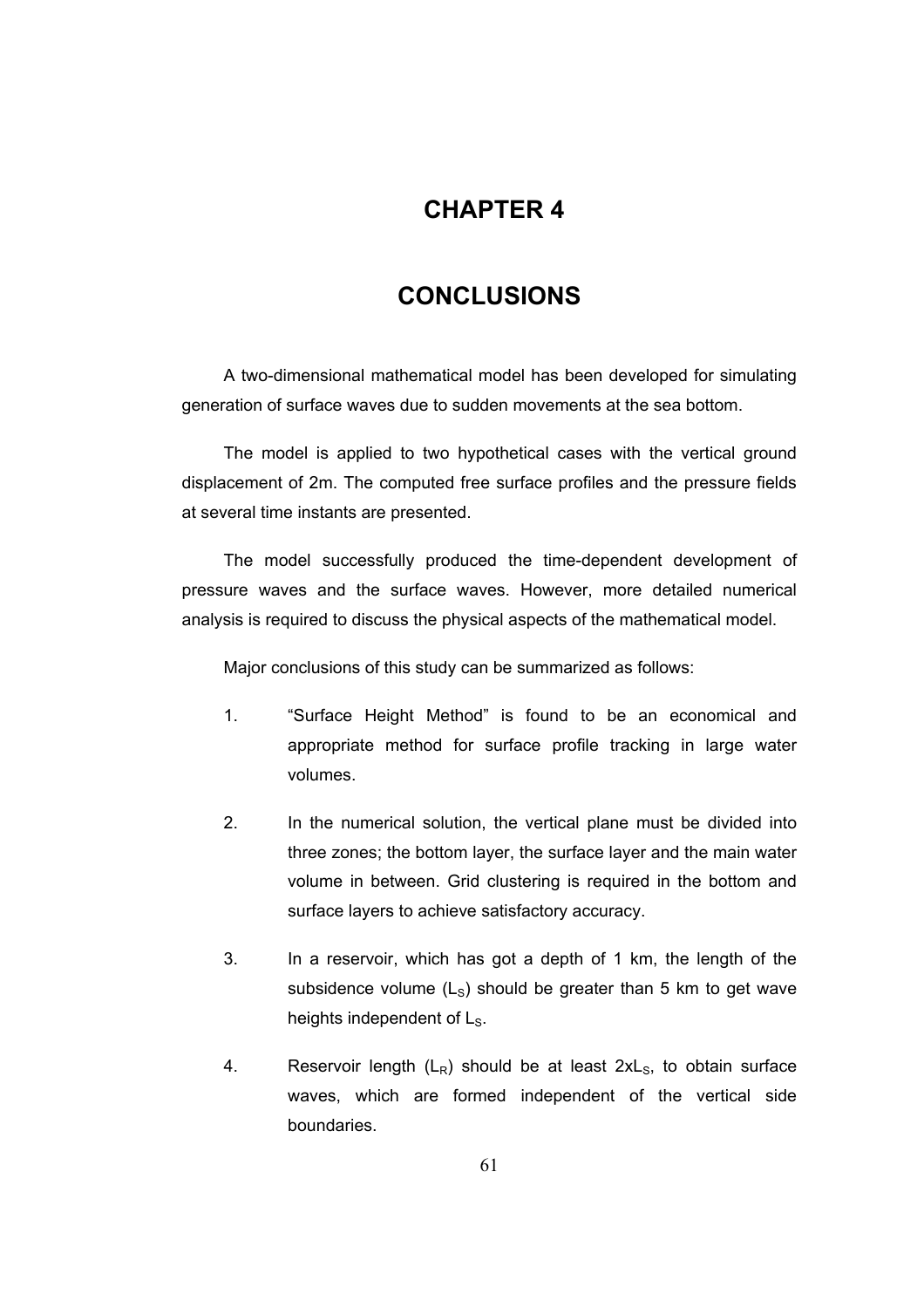5. Speed of subsidence volume  $(V<sub>S</sub>)$  must be above 8 m/s to observe the heighest possible wave formations on the free surface.

For further improvement of the model the following recommendations are made:

- 1. Grid clustering in horizontal direction must be considered.
- 2. The free surface boundary conditions can be improved by including the actual slope of the free surface.
- 3. The zigzag treatment of the irregular solid boundary geometries can be improved.
- 4. The program can be modified to work on higher capacity platforms (parallel computing facilities).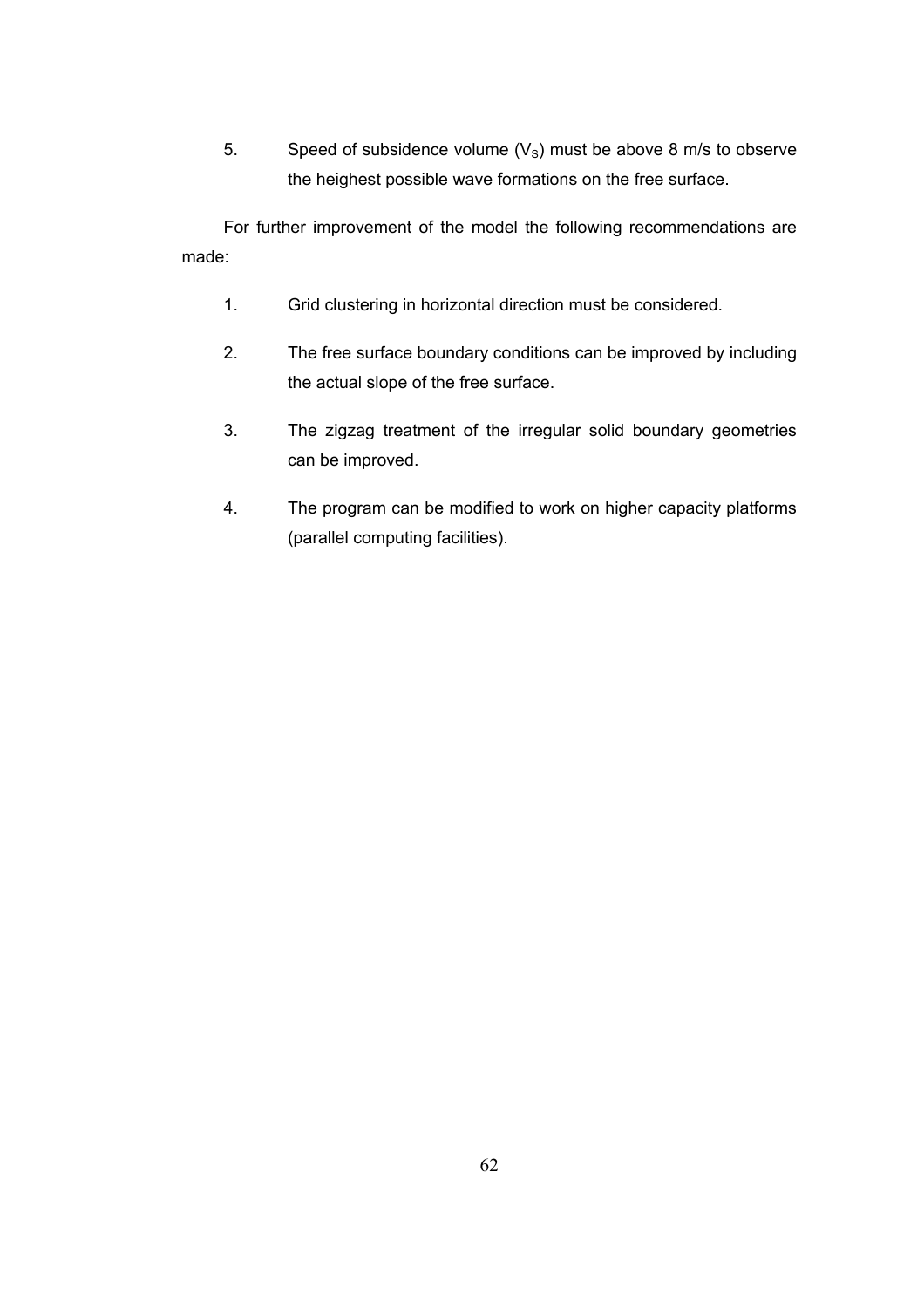## **5REFERENCES**

Altinok, Y., Ersoy, S., Yalciner, A. C., Alpar, B., Kuran, U. 2001. Historical Tsunamis in the Sea of Marmara. ITS 2001 Proceedings, Session 4, Number 4-2: 527-534. Available from http://www.pmel.noaa.gov/its2001/Separate\_Papers/4-02\_Altinok.pdf

Chan, R. K.-C., Street R. L. 1970. A Computer Study of Finite-Amplitude Water Waves. *J. Comput. Phys.*, 6: 68-94.

Daly, B. J. 1969. A Technique for Including Surface Tension Effects in Hydrodynamic Calculations. *J. Comput. Phys.,*4: 97-117.

George P. C. 1999. Preliminary Report on The Earthquake and Tsunami of August 17, 1999 in Turkey. Initial bulletin August 23, 1999 - Further modified and updated on Aug 25 & Sept. 2 , 1999. Internet. Available from http://www.drgeorgepc.com/Tsunami1999Turkey.html

Griebel, M., Dornseifer, T. and Neunhoeffer, T. 1998. Numerical Simulation in Fluid Dynamics : A Practical Introduction. Society for Industrial and Applied Mathematics.

Harlow, F. H., Shannon, J. P. 1967. The Splash of a Liquid Drop. *J. Appl. Phys.*, 38: 3855-3866.

Harlow, F. H., Welch, J. E. 1965. Numerical Calculation of Time-Dependent Viscous Incompressible Flow of Fluid with Free Surface. *Phys. Fluids*, 8: 2182-2189.

Harlow, F. H., Welch, J. E. 1966. Numerical Study of Large-Amplitude Free-Surface Motions. *Phys. Fluids*, 9: 842-851.

Hirt, C. W. 1968. Heuristic Stability Theory for Finite Difference Equations. *J. Comput. Phys.*, 2: 339-355.

Hirt, C. W., Amsden, A. A., Cook J. L. 1974. An Arbitrary Lagrangian-Eulerian Computing Method for All Flow Speeds. *J. Comput. Phys.*, 14: 227-253.